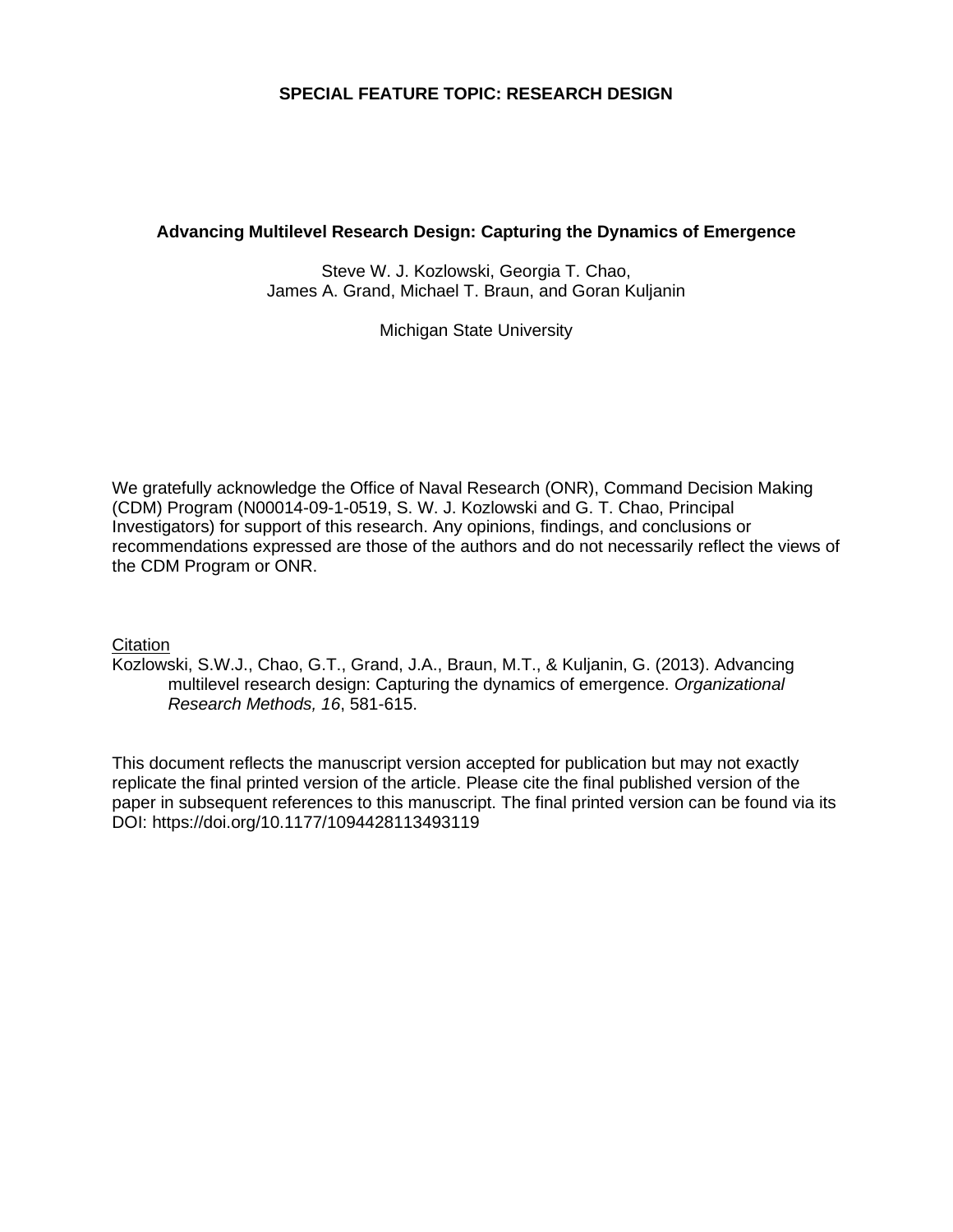# **SPECIAL FEATURE TOPIC: RESEARCH DESIGN**

## **Advancing Multilevel Research Design: Capturing the Dynamics of Emergence**

#### *Abstract*

Quantitative multilevel research has advanced organizational science, but is limited because the focus is incomplete. Most research examines top-down, contextual, cross-level relationships. Emergent phenomena – those that manifest bottom-up from the psychological characteristics, processes, and interactions among individuals – have been largely neglected. Emergence is theoretically assumed, examined indirectly, and treated as an inference regarding the construct validity of higher level measures. This paper advances more direct, dynamic, and temporally sensitive quantitative research methods designed to unpack emergence as a process. We argue that direct quantitative approaches, largely represented by computational modeling / agent-based simulation, have much to offer with respect to illuminating the mechanisms of emergence as a dynamic process. We illustrate how indirect approaches and direct approaches can be complementary and, appropriately integrated, have the potential to substantially advance theory and research. We conclude with a set of recommendations for advancing multilevel research on emergent phenomena in teams and organizations.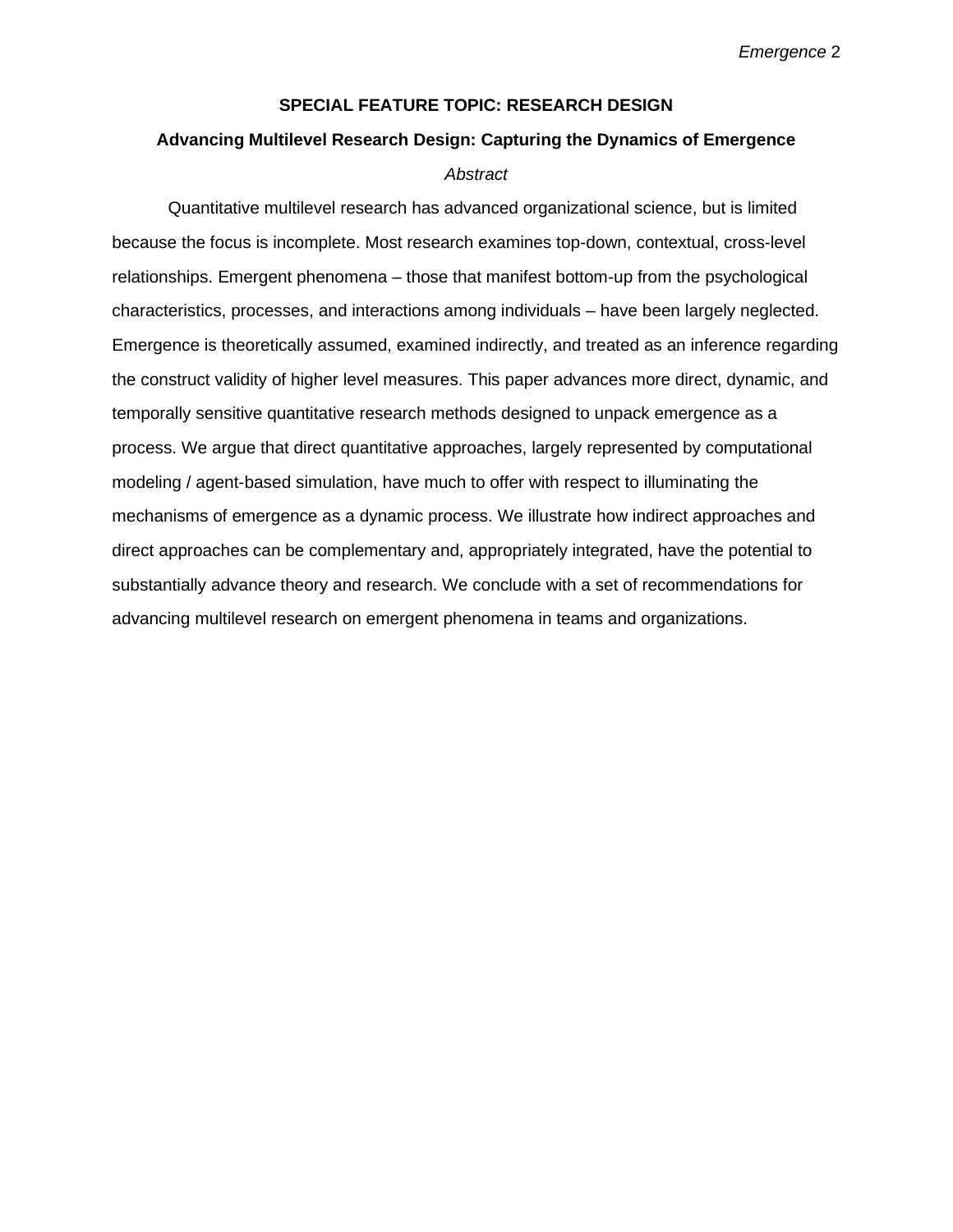# **SPECIAL FEATURE TOPIC: RESEARCH DESIGN**

## **Advancing Multilevel Research Design: Capturing the Dynamics of Emergence**

The nature of the linkage between lower level entities and higher level collectives in concrete (i.e., physical) and abstract (i.e., social) systems has been theorized by philosophers, psychologists, and sociologists for over a century (Corning, 2002; Katz & Kahn, 1966; Sawyer, 2001). Indeed, in an effort to grapple with this complexity, the disciplines that comprise organizational science have sliced the system into distinct levels – micro, meso, and macro<sup>1</sup> – that have been, at least historically, each associated with different disciplines and research methods (Roberts, Hulin, & Rousseau, 1978). Yet, there is reasonable consensus across disciplines that two fundamental processes span the multiple levels of organizational systems: (a) top down, contextual effects whereby higher level phenomena constrain, shape, and influence different lower level phenomena (i.e., cross-level effects) and (b) bottom up, emergence whereby dynamic interaction processes among lower level entities (i.e., individuals, teams, units) – over time – yield phenomena that manifest at higher, collective levels.

Empirical research designed to study these phenomena can be conducted using qualitative or quantitative methods. Arguably, qualitative methods, largely used by sociologists, have been at the forefront of efforts to describe the systemic character of social behavior in organizations and the "behavior" of these collective entities (e.g., Burns & Stalker, 1961; Emery & Trist, 1960). Indeed, until recently, empirical research encompassing the reciprocal complexity of contextual and emergent effects was largely limited to qualitative treatments (e.g., Barley, 1986; Orlikowski, 1992; Orlikowski & Yates, 2002). Quantitative research methods were simply not up to the task. That has changed. The development of a multilevel<sup>2</sup> paradigm  $-$  an integration of theoretical principles, research design and measurement, and analytics – for investigating systems phenomena in organizations is an important quantitative research advance. Early multilevel pioneers recognized the shortcomings of an organizational science based on systems conceptualizations that failed to directly study the linkages connecting distinct levels of analysis – micro, meso, and macro (House, Rousseau, & Thomas, 1995; Klein, Dansereau, & Hall, 1994; Roberts et al., 1978; Rousseau, 1985). Multilevel research has been

 $1$  Micro = individual, meso = group or team, and macro = organization and higher levels.

<sup>2</sup> We use the term "multilevel" in a generic sense, to encompass cross-level and multilevel research.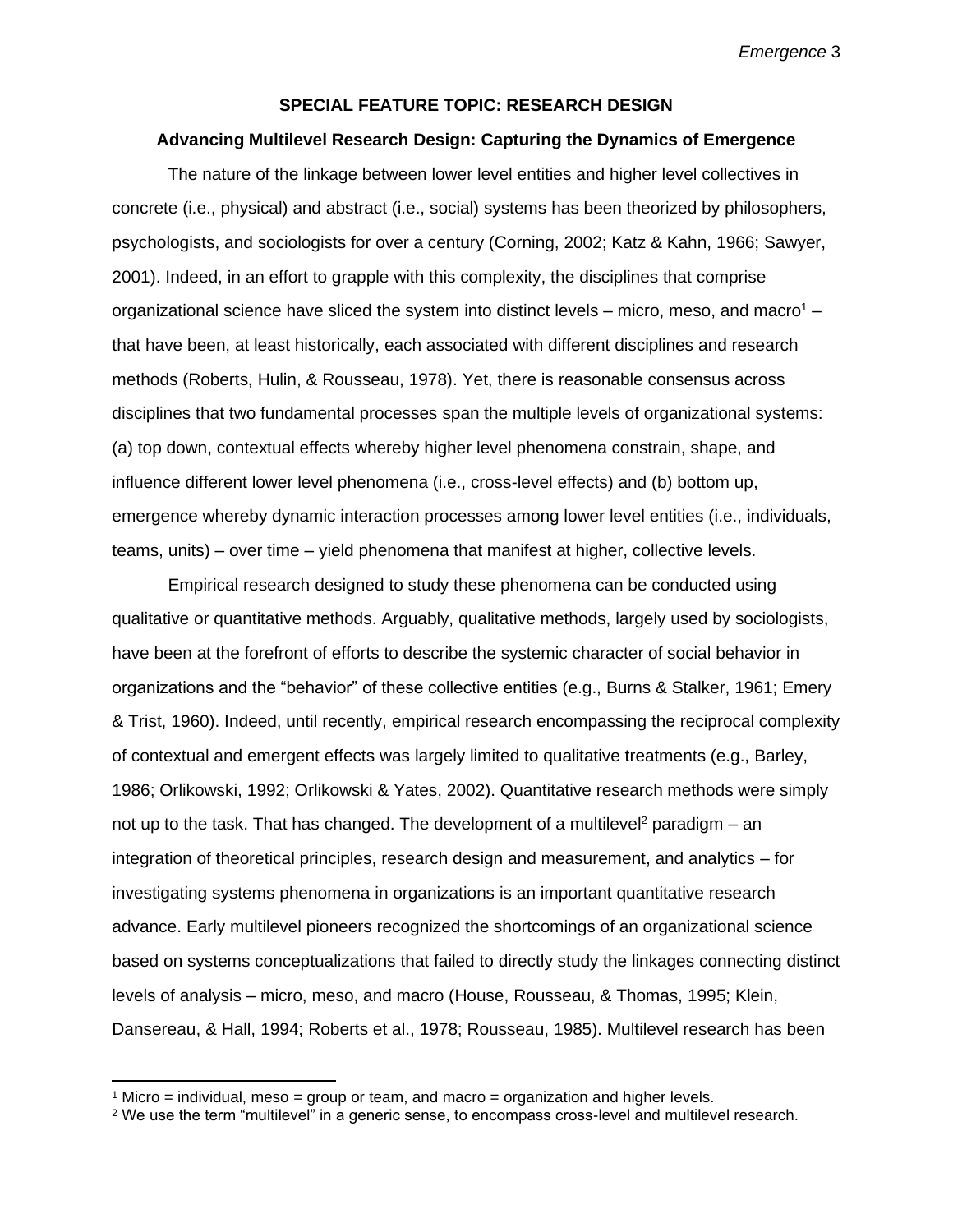spurred by the development of meta-theoretical principles to guide theory building (Kozlowski & Klein, 2000), creation of frameworks to guide multilevel construct conceptualization and measurement (Bliese, 2000; Chan, 1998; Chen, Bliese, & Mathieu, 2005; James, 1982; James, Demaree, & Wolf, 1984; Kozlowski & Hattrup, 1992; Kozlowski & Klein, 2000; LeBreton & Senter, 2008; Morgeson & Hofmann, 1999), and evolution of analytics to enable appropriate modeling of multilevel phenomena (Bryk & Raudenbush, 1989, 1992; Burstein, 1980; Hofmann, Griffin, & Gavin, 2000; Muthen, 1994). Although all the conceptual, measurement, and analytical challenges are not resolved, in a relatively short time span, quantitative multilevel research has pushed beyond purely metaphorical treatments of "organizations as systems" (Kozlowski & Klein, 2000) to yield empirical knowledge that bridges multiple levels of the organizational system together (Mathieu & Chen, 2011). This is an important scientific advance.

This advance, however, is not fully realized because extant quantitative research is primarily focused on only one of the two core processes that cut across system levels; thus, it is incomplete. The vast majority of multilevel research is focused on top-down, cross-level effects, whereas emergence *as a bottom-up process* is largely neglected by quantitative investigators (Cronin, Weingart, & Todorova, 2011; Kozlowski & Chao, 2012b). There are two primary reasons for this state of affairs. First, when emergence is considered in multilevel research, it is primarily treated as part of measurement and construct validation for indicators that transcend levels (i.e., constructs that are measured at a lower level, but are aggregated to represent a higher level). These are, of course, critical concerns. However, this primary focus yields a treatment of emergence in terms of theoretical assumptions that are – at best – indirectly supported by statistical indicators and conceptual arguments. Emergence as a dynamic process is not examined directly in extant quantitative research.

Second, there are substantial research ambiguities with respect to assessing and representing emergent phenomena. How do we study them? For emergent constructs, there are conceptually based measurement and construct validation models (Bliese, Chan, & Ployhart, 2007; Chan, 1998; Chen et al., 2005; Chen, Mathieu, & Bliese, 2004; Kozlowski & Klein, 2000) and well accepted "rules of thumb" with associated statistical justifications (e.g., Bliese, 2000; James, 1982; James et al., 1984; Kozlowski & Hattrup, 1992; LeBreton & Senter, 2008) to support data aggregation from lower-level measurement to higher-level representation. For emergence as a substantive phenomenon, however, research guidance is quite limited.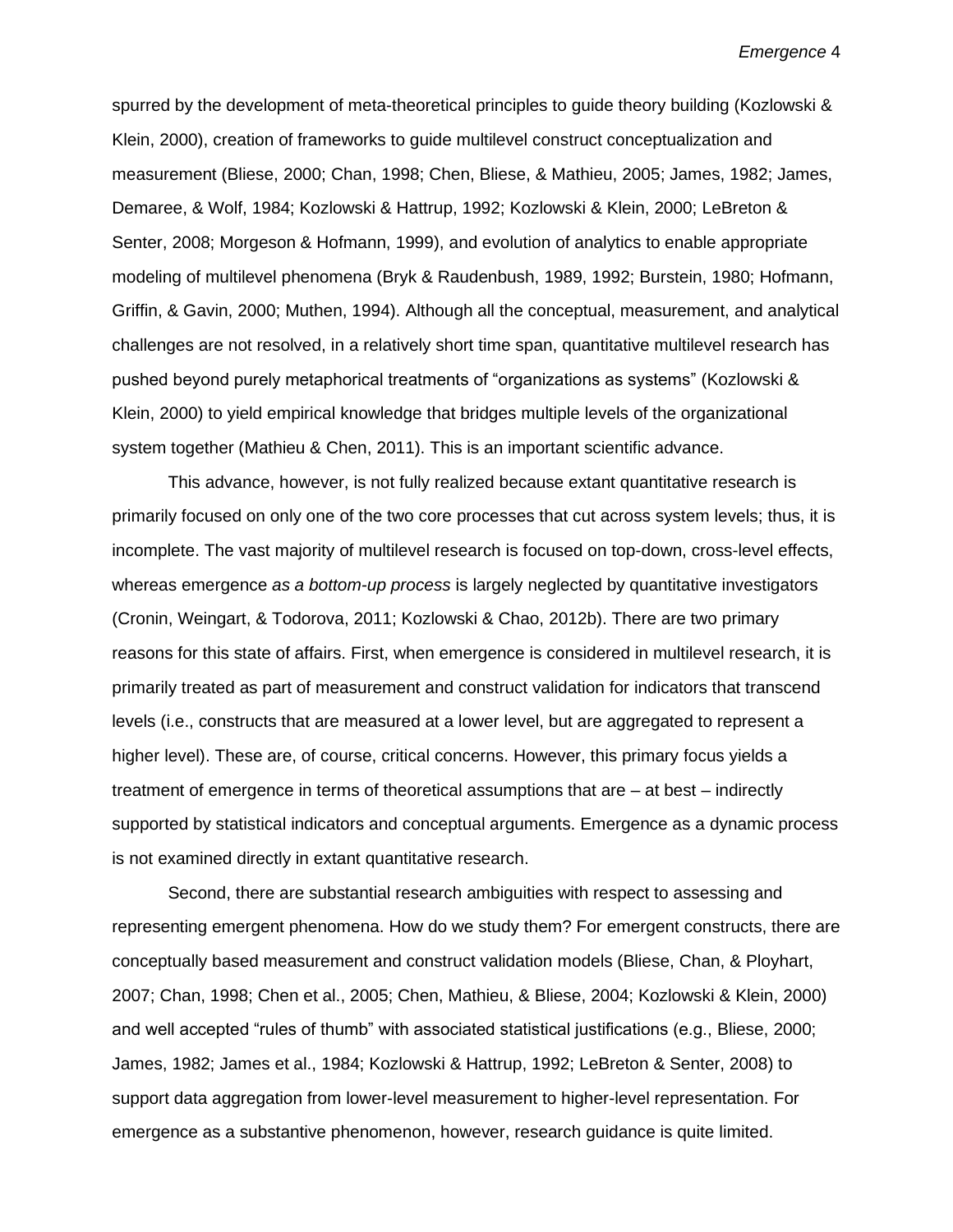Moreover, emergence is complex because it incorporates both process (i.e., dynamic interactions among entities) and structure (i.e., over time it manifests as a collective property; a construct or "emergent state"). This duality of process and structure is fundamental to social psychological and sociological phenomena in organizations (Allport, 1954; Giddens, 1979; Katz & Kahn, 1966), but it makes a substantive focus on emergence a difficult fit to the commonly used quantitative research designs and methods in organizational science.

The purpose of this paper is to advance more direct, dynamic, quantitative research methods for investigating emergence. Lest our purpose be misinterpreted, it is important to highlight some caveats. First, we are not proposing that the approach we advance is the only way to study emergence. It is one potentially powerful way, but one among many (e.g., intensive longitudinal designs, experience sampling methods could be adapted to study emergent phenomena). Indeed, as we will make clear, qualitative researchers have been studying emergence directly for decades. We wish to advance *direct quantitative research* on emergence. Second, our intent is not to supplant research that examines cross-level effects; such research is fundamental and remains important. Rather, our intent is to supplement it by urging quantitative researchers to investigate the other fundamental system process that is currently neglected. Third, our encouragement for direct quantitative research on emergence is not intended to suggest that attention devoted to assumptions of emergence in measurement development is misguided; such attention is essential. Rather, our effort is intended to expand the array of quantitative research design tools, push multilevel research in new directions, and advance direct investigation of organizations as multilevel, dynamical systems.

We begin by discussing the nature of emergence. The term has been applied broadly in the organizational literature in ways that are not equivalent. Indeed, some uses of the term are antithetical (Corning, 2002; Epstein, 1999). Explicit attention to conceptualization is critical. Drawing on complexity theory, we define emergence as a dynamic, interactive process and specify three core conceptual foci to capture its essential nature: it is multilevel, process oriented, and temporal. We then describe research design approaches that address emergent phenomena. We broadly characterize these approaches as indirect or direct, implemented by qualitative or quantitative research methods. Indirect approaches rely on retrospective observations and infer the nature and manifestation of emergence. Direct approaches rely on prospective observations that capture the process and manifestation of emergence as it unfolds.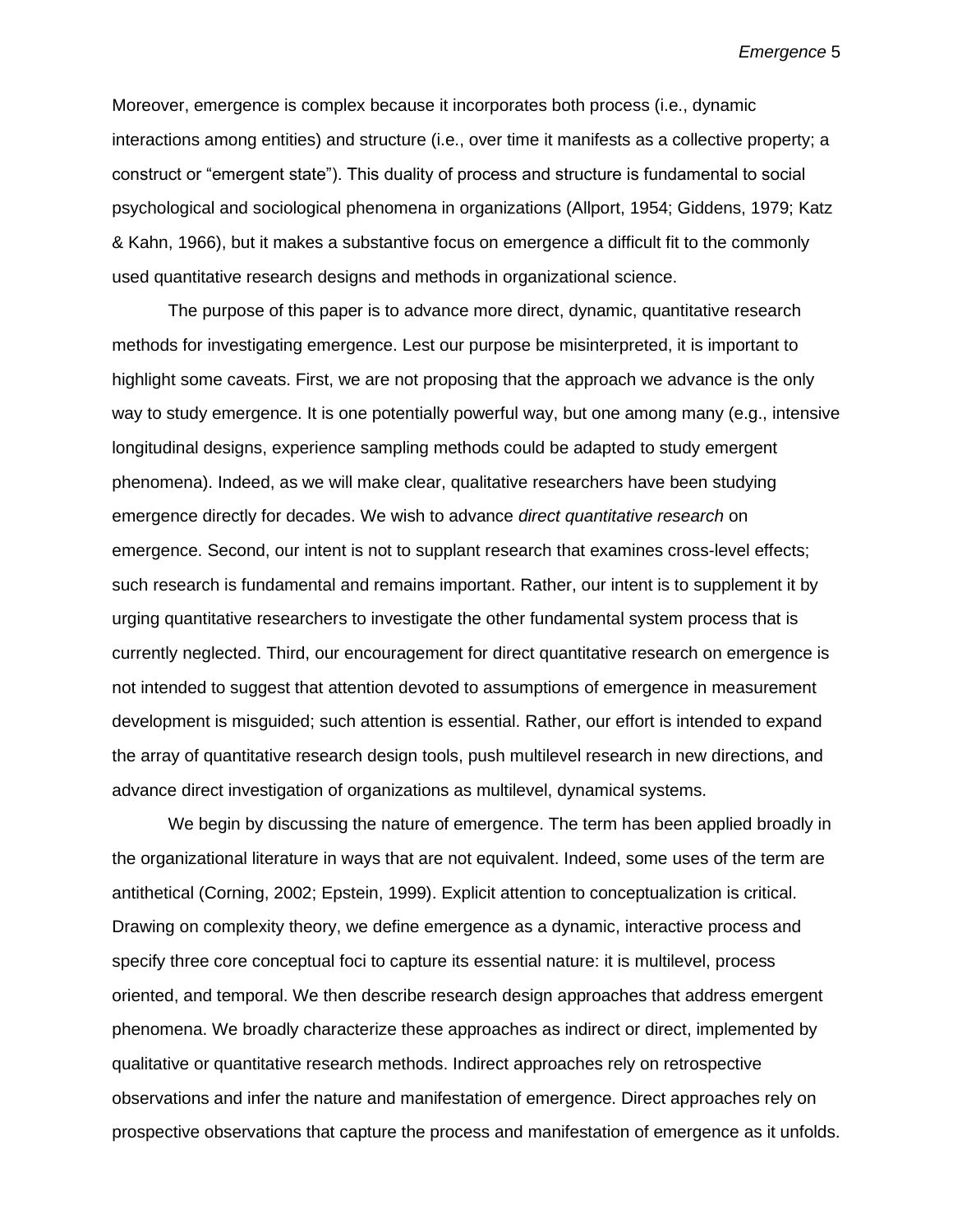Most quantitative research is indirect because it infers emergence, whereas the vast majority of extant efforts to investigate emergence directly are qualitative (Kozlowski & Chao, 2012b). Qualitative research provides a rich descriptive foundation for theorizing about the process mechanisms that undergird emergence. However, quantitative research is needed to advance theoretical precision, verification, and extension. Our focus is on advancing quantitative research methods for investigating multilevel emergence directly.

We then illustrate how extending quantitative research to examine emergence directly can advance theory and understanding. It is not our intent to be exhaustive; that is beyond the scope of a single paper. Rather, our intent is to explicate and illustrate; to provide exemplar topics for new research and a research approach that can be exploited to extend and build multilevel theory on emergence. We focus on three topic areas of team research – team perceptions, group decision making, and team interaction processes – that could and *should*  focus on emergence as a process, but do not. Team research, at the meso juncture of micro and macro influences, is an ideal focal point for research on emergent phenomena. For each topic, we (a) describe the conceptual foundation with respect to emergence, (b) consider treatment of the topic in extant research highlighting that emergence is relevant but not directly addressed, (c) discuss new research foci that could be advanced if emergence was a focal substantive phenomenon, and (d) explicate how a more balanced research approach that integrates computational modeling / agent-based simulation with longitudinal research designs conducted in the field or laboratory can advance a more direct assessment of emergence and can facilitate theory building. We conclude the paper with a discussion that provides a set of recommendations to help guide researchers who are interested in implementing and extending this integrated multilevel research design.

## *Emergence in Organizational Research*

## *The Nature of Emergence*

*Definition*. Kozlowski and Klein (2000) define multilevel emergence in organizational behavior as a bottom-up process whereby individual characteristics and dynamic social interaction yield a higher level property of the group: "A phenomenon is emergent when it originates in the cognition, affect, behaviors, or other characteristics of individuals, is amplified by their interactions, and manifests as a higher-level, collective phenomenon" (p. 55). Kozlowski and Klein (2000) were explicit in connecting their definition to complexity theory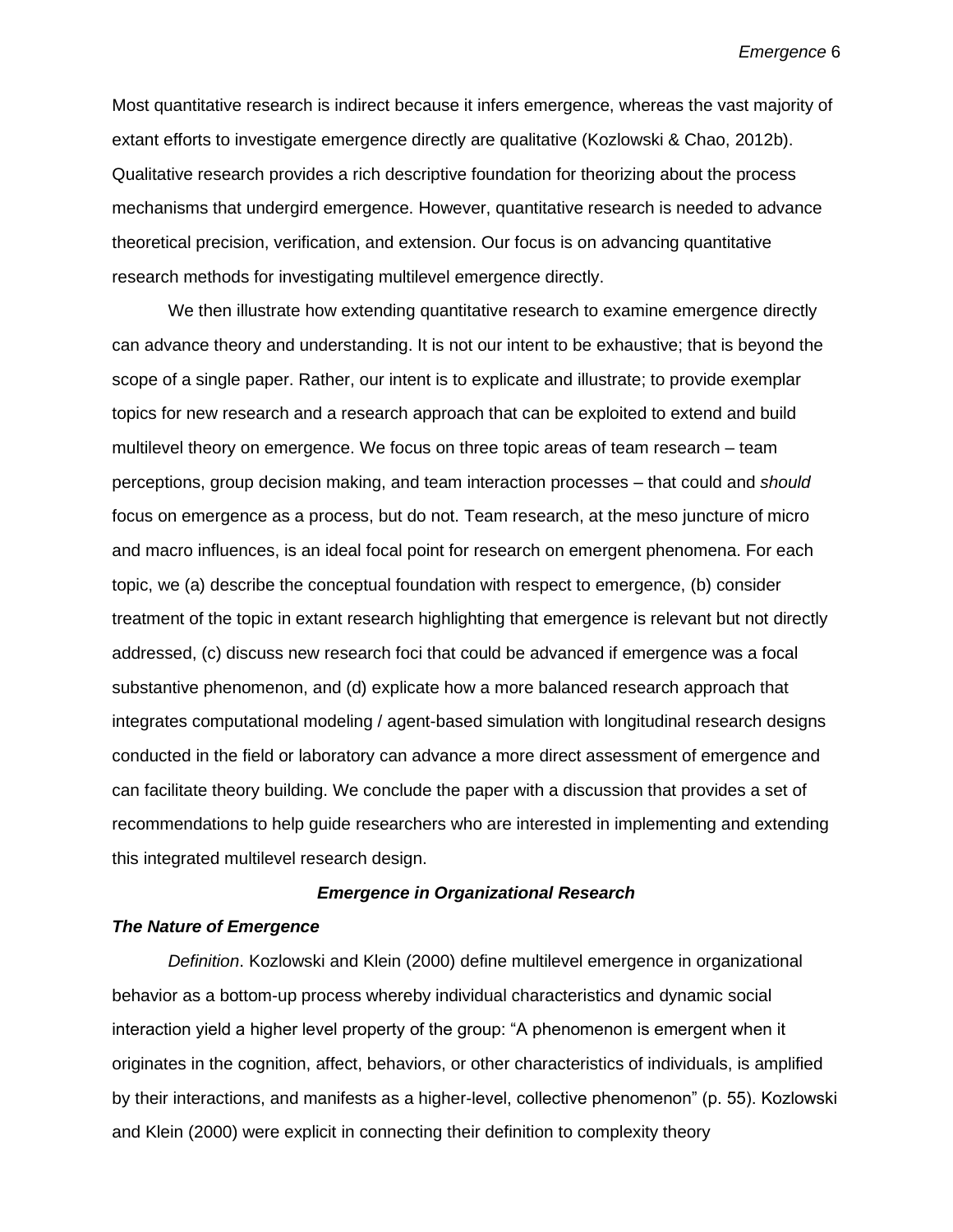conceptualizations of emergence. Also rooted in complexity theory, Crutchfield (1994) noted that "Some of the most engaging and perplexing natural phenomena are those in which highly structured collective behavior emerges over time from the interaction of simple subsystems" (p. 516), Axelrod (1997) stated that "The large scale effects of locally interacting agents are called 'emergent properties' of the system" (p. 4), and Epstein (1999) defined emergent phenomena as "… stable macroscopic patterns arising from the local interaction of agents" (p. 53). In sociology, the "individualist emergentist" perspective (Sawyer, 2001, p. 563) represents a similar conceptualization, such that system level behavior is "… an emergent consequence of the interdependent actions of the actors who make up the system" (Coleman, 1986, p. 1312).

The concept of emergence has a long history of usage in philosophy and science. We emphasize the complexity theory conceptualization of emergence as a bottom-up process of dynamic interaction because it departs from alternative uses of the term "emergence" in the literature. According to Corning (2002, pp. 18-19), who cited Blitz (1992) as the source, "… the term "emergent" was coined by G. H. Lewes …" circa 1874. The term is used to refer to a variety of distinctly *different* concepts, which – not surprisingly – has sown seeds of confusion. One use of the term refers to the mere appearance, growth, or manifestation of a phenomenon. Lacking any systems character, this conception is not relevant to multilevel emergence (Corning, 2002). Another much more problematic distinction concerns the nature of the linkage between micro-and higher levels; an issue of the relation between "wholes" versus "parts" (Chalmers, 2006; Corning, 2002; Sawyer, 2001). Referring to this distinction, Sawyer (2001) noted that "… sociological uses of emergence are contradictory and unstable; two opposed sociological paradigms both invoke the concept of emergence and draw opposed conclusions" (p. 552). Indeed, these differing conceptualizations of emergence and the nature of the micromacro linkage are an ongoing source of debate in sociology (e.g., Greve, 2012).

With respect to these differing conceptualizations, General Systems Theory (von Bertalanffy, 1968) describes emergent phenomena as holistic, greater than the sum of the parts, and irreducible. Similarly, classical emergentism in philosophy views emergent phenomena as "unexplainable in principle" by reference to lower level entities (Epstein, 1999, p. 53).<sup>3</sup> In sociology, collectivist theories view emergent phenomena – though acknowledging their origin in

<sup>3</sup> See Epstein (1999) for a concise discussion and refutation of emergentism.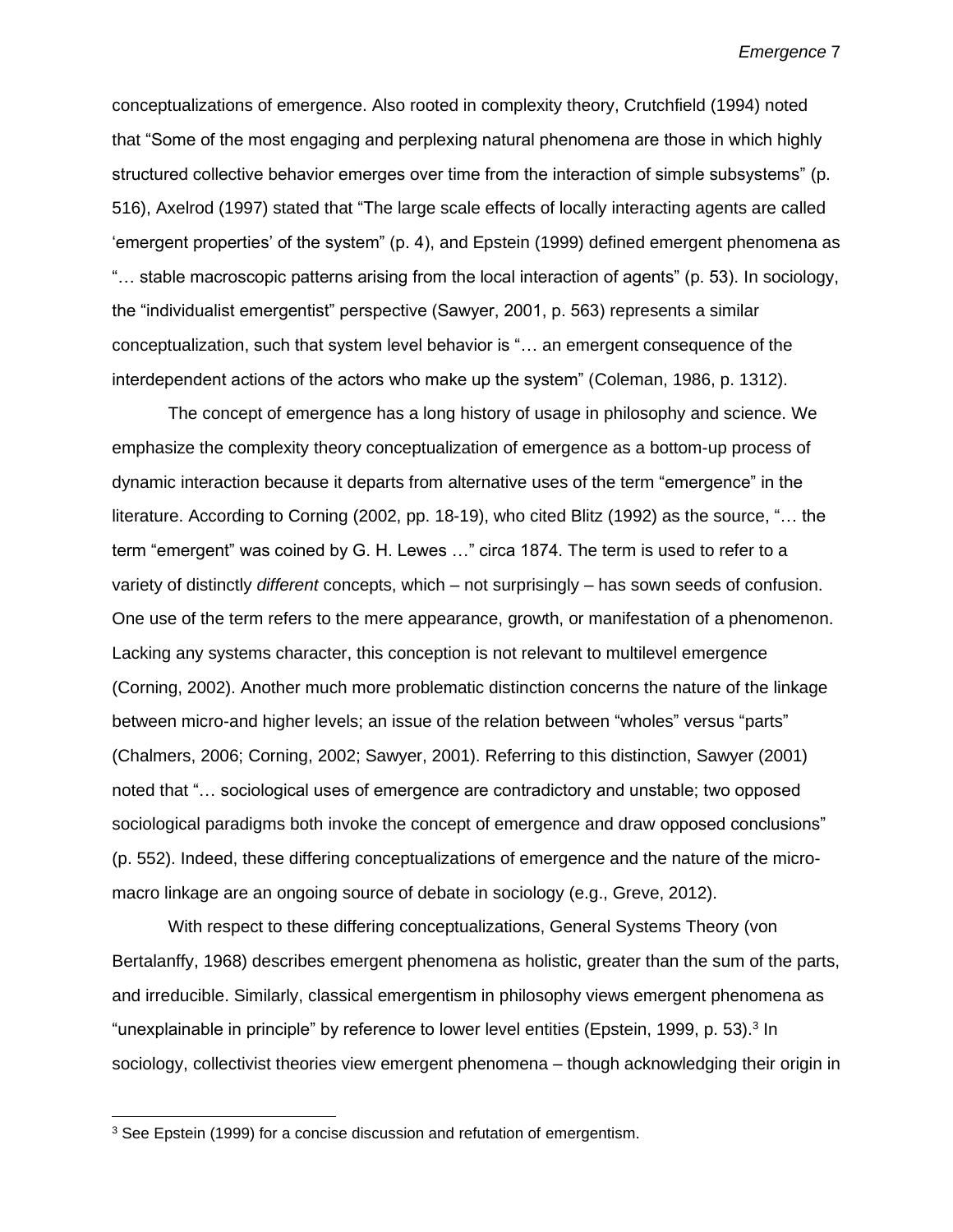individual interaction – as holistic, independent, and non-reducible at the higher level (e.g., Blau, 1987; Durkheim, 1895). This view is not consistent with our complexity theory conceptualization of multilevel emergence. It is also inconsistent with other sociological accounts that assume micro origins for the properties of social collectives (e.g., Coleman, 1987; Hayek, 1942; Homans, 1958; Mill, 1843; see Sawyer, 2001). From our perspective, the issue is not one of reductionism; that is, of deducing the properties of macro phenomena from their micro origins. Rather, the issue is to deduce the *process mechanisms* inherent *in micro interaction dynamics* that yield the higher level phenomenon. As Kozlowski and Klein (2000) expressed it, "We wish both to understand the whole *and* keep an eye on the parts" (p.54). The goal is to understand the process of emergence through system dynamics across multiple levels – simultaneously.

Note that although the Kozlowski and Klein definition focuses on micro and meso levels, phenomena can originate at other levels and emerge to one or more higher levels. Ployhart and Moliterno (2011), for example, theorize on the emergence of human capital across multiple organizational levels and Kozlowski, Chao, and Jensen (2010) theorize about organizational learning as a process of emergence across the micro, meso, and macro levels of the system. Nonetheless, the meso level suits our focus, as teams sit at the juncture of micro origins and more macro contextual constraints; it is an ideal target for the study of emergence (Kozlowski & Chao, 2012b). Another point to note is the duality of process and structure in emergence highlighted previously. The process of emergence begets structure in the form of an emerged phenomenon that then shapes subsequent processes (Allport, 1954; Giddens, 1979; Katz & Kahn, 1966). Finally, although it is not explicit in the definition, Kozlowski and Klein (2000) argue that a given phenomenon can emerge in different ways or forms; the dynamic process by which a phenomenon emerges need not be universal in form.

*Core conceptual foci.* Our definition incorporates conceptual foci that are useful to make explicit, as they will later be used to establish that typical designs used in quantitative organizational research fail to address emergence directly (see Figure 1). First, emergent phenomena are *multilevel*. They encompass at least two different levels of analysis, a lower level at which the phenomenon originates (i.e., individual cognition, motivation / affect, and behavior) and a higher level at which the collective property manifests. Second, emergent phenomena are *process oriented*. The substantive emphasis is on the process mechanisms that drive the dynamic interactions among entities (i.e., individuals) that yield the emerged property.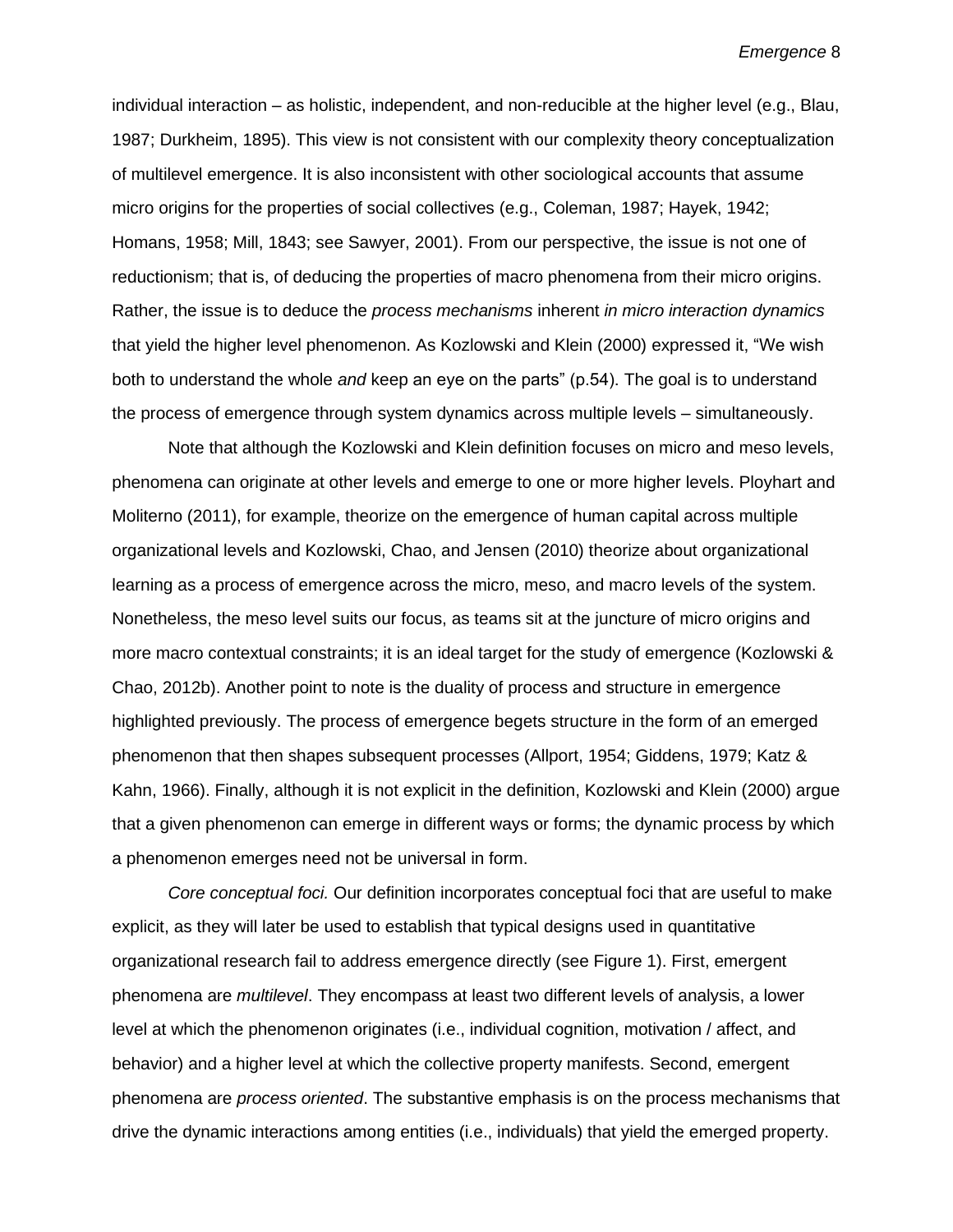The process mechanisms are the theoretical engine of emergence; thus, they need to be specified with precision. Third, emergent phenomena *take time to manifest* at the higher level. Time frames may be very brief or quite lengthy, depending on the phenomenon. Finally, although it is not a core characteristic of emergence per se, contextual factors at the higher level shape and constrain the process dynamics of emergence. Thus, the context is a critical consideration in conceptualizing how emergence may unfold.

## <Insert Figure 1 about here>

*Challenges to studying emergent phenomena*. Although it is easy to conceptualize how individuals shape group processes and outcomes, conducting research that examines this has been problematic in multilevel research (e.g., Griffin, 1997). Indeed, all major treatments of multilevel and latent growth modeling (LGM) acknowledge the inability of current analytical methods to determine the effect of a lower level unit on the higher level construct (Goldstein, 2003; Heck & Thomas, 2000; Kline, 2005; Raudenbush & Bryk, 2002; Singer & Willett, 2003; Snijders & Boskers, 1999). The software packages used to conduct multilevel analysis cannot provide these estimates (e.g., SPSS, HLM, MLwiN; Croon & van Veldhoven, 2007). The basic conundrum is that individual influence is bound up in the interactive processes of emergence.

Researching emergence provides a window to begin mapping how such processes function. However, there are significant challenges to studying it. First, emergence as a process has received only limited theoretical attention in multilevel research. The observational flexibility of qualitative research provides one window for theory building (e.g., Orlikowski, 1992; Orlikowski & Yates, 2002). Extant frameworks for multilevel theory (Chen et al., 2004, 2005; Kozlowski & Klein, 2000) and measurement (Bliese et al., 2007; Chan, 1998) also provide a point of departure. For example, the *Typology of Emergence* (Kozlowski & Klein, 2000) is consistent with our core conceptual foci and it specifically describes different processes of interaction and exchange that yield different emergent forms, ranging from composition (i.e., convergent forms) to compilation (i.e., divergent forms). Thus, it provides a useful conceptual foundation for theory building. However, the fundamental process mechanisms relevant to specific substantive phenomena would typically have to be elaborated in more precise detail. This is particularly true for the non-linear, compilation forms of emergence.

Second, emergence takes time to unfold and manifest. That means using longitudinal research designs and, to truly capture complexity in emergence, intensive longitudinal designs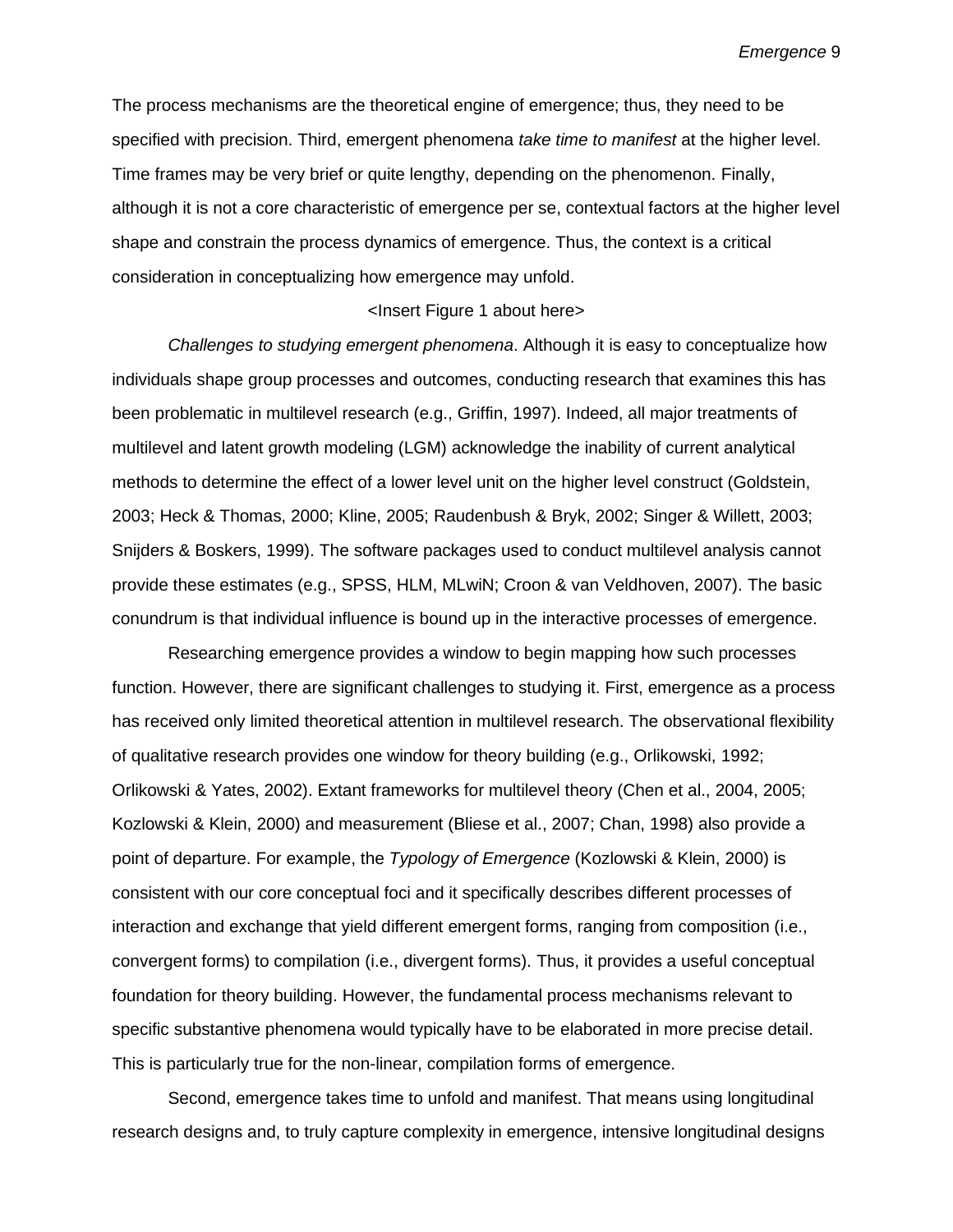with many repeated measurements; not 5 or 10 or 20, but 30 or more (DeShon, 2012; Walls & Schafer, 2006). Sampling frequency should be dictated by the theory and research about the anticipated rate of change in the process mechanisms. This sets some obvious limitations on a heavy reliance on questionnaires as the primary source for the underlying data (i.e., intrusiveness, fatigue, response biases, construct drift, etc.). Moreover, for any particular research focus, the time scales relevant to how the phenomenon unfolds is critical to research design and measurement. This is particularly the case if the interaction processes are compressed into relatively short time frames. It is also the case that the process mechanisms of emergence are not likely to be captured well by modeling mean linear change trajectories over time (i.e., emergence as growth; Corning, 2002). That is merely one simple form. The more important focus of emergence is on process mechanisms and dynamics: *how lower level characteristics coalesce or diverge to create meaningful higher level patterns*.

Third, examining emergence for team processes is best conducted when a team or social unit first springs into being (Kozlowski & Klein, 2000). In existing social units with a history, emergence has already happened for most major phenomena. As Epstein (1999) notes, "If you didn't grow it, you didn't explain its emergence" (p. 42). That means researchers have to capture teams at pre-formation (to assess any relevant individual differences), characterize the context (if possible), and then assess the development of the team long enough to capture emergence of the phenomena of interest. This is difficult to accomplish to say the least, which is perhaps why there is so little quantitative research on team development, let alone on emergence. Finally, all the typical concerns regarding sufficient sample size within and across teams and sufficient variability on all relevant substantive factors are still relevant. In our view, these challenges will be difficult to resolve with a sole reliance on conventional laboratory and field research designs using questionnaires that dominate organizational research.

## *Research Design Approaches*

As illustrated in Figure 2, Kozlowski and Chao (2012b) described how empirical treatments of emergence in organizational research can be classified into four quadrants of a two by two matrix, structured by (a) the methodology used (qualitative or quantitative) and (b) the form of investigation (indirect or direct). With respect to qualitative research, quadrant 1, *qualitative indirect*, is characterized by research using retrospective accounts (e.g., interviews, case studies, etc.) that attempt to capture interpretations of emergence after it has occurred.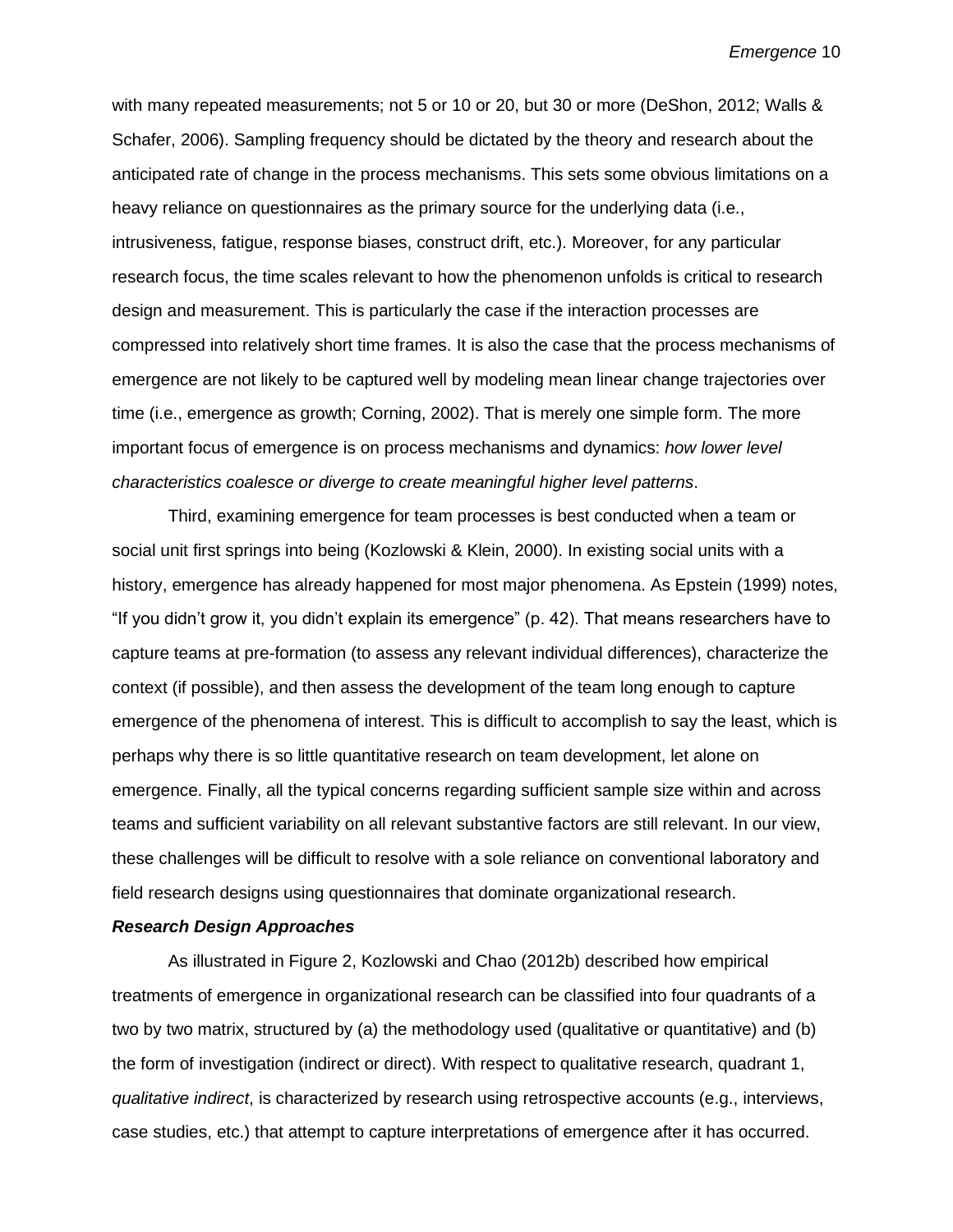Emergence is an *inference*; the process is not captured directly. Quadrant 2, *qualitative direct*, is characterized by research that situates the observer in the midst of the people and system undergoing change (e.g., ethnography, participant observation, participatory action). With sufficient exposure across time, emergence as a process is captured directly in the observer's constructive interpretation and rich description. Kozlowski and Chao (2012b) noted that the vast majority of direct empirical research on emergence in organizational science is qualitative. This research foundation offers theoretically rich accounts about potential process mechanisms undergirding emergence. Examining such processes with an eye toward precision, verification, and replication necessitates advances in quantitative research design.

## <Insert Figure 2 About Here>

Our focus is on advancing quantitative research, where treatments of emergence have been limited. Quadrant 3, *quantitative indirect*, is represented by contemporary micro-meso multilevel research that focuses on emerged constructs. This approach assumes a model of the emergence process (i.e., there is a theoretical rationale for how the phenomenon at the lower level combines to manifest at the higher level), but does not assess it directly. The emergence process is not the research focus, the emerged construct is. Emergence is an inference. Quadrant 4, *quantitative direct*, is largely characterized by simulation research using computational modeling in an effort to model the system dynamics of emergence. This approach treats the process of emergence as the central phenomenon of interest. Representing mechanisms that drive the process of emergence formally (i.e., mathematically) is the focal concern. The quantitative indirect and direct approaches employ distinct research designs and methods and, thus, there has been very little cross fertilization. Yet, they have countervailing strengths and weaknesses. There is a potential for integration that can yield a hybrid research design with compelling theoretical and methodological advantages. We briefly describe each approach, identify strengths and limitations, and highlight how integration would enhance theory building and research design for the study of multilevel emergence.

*Quantitative indirect approach*. Contemporary cross-level and multilevel modeling in organizational behavior largely takes an indirect approach to emergence. Such research examines cross-level or multilevel models that incorporate combinations of direct, mediating, and / or moderating effects (Aguinis, Boyd, Pierce & Short, 2011; Kozlowski & Klein, 2000). Emergence is relevant in such models when a phenomenon originates at a lower level in the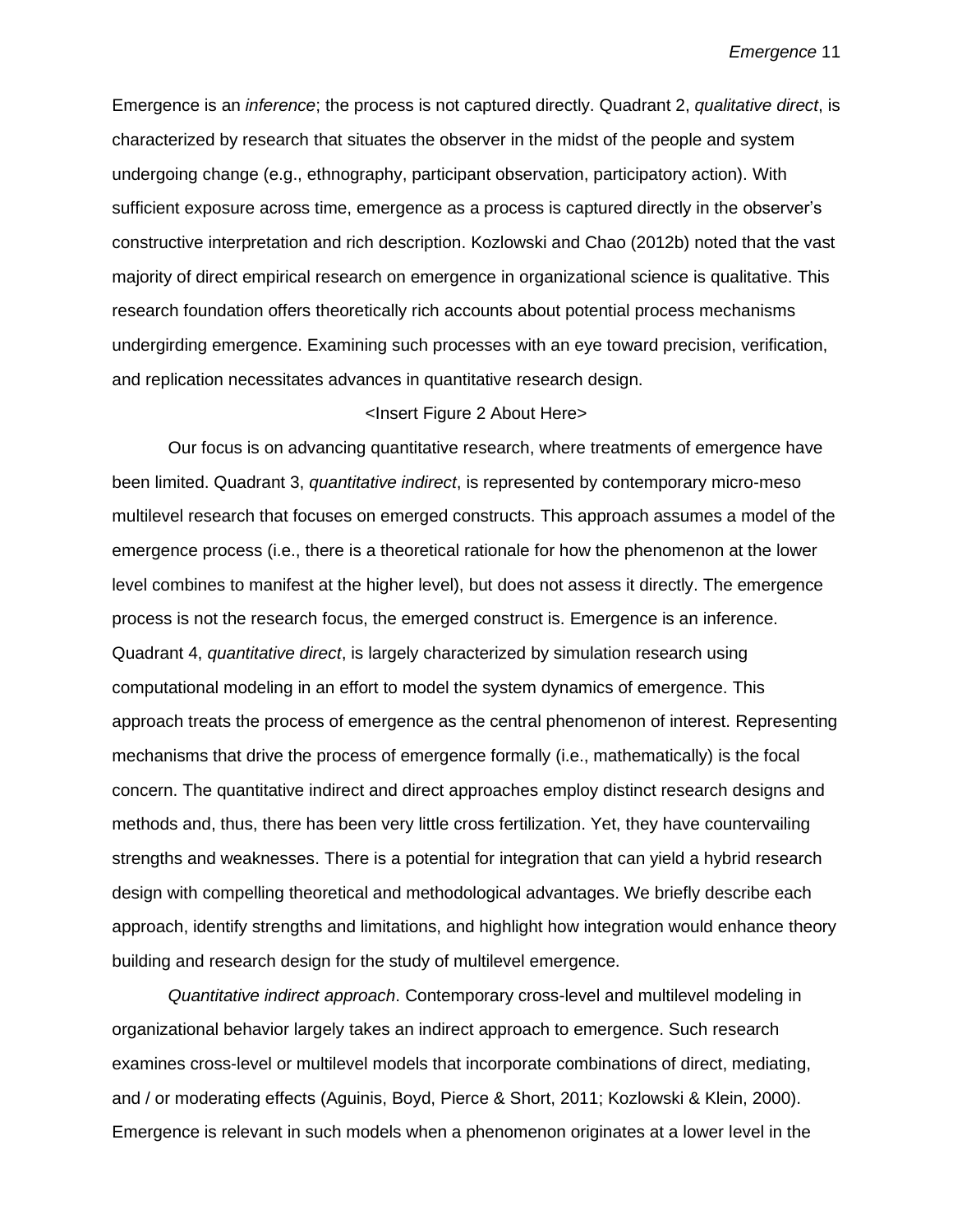system (e.g., individual cognition, motivation / affect, behavior), but emerges theoretically as a higher level construct (e.g., team mental models, team collaboration). In this treatment, conceptualization of the process of emergence is important for guiding the level of measurement (i.e., at what level the construct should be measured and item referent specification), representation (i.e., how the data are aggregated or represented at the higher level [e.g., mean, variance, proportion]), and level of theory and analysis (i.e., level for model testing, inference, and generalization). However, the process of emergence is not examined.

Construct / measurement frameworks provide guidance to help researchers appropriately measure the phenomenon at the lower level and substantiate its representation at the higher level of analysis. Bliese et al. (2007) describe the conceptual challenges of aggregating lower level data to the higher level. Aggregation either maintains the lower level meaning or can yield a substantively different construct at the higher level; this problem is not trivial (Bliese, 2000; Chen et al., 2004, 2005; Sampson, 2003). Chan (1998), for example, distinguished five types of composition models (i.e., additive, direct consensus, referent shift, dispersion, and process). Although there are important conceptual differences, most types rely on the unit mean (i.e., additive, direct consensus, referent shift) for representing the higher level construct.<sup>4</sup> Dispersion models treat within-group variance as a meaningful focal construct, instead of error variance (Bliese & Halverson, 1998; Brown, Kozlowski, & Hattrup, 1996). Process models focus on how a process at a lower level might be conceptualized at a higher level (e.g., Kozlowski, Gully, Nason, & Smith, 1999). Chan offers no algorithm for representation and suggests more conceptual development of this model is needed to address the dynamics of change. Process models are essentially about emergence.

Kozlowski and Klein (2000) developed a typology to characterize emergence conceptualizations ranging between ideal types of composition emergence and compilation emergence. Their typology encompasses the same range of types as Chan, but more theoretical attention is devoted to explicating the process mechanisms of emergence and making the different mechanisms explicit in the typology. It is the non-linear compilation forms

<sup>4</sup> Additive models use sums or means of lower level units (individuals) to represent constructs at a higher level (groups); they make no assumptions about isomorphism or similarity of the construct across levels. Direct consensus and referent-shift models incorporate assumptions of isomorphism and use restricted within-group variance (i.e., consistency or consensus) to support aggregation using the unit mean to the higher level; using data referring to the lower level directly (e.g., rate your perceptions) or to a referentshift (e.g., rate how other group members perceive).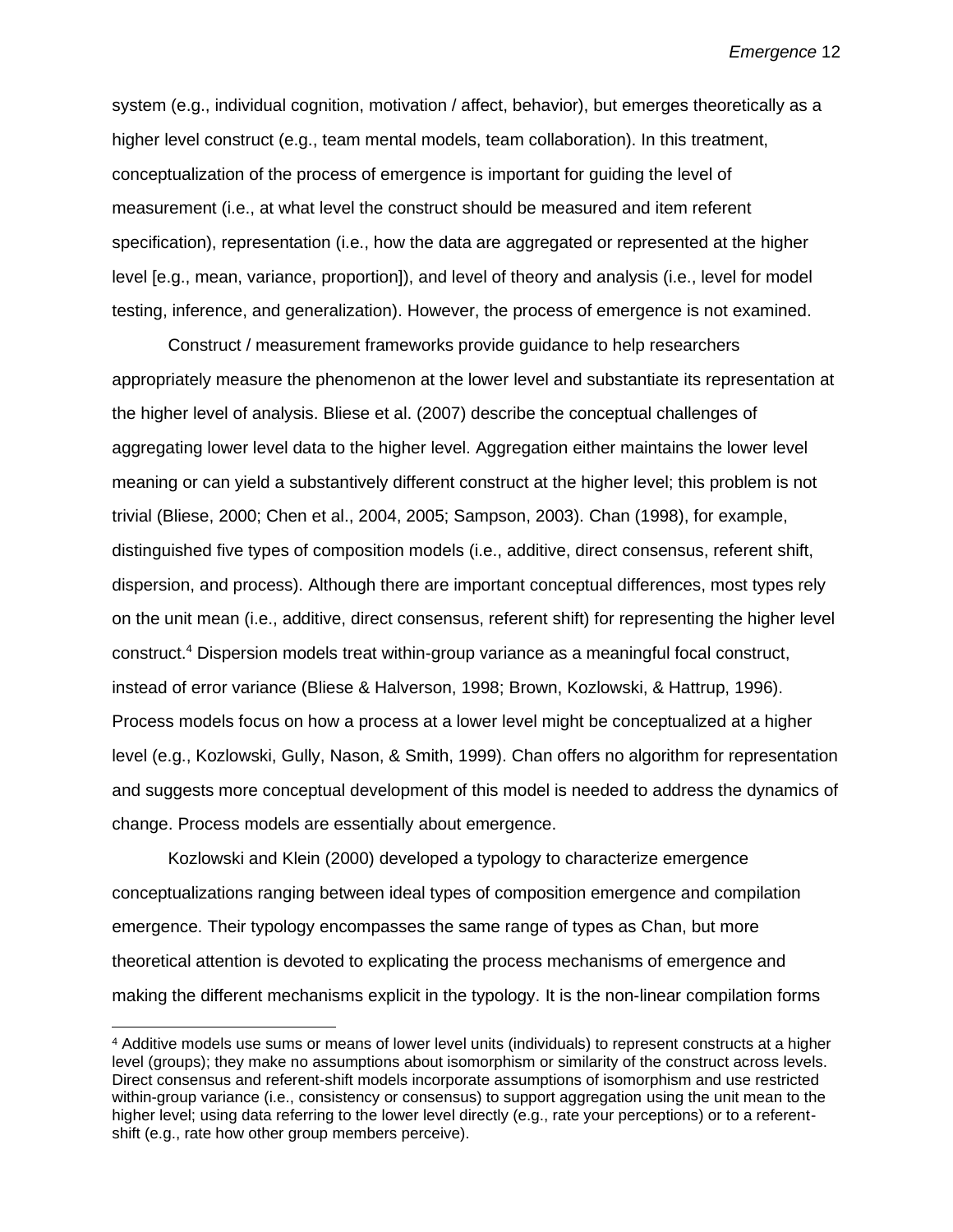that characterize the most interesting – and least studied – types for investigation. These and other frameworks (Bliese, 2000; Chen et al., 2004, 2005) are used to provide a theoretical basis for (a) specifying *assumptions* about the emergence process for a construct and (b) drawing emergence *inferences* to provide construct validity for the aggregated representation.

Key strengths of this approach are the construct validity it extends to emergent constructs and, thus, inferences drawn about their meaning and generalization at higher levels. This is by no means trivial. It took a quarter century of theory, research, and discourse to develop the conceptualization, methods, results, and scholarly consensus to support the validity of emerged/aggregated constructs. Considering the research challenges highlighted previously, one could use a longitudinal field research design to track the emergence of team processes using this approach. For example, with appropriate sampling one could track the degree of within-group agreement on constructs of interest and model their convergence, divergence, and variance over time using LGM (Kozlowski, 2012). A similar design could be employed with a laboratory simulation, assuming that the phenomenon emerges quickly.

Nonetheless, the approach also has some inherent limitations. First, by virtue of the primary use of questionnaires for measurement in both field and lab research, the assessment is typically self-reported and retrospective over some time frame. Even if the investigator is interested in the emergence process per se, this method of measurement tends to miss the fundamental mechanisms underlying the process. Second, the assessment is typically static. It need not be so, but the primary purpose of this approach (i.e., to populate a model with measures of stable constructs) generally yields a single assessment of the construct in question. The measurement periods could be spaced over time to help reduce causal ambiguity among constructs (Collins & Graham, 2002), but that is not common practice. Cross-sectional designs predominate in field research (e.g., Austin, Scherbaum, & Mahlman, 2002) and lab research is more sensitive to temporal ordering than it is to emergence as a process (e.g., Kozlowski, 2012). Third, emergence as a process is assumed within this approach and is typically treated as universal for all units. We know from the limited research that treats withingroup agreement as a substantive construct of interest rather than a mere statistical criterion for aggregation (Brown et al., 1996) that this assumption is tenuous at best (Gonsalez-Roma, Peiro, & Tordera, 2002; Schneider, Salvaggio, & Subirats, 2002).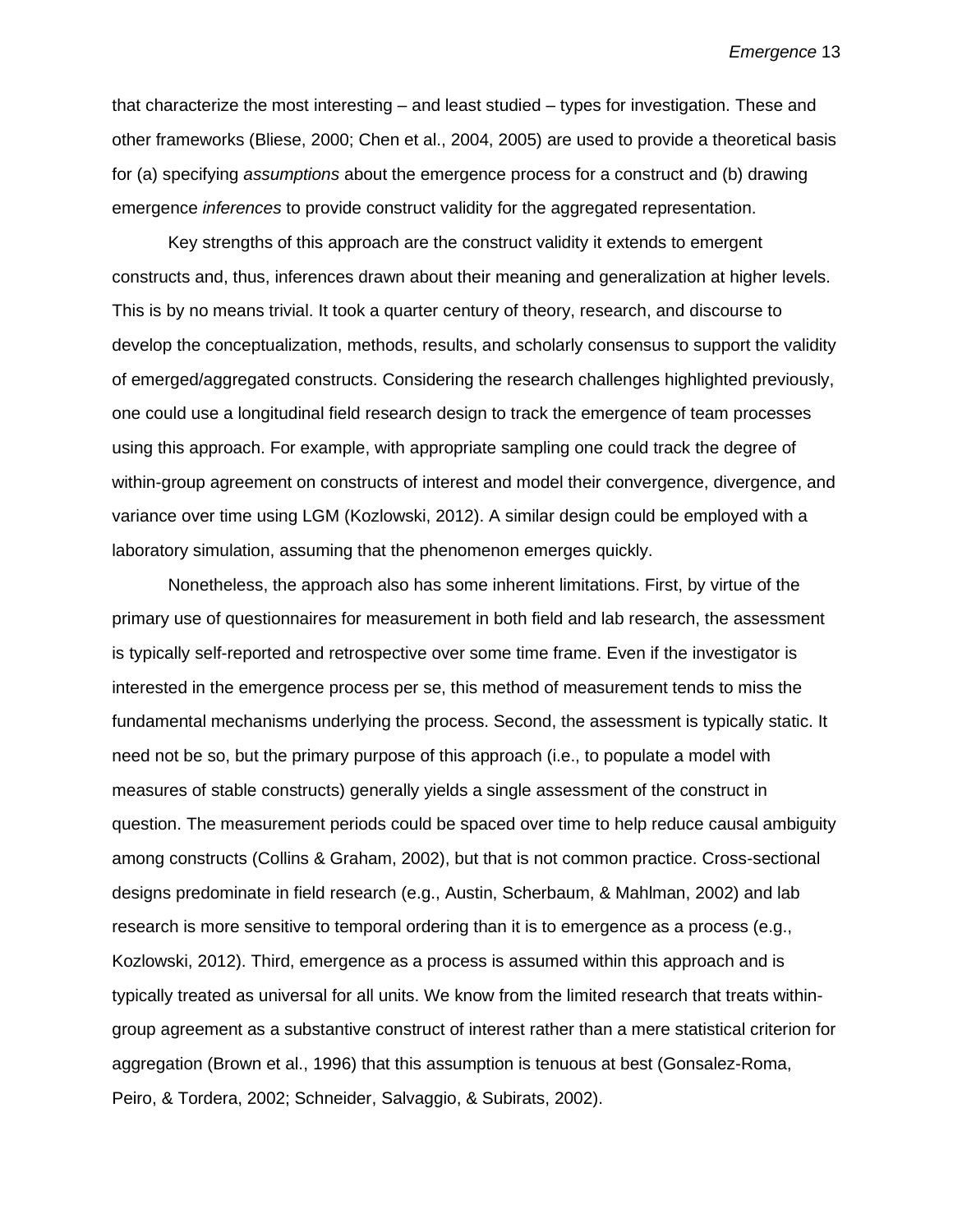*Quantitative direct approach*. Most quantitative research in the social sciences relevant to emergence as a process of direct interest has utilized computational models and agent-based simulation as the primary research design approach (Epstein, 1999; Miller & Page, 2007). A computational model provides a mathematical depiction of a phenomenon of interest representing the mechanisms by which a dynamic process unfolds (Busemeyer & Townsend, 1993; Hulin & Ilgen, 2000; Miller & Page, 2007). It is focused on the *theoretical mechanisms* of emergence as a process. Such models specify mathematical equations or logical if-then statements to specify system dynamics from one time point to the next (Harrison, Lin, Carroll, & Carley, 2007; Vancouver, Tamanini, & Yoder, 2010; Vancouver, Weinhardt, & Schmidt, 2010). Thus, the computational model formally specifies a set of rules or goals that guide the behavior of entities or "agents" of interest, *in dynamic interaction with other entities*. Typically, the behavioral rules are theoretically driven (although atheoretical descriptive models are possible). An agent-based simulation instantiates the computational model in programming code, arranges the agents at time 0 into an environment, and executes dynamic interactions among the agents following the rules within the constraints of the environment. Collective, system level phenomena emerge as the simulation runs and individual agents interact dynamically over time.

The computational, agent-based simulation of bird flocking by Reynolds (1987) is a good illustration of how a concise set of basic process mechanisms can emulate complex, system level behavior that emerges from the dynamic interactions of individual agents – BOIDS. The agents optimize three basic rules: (1) the separation rule directs boids to move away from other agents to minimize collisions, (2) the alignment rule directs boids to move in the average direction of other agents, and (3) the cohesion rule directs boids to move to the center of the cluster. Boids are randomly placed in a computational space, and the simulation runs. As the code for each boid maximizes its rule set – *in dynamic interaction with the other boids* – collective flocking emerges. Flake (1998) proposed the addition of a fourth view rule – move to avoid boids blocking the view – that then yields the V-formation of a migrating flock. This computational simulation is an excellent example of how complex group behavior emerges dynamically from individuals striving to maximize a parsimonious set of goals or rules as they interact with other goal striving individuals, within the constraints of the environment.

A key issue for the effective use of computational, agent-based modeling as a research design approach pertains to drawing meaningful inferences about the correspondence of the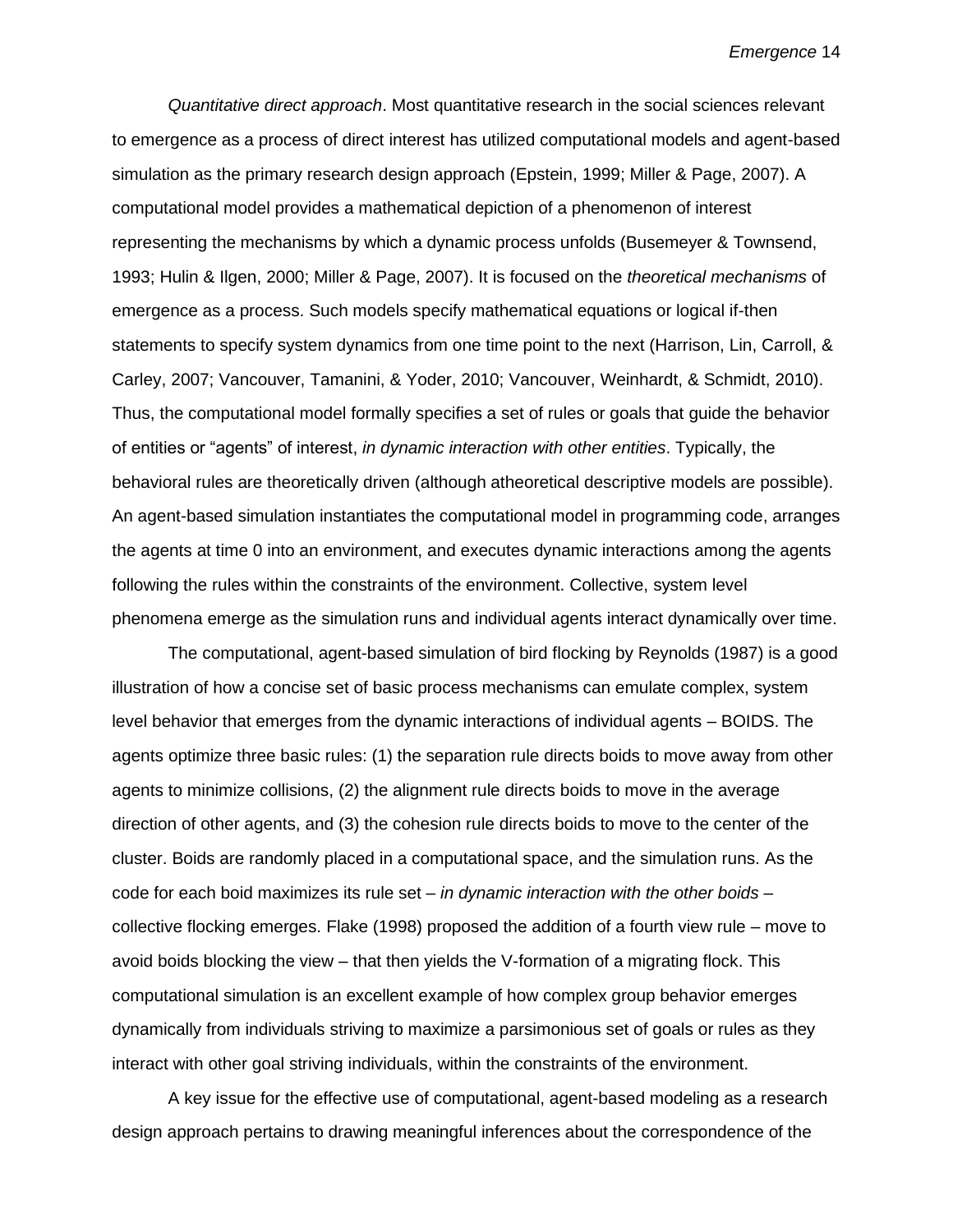process rules inherent in the computational model and the natural phenomenon of interest. As noted by Epstein (1999), "Agent-based models provide computational demonstrations that a given micro specification is in fact *sufficient to demonstrate* a macrostructure of interest" (p. 42). This concept of "generative sufficiency" is consistent with concepts of, and evidence for, construct validity. It is important to note, however, that mere fidelity is necessary but not sufficient to demonstrate that a given set of micro behavior specifications (i.e., rules) account for the observed behavior in the natural system. Real birds, for example, do not necessarily strive to maximize the four boid rules. Fidelity makes those rules appropriate candidates for explanation, but other competing rules need to be considered and evaluated. Theory provides a guide and, importantly, more direct correspondence and verification with real world data and experimentation are necessary (Epstein, 1999).

Computational models and agent-based simulations have several key advantages as a direct research design approach for emergent phenomena in teams, especially considering the research challenges highlighted previously. For example, the computational model necessitates a formal specification of the theoretical mechanisms (i.e., precision) and the idea is to model the system with as few rules as necessary (i.e., parsimony) to simulate the emergent phenomenon in question. Time periods and sampling frequencies are restricted only by computing power. Teams are easily formed anew and tracked across a hypothetical life cycle. And, any number of teams with variability on any number of characteristics can be examined in any number of environmental contexts; again, only constrained by computing power. This enables virtual experimentation in a model space that can fully encompass variance across all theoretically relevant factors. This is a major advantage relative to more conventional research designs.

These are significant strengths for the study of emergence, but there are important limitations that have to be acknowledged. Theoretical complexity is one. Human behavior is complex and multiply determined, but computational simulations (at least in the beginning of a research program) are better when sparse. The many specific theories of team functioning or organizational behavior are primarily "word" based using natural language descriptions, rather than clearly specifiable process mechanisms. Thus, computational modeling will often necessitate theory building to specify process mechanisms with precision; perhaps not a bad thing for advancing organizational science. Moreover, once mechanisms are specified in a computational model, parameter values to operationalize the mechanisms need to be extracted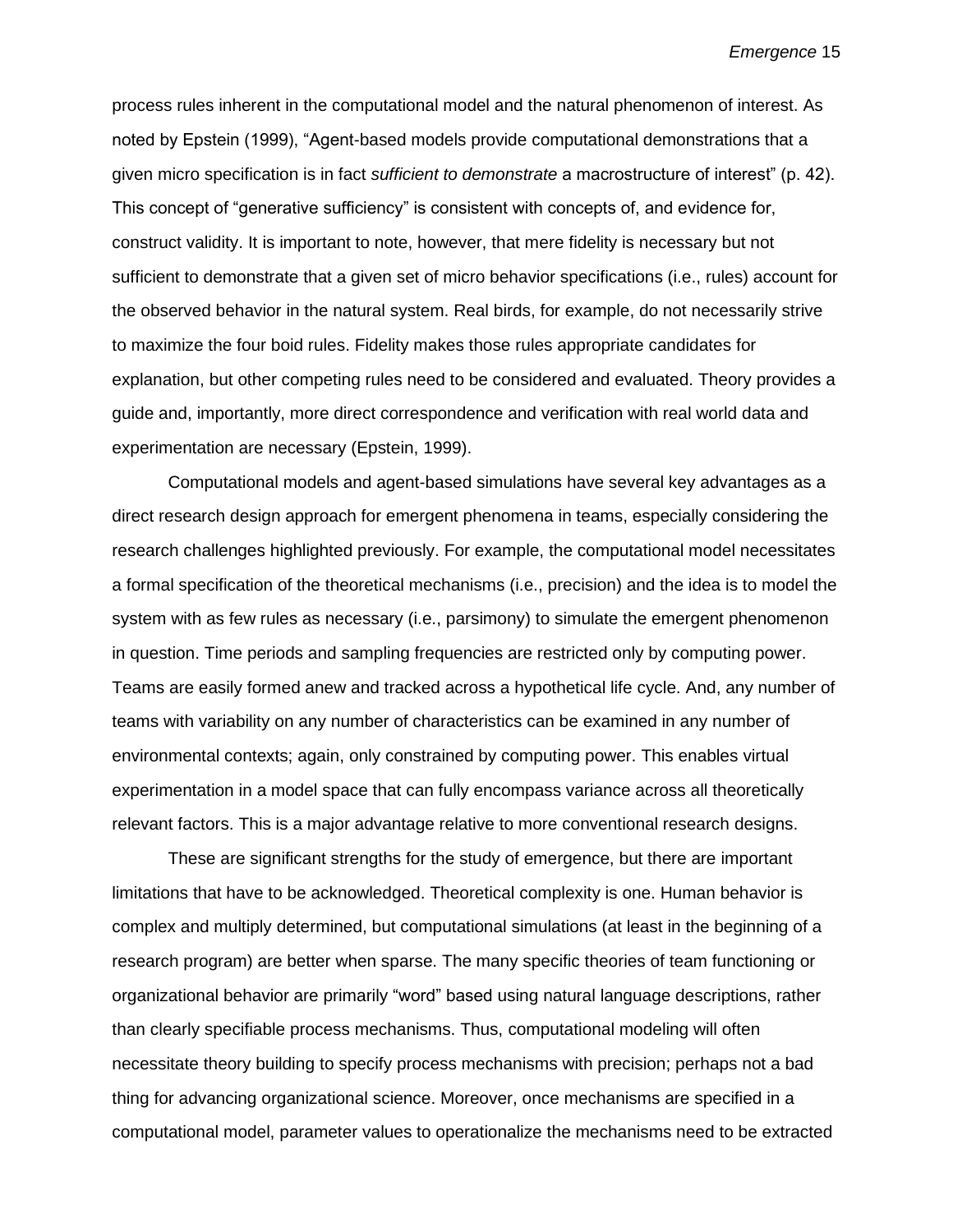from the literature so agent behavior is calibrated realistically. This is not as straight forward as one might expect and initial model parameters can be imprecise. However, as we describe later, coupling computational modeling with conventional research designs provides a means to coevolve the specification of model mechanisms and parameter values. Finally, validating a computational model necessitates real data so the veracity of the model and its parameters can be established. Relevant data may not exist, may be difficult to acquire, or may lack the necessary granularity to provide good assessments of model fidelity and fit (Hulin & Ilgen, 2000). This means that one has to be thoughtful about the phenomenon one chooses to model.

Given its potential to model complex, dynamic, emergent, system behavior, computational modeling has substantial potential as a research design approach for studying emergence in organizational science, particularly those aspects that are very challenging with traditional laboratory or field observations. However, there has been only very limited attention to applying this approach. Most applications have been macro oriented (Harrison et al., 2007), although there have been some with a more psychological focus on withdrawal (Hanisch, Hulin, & Seitz, 1996) and motivational processes (Vancouver, Tamanini, & Yoder, 2010; Vancouver, Weinhardt, & Schmidt, 2010). "Modeling is the "redheaded stepchild" of organizational research methods; it is useful for a number of issues important to behavior in organizations, but it has been little used and is little appreciated" (Hulin & Ilgen, 2000, p. 7).

*An integration*. We think it is evident that indirect and direct approaches to studying emergence quantitatively have countervailing strengths and weaknesses. We assert that a thoughtful integration of these distinctive methodologies can enable quantitative researchers to begin probing the processes of multilevel emergence. Field-based correlational designs (i.e., non-experimental) and laboratory-based experimental designs have offsetting strengths and weaknesses. Field research is typically viewed as stronger on generalization and weaker on causal inference relative to lab research. Researchers are well schooled in these trade-offs. Good research to understand a problem domain has to utilize both designs to ensure solid inference and good generalization. Hulin and Ilgen (2000) characterize computational modeling as a "third discipline" commensurate with Cronbach's (1957) characterization of correlational and experimental designs as the two primary research disciplines of scientific psychology. Just as correlational and experimental research have offsetting strengths and limitations, so does computational modeling as a third discipline relative to the other two. We are not advocating that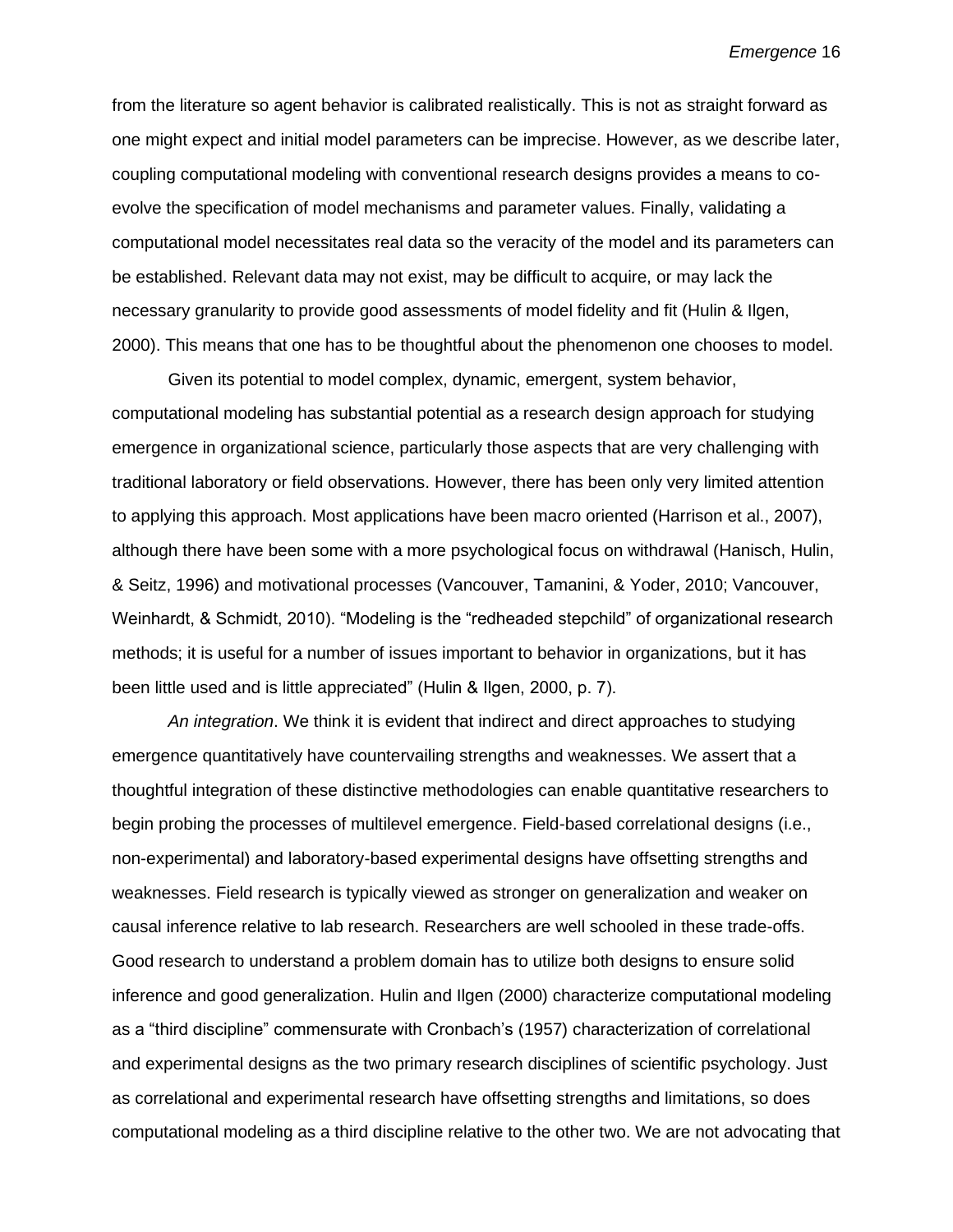computational modeling be used instead of conventional quantitative research. Rather, we are advocating that organizational science embrace computational modeling as an additional research methodology that has distinct advantages for studying the dynamic processes that undergird emergence. As we explicate in the next section, computational modeling has an important and valuable role to play as a methodology for conducting virtual experimentation and building theory. Modeling enables discovery. Tried and true conventional quantitative methods are still essential for estimating parameter values for mechanisms, testing predictions from virtual research, and verifying model findings.

# *Advancing Multilevel Research on Emergent Phenomena*

# *Exemplars: Emergent Team Processes and States*

*Criteria*. It is useful to reemphasize the core foci for conceptualizing multilevel emergent phenomena from our definition (see Figure 1). First, emergent phenomena are *multilevel*, transcending their level of origin. They originate at a lower level and emerge as a collective macrostructure at a higher level (Crutchfield, 1994, Epstein, 1999; Kozlowski & Klein, 2000). Second, they are *process-oriented*, with emphasis on the dynamic interactive *process mechanisms* that drive the nature of, and forms of, emergence from the lower to the higher level (Kozlowski et al., 1999). Third, they are *temporally sensitive*. Manifestation of the collective property takes time, entailing developmental and episodic changes (Bedwell, Wildman, DiazGranados, Salazar, Kramer, & Salas, 2012; Marks, Mathieu, & Zaccaro, 2001).

*Exemplars*. The meso level, at the intersection of the micro and macro, provides a rich slice of organizational life within which a multitude of emergent phenomena exist. Most "team processes" are not researched as emergent phenomena, although they are certainly conceptualized as emergent because they incorporate the core conceptual foci. Thus, they provide theoretically appropriate and practically relevant targets for theory building and research program development aimed at unpacking the nature of emergence in organizational behavior. We have synthesized across reviews and taxonomies to identify a range of exemplar emergent phenomena in teams ripe for research and investigation. The listing shown in Table 1 is not intended to be comprehensive – we have not tried to list all emergent phenomena – but instead to illustrate the wide array of phenomena for which a research focus on emergence is relevant. These are potential targets for new research.

<Insert Table 1 about here>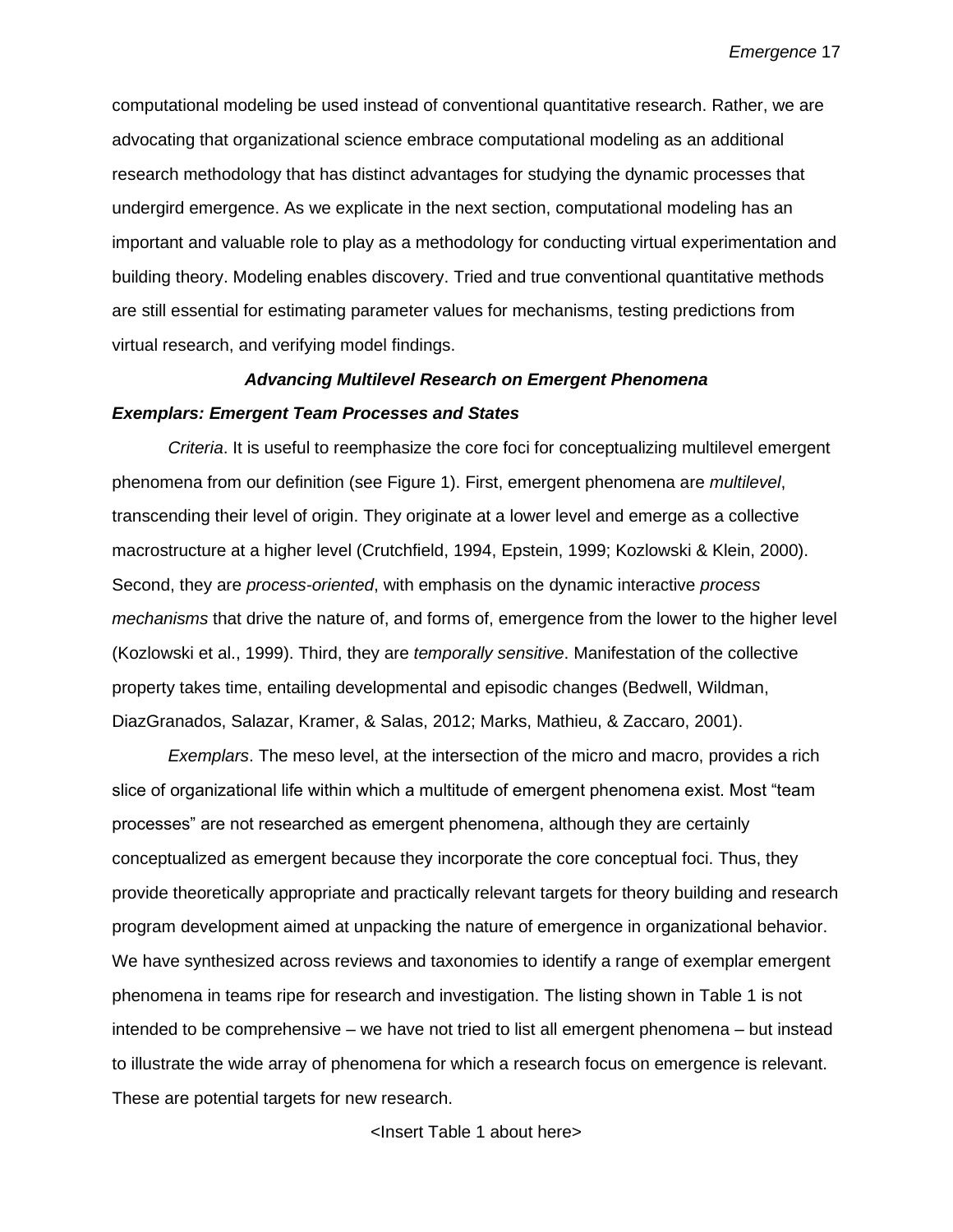*Fundamental research questions.* Multilevel research does not examine the emergence of these phenomena directly, although it does examine whether aggregating individual perceptions or behaviors into a higher level construct is justified. Thus, there are several fundamental research questions that are relevant for each of these phenomena, as well as for others we did not list, that are currently unexplored in the literature. This represents a substantial gap in organizational science. Addressing these fundamental questions is relevant to advance theory *and* to develop interventions and tools to shape emergence processes.

- What are the primary *micro process mechanisms* that account for emergence for the phenomenon of interest?
	- $\circ$  What parsimonious "rules" drive human interaction and exchange such that a collective macrostructure manifests (Epstein, 1999)?
- How do *patterns of emergence evolve* for the phenomenon of interest?
	- $\circ$  What forms do they assume? Composition via convergent forms? Compilation via divergent forms? Complex patterns that may involve both convergent *and* divergent processes (Kozlowski & Klein, 2000)?
- What are the primary antecedents that shape the nature of the emergence process?
	- $\circ$  What individual characteristics and contextual (environmental) constraints shape the process, pattern, and outcomes of emergence?
- What kinds of shocks shape or change the nature of the emergence process?
	- o Shifts in the context may fundamentally alter patterns of composition or compilation emergence.

In the next section, we examine limitations inherent in the indirect research designs applied to select exemplars in Table 1, and highlight the benefits of incorporating direct designs that use computational modeling. We sampled across the categories to showcase the generality of a focus on emergence and modeling. We selected team mental models from the cognitive category<sup>5</sup>, social dilemmas from the group decision category, and collaboration from the behavior category. For each exemplar, we describe the conceptualization of the phenomenon, general treatment in mainstream research, and the usual research design used to study the phenomenon. We then highlight fundamental research questions that are not addressed or not

<sup>5</sup> Because of their highly similar measurement approaches, the issues in the motivation and affect category are virtually identical to those in the cognitive category. We just illustrated for cognitive.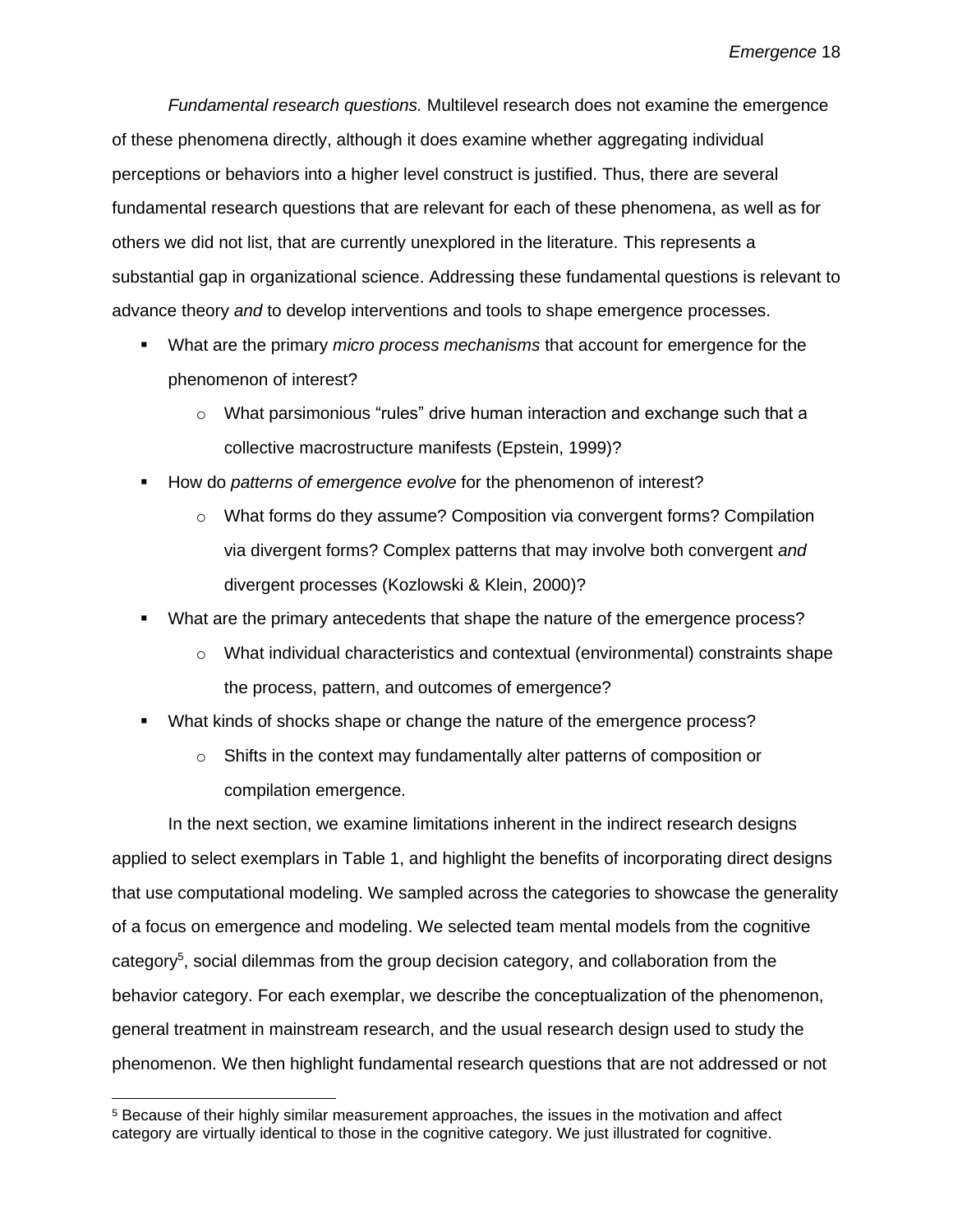addressed well, and illustrate how computational modeling and agent-based simulation can be used to illuminate the phenomenon, promote theory building, and enhance understanding.

## *Team Process Perceptions: Team Cognition*

*Conceptualization.* Shared Team Mental Models (STMM) and Transactive Memory (TM) are commonly studied team cognition perceptions. STMM's represent the "… knowledge structures held by members of a team that enable them to form accurate explanations and expectations for the task, and in turn, to coordinate their actions and adapt their behavior to demands of the task and other team members" (Cannon-Bowers & Salas, 2001, p. 228). In contrast to this shared conceptualization, TM is a team-level system distributed across team members for encoding, storing, and retrieving team knowledge (Wegner, 1995; Wegner Giuliano, & Hertel, 1985). STMM's are viewed as having emerged via composition emergence, whereas TM's are conceptualized as emerging via compilation processes.

Both STMM and TM are viewed as emergent states that reciprocally shape, and are shaped by, interactions among team members (Marks et al., 2001). Conceptually, they are created through an emergence process that begins at the individual level and, through repeated interactions, manifests at the team level. The predominant focus of research on these team cognitive constructs is consistent with the Input-Process-Output model of team effectiveness (McGrath, 1964) or its more recent variants (Ilgen, Hollenbeck, Johnson, & Jundt, 2005; Kozlowski & Ilgen, 2006). It is treated as a mediator that links a variety of antecedents such as team composition (Edwards, Day, Arthur, & Bell, 2006), team communication (Lewis, 2004; Marks, Zaccaro, & Mathieu, 2000), team coordination (Mathieu, Heffner, Goodwin, Salas, & Cannon-Bowers, 2000), leadership (DeChurch & Marks, 2006), and training (Liang, Moreland, & Argote, 1995; Marks, Sabella, Burke, & Zaccaro, 2002) to team effectiveness outcomes such as team performance and viability (DeChurch & Mesmer-Magnus, 2010a, 2010b; Lewis, 2004).

*Research treatment.* Given the primary research focus on team cognition as a mediator, almost all studies have measured STMM's and TM through the use of indirect quantitative methods. There are two primary ways in which STMM's are typically measured and operationalized (DeChurch & Mesmer-Magnus, 2010a). If the focus is on the congruence of *knowledge content*, then questionnaires are administered to each member of the team and their responses are aggregated to form a collective construct. Prior to aggregation, a team agreement index such as *r*wg or a team interrater reliability index such as the intraclass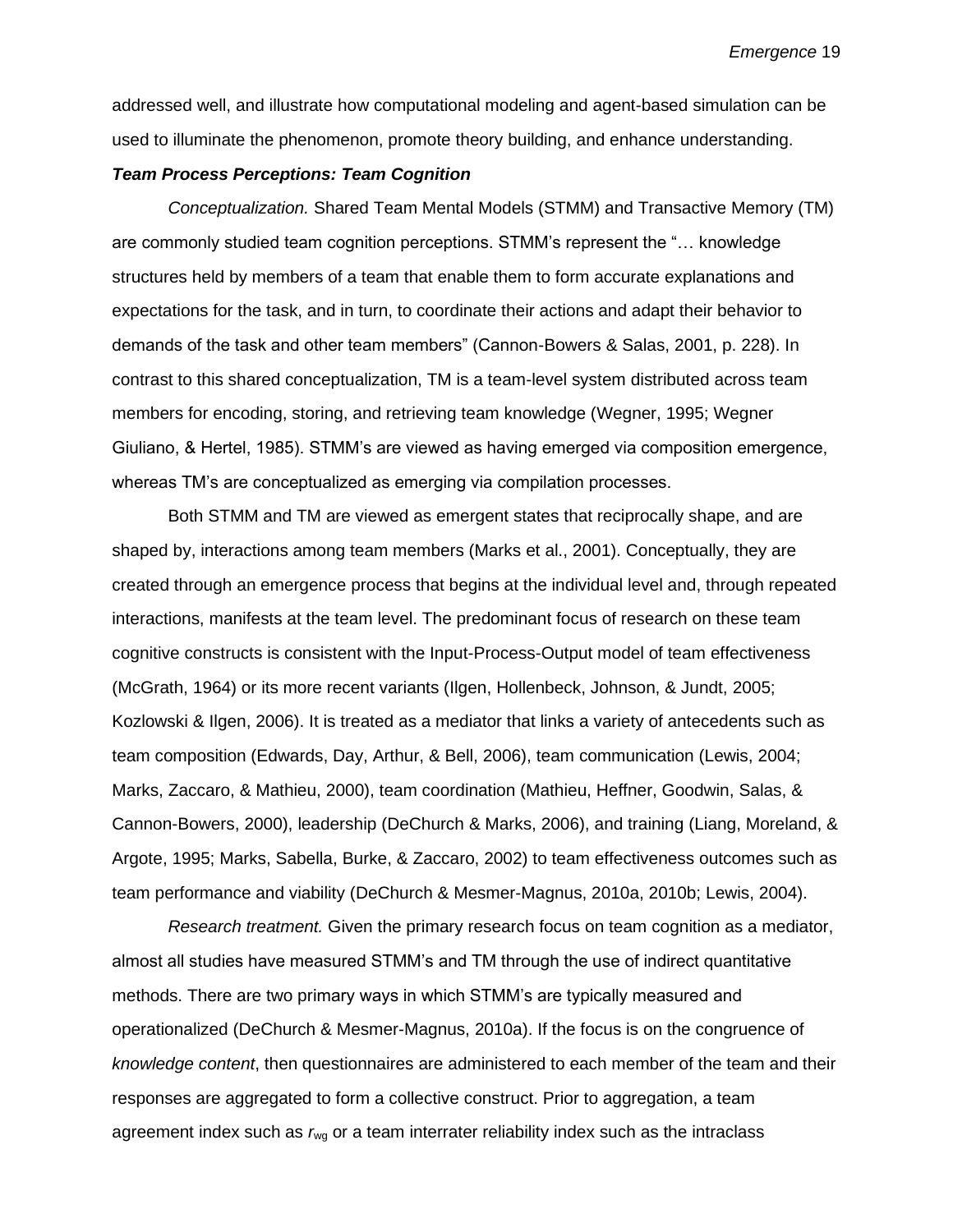correlation coefficient (ICC(1)) is used to verify that there is sufficient restricted within group variance among members, indicating that the construct has emerged at the team level. Alternatively, if the focus is on the congruence of *knowledge structures*, then each team member completes a card-sort task or Pathfinder to create a structural representation of team knowledge. Congruence across members is computed by taking the Euclidian distance between the structures of the team members. Much like STMM knowledge content, TM is typically measured using a scale developed by Lewis (2003) to assess the degree of within-group consensus on perceptions of the distributed knowledge structure of the team. This approach measures each individual's understanding of the teams' TM and then aggregates their responses to the team level if sufficient agreement (using ICC(1) or *rwg*) is achieved.

*Researching emergence.* Informative relationships among antecedents, emerged STMM and TM constructs, and team effectiveness have been examined using this methodology. Yet, a key limitation with the use of ICC(1), *r*wg, and Euclidian distance as indicators of STMM and TM emergence, is that sufficient team member agreement must be reached for the measure to be aggregated as a team level construct, implying that emergence is complete. The assessment is retrospective and emergence is an inference based on the indicators of restricted within group variance on the construct measure. There is no direct observation of emergence as a process.

There is also a gap between the conceptualization and measurement of TM. STMM's as shared knowledge among team members represents a compositional emergent state. In contrast, the conceptualization of TM is based on a distribution or pattern of knowledge held across team members, a compilational emergent state. The commonly utilized methodology to study TM does not capture the compilational nature of the construct conceptualization. As a result, the uniqueness of TM as a compilation construct, above and beyond STMM's, has not been examined (Kozlowski & Ilgen, 2006).

These are substantial gaps in the team cognition knowledge base that are largely due to measurement and research design limitations inherent in an indirect assessment of STMM and TM emergence. However, the emergence of STMM's and TM can be studied directly through the use of computational simulation. This would allow researchers to supplement current approaches – that examine I-P-O relations among antecedents, STMM's, TM's, and team outcome constructs – with theoretically driven quantitative investigations into the process mechanisms of emergence that undergird the formation of these relationships. Combining a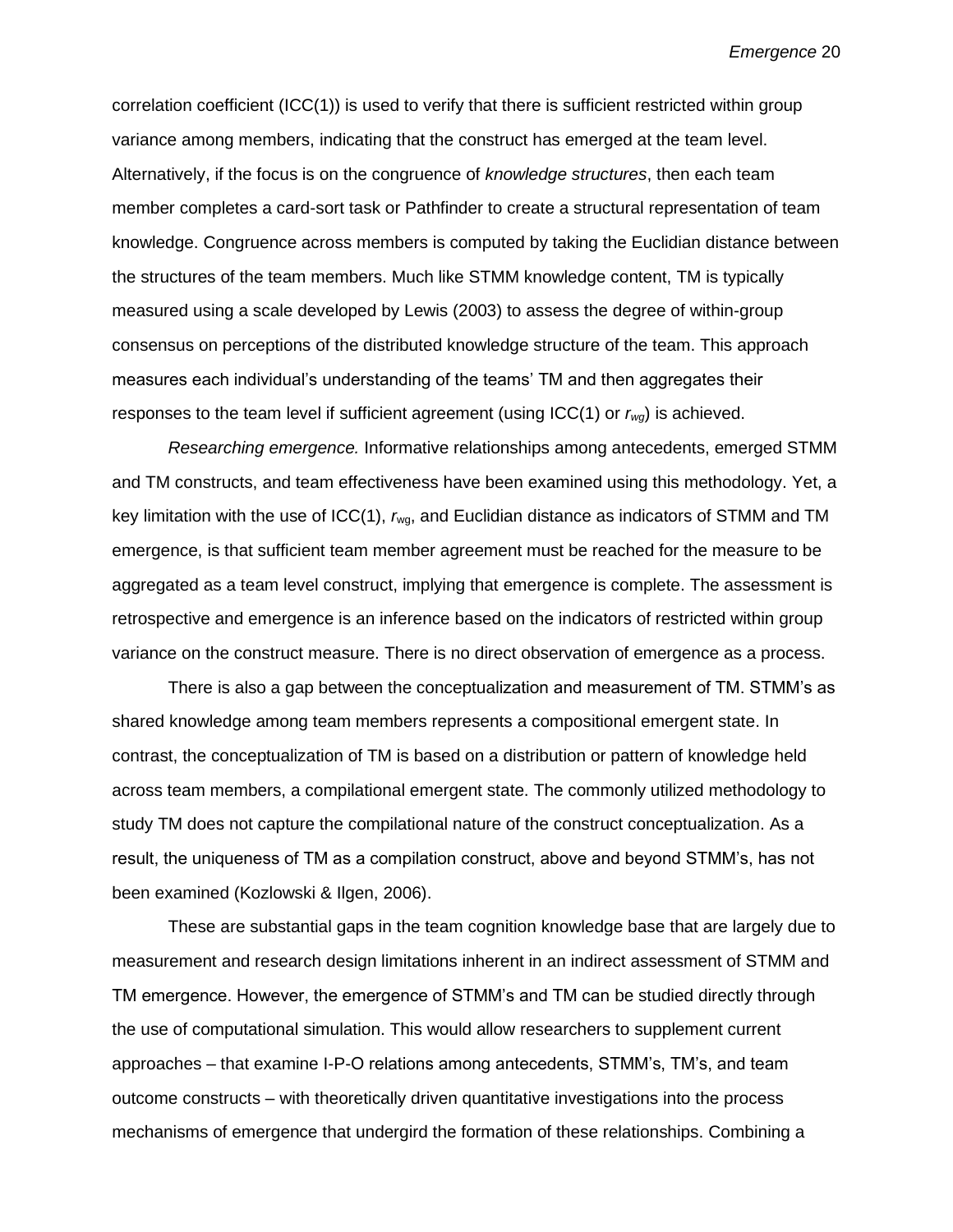fine-grained theory with the use of computational simulations would allow researchers to explore directly how antecedents influence the emergence of team cognition, variation in the ways in which emergence unfolds, and how process variations influence relevant outcomes. For example, research on STMM emergence has mathematically specified theoretically driven behavioral cues that contribute to team cognition (McComb, 2007), as well as to estimate how different leadership styles interact with task properties to alter the formation of STMM's and affect team performance (e.g., Dionne, Sayama, Hao, & Bush, 2010). Similarly, researchers have attempted to test how different patterns of STMM emergence can lead to different team decision making strategies (Sayama, Farrell, & Dionne, 2011). Sayama et al. (2011) identified one particular pattern of STMM emergence that led teams to focus on only a small amount of task-relevant information. This finding provides one possible explanation for the common finding that teams tend to focus primarily on sharing common information and ignore unique information, which yields biased decisions (Stasser, 1992).

The examples demonstrate how computational modeling can be used to systematically examine process mechanisms thought to drive construct emergence. Despite the potential of this approach, such research has barely tapped its potential. Many important questions as to how STMM's and TM emerge over time are unaddressed. Of particular importance is advancing understanding of how STMM composition and TM compilation processes influence one another over time. In current research, these forms of shared cognition are largely studied independently (DeChurch & Mesmer-Magnus, 2010b). Yet, both forms of team cognition are theoretically relevant. For example, it is conceivable that in some teams (i.e., with distributed expertise), knowledge begins initially as widely distributed across members; consequently, the manner by which the transactive memory system emerges within the team (i.e., how individuals learn who knows what on the team, the mechanisms by which members store and extract information from others) is fundamental. Over time, however, as team members share their unique distributed information (e.g., Fiore, Rosen, Smith-Jentsch, Salas, Letsky, & Warner, 2010), team knowledge may converge to a common cognitive representation; a shared mental model. Thus, in this example, team knowledge evolves from a patterned compilation form of emergence to a converged composition form (Kozlowski & Chao, 2012a). Conversely, for other teams members may initially have identical information, such that the emergence of a shared team mental model has priority. Over time, however, as each team member searches for new information or has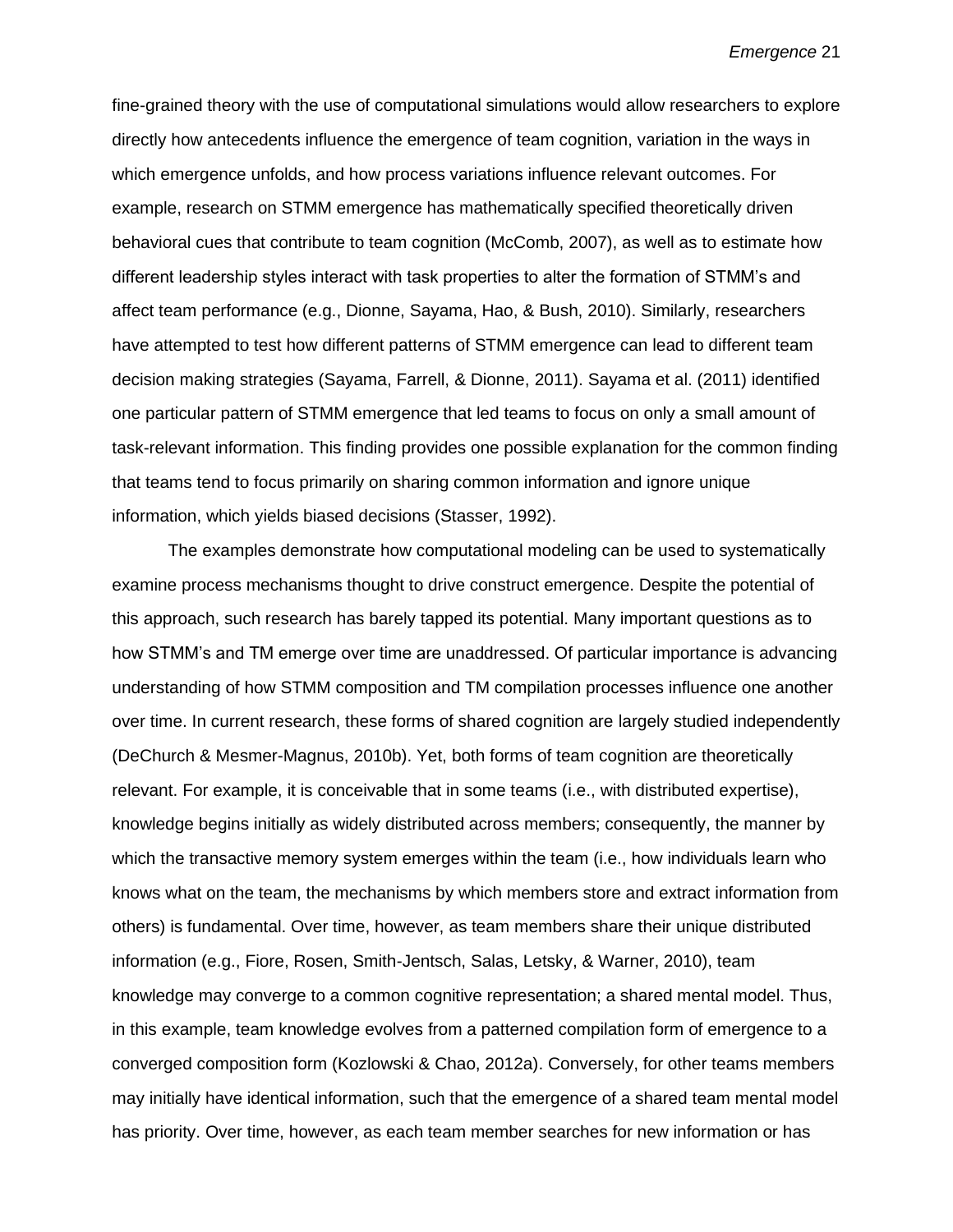unique experiences, distributed expertise develops. Team knowledge evolves from a shared composition form of emergence to a configural compilation form.

Another research target could examine how STMM's and TM systems change as new information is discovered. As teams accumulate experience, encounter novel situations, and work collaboratively to complete their tasks, members may need to integrate new information (e.g., a new task protocol requires that members incorporate a new information source). The way that new information sources are embedded within and reshape the knowledge structures of individual members should subsequently influence the quality and effectiveness of STMM's and TM systems. Although this issue has not been pursued at the team level, research investigating the growth of individual semantic networks offers a potential point of departure. Specifically, researchers have developed computational simulations that plausibly model the process by which newly learned words are incorporated into a person's semantic network based on the characteristics and interrelations among existing words in memory (Steyvers & Tenenbaum, 2005). Such a model could be adapted to explore how STMM's and TM systems react to and absorb the "shock" of members learning to make use of novel information.

For cases such as these, directly investigating the emergence of STMM's and TM through the use of computational simulation can be valuable for theoretical insights. Given a theoretical specification of the emergence process, it is possible to manipulate different initial knowledge distributions, task demands, team durations, and other antecedents and moderating factors of interest to determine how they affect teams' STMM and TM emergence. Relevant research foci include investigation of factors that shape the form of emergence (composition or compilation); influence the rate of emergence; or affect the stability of the emerged form (e.g., Kozlowski & Chao, 2012a; Kozlowski, Chao, Grand, Braun, & Kuljanin, 2012). In addition, it is also possible to examine how the emergence of STMM's and TM interact over time, or evolve along different tracks, to make teams differentially effective at adapting to task characteristics. Determining such relationships with conventional experimental or correlational research designs would be very challenging, which is likely why these conceptual issues have not yet been pursued empirically. The use of computational simulation to supplement conventional designs can therefore provide researchers with unique insights for theory building and for better targeting the focus of conventional research designs.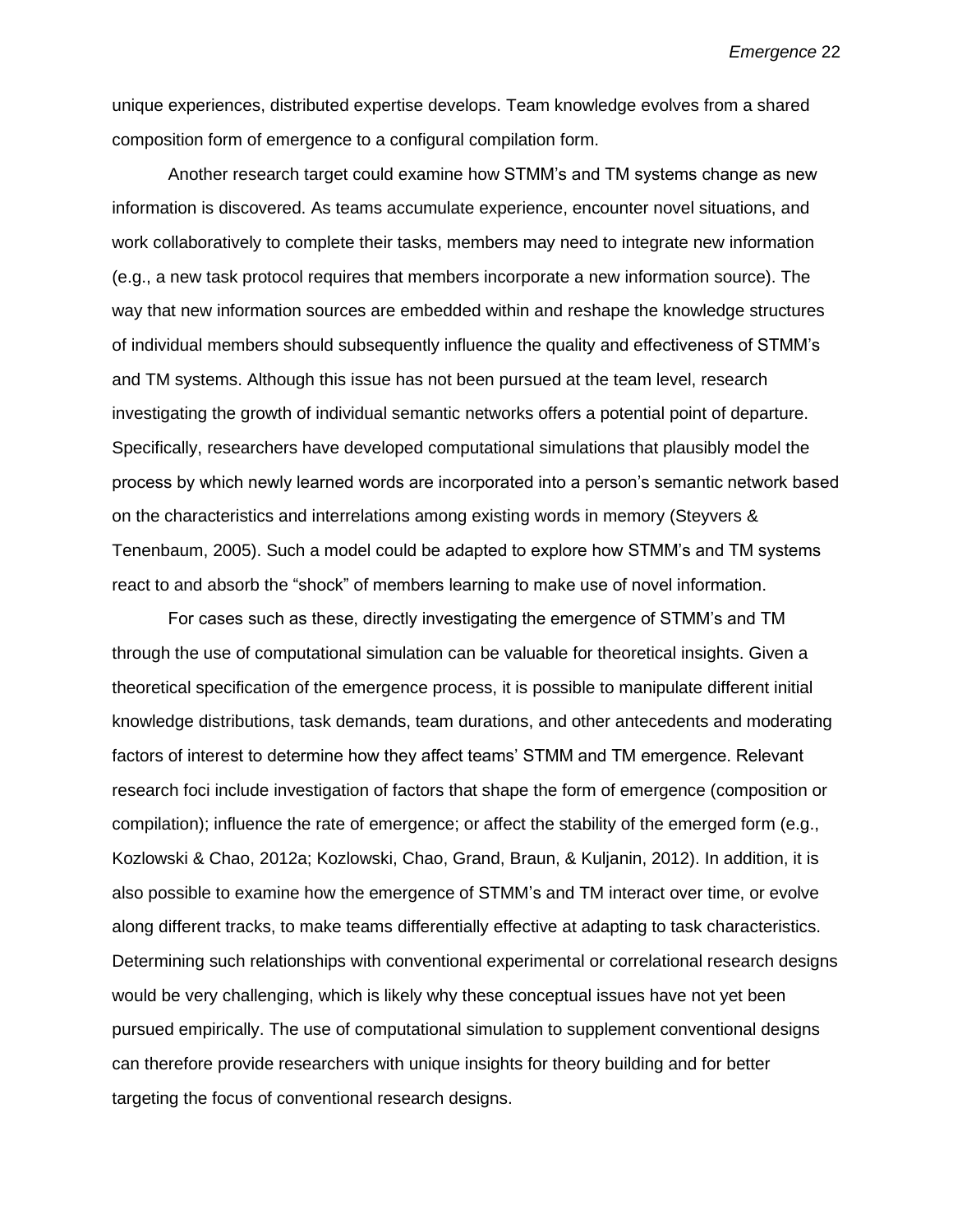## *Group Decision Making: Social Dilemmas*

*Conceptualization.* Social dilemmas are problems that oppose immediate individual gains against long-term collective interests (Oskamp, 1971; Dawes, 1980). This research area is a good exemplar because over 50 years of traditional quantitative research and 30 years of computational modeling have yielded a large body of knowledge that, together, advance theoretical understanding of how and why cooperative decision making emerges in a group. Dilemmas between individual gains and collective losses can lead to catastrophic societal problems if the combined behaviors of too many self-serving individuals result in egregious depletion of natural resources, pollution, or overpopulation (Dawes, 1980). Core research examines how cooperative behavior emerges within groups to preserve collective interests.

*Research treatment.* Research on social dilemmas generally involves mixed-motive games with explicit payoffs, requiring individuals to either cooperate (C) with one another for a modest payoff or to defect (D) from such cooperation and thereby win a bigger payoff from a selfish advantage. A common example is the *Prisoner's Dilemma* (PD) game (Axelrod, 1980a, 1980b; Luce & Raiffa, 1957), where two players generate four possible payoffs that are rankordered: DC > CC > DD > CD for the first player (i.e., first letter in the two-letter decision outcome). Game rules generally embody two properties of social dilemmas: (1) the payoff for defecting is higher than the payoff for cooperating, regardless of what others do, and (2) if all individuals cooperate, the payoff is higher than if all individuals defect (Dawes, 1980). Iterated PD games examine decision making strategies that emerge as a history of interactions unfolds.

A computer search of peer-reviewed published articles on social dilemmas yielded over 3,500 hits. Researchers from several disciplines contribute to this literature, using a variety of social dilemma contexts and research designs (Gotts, Pohill, & Law, 2003). Within psychology, much of the empirical research involves laboratory experiments, with few field studies (e.g., Joireman, Van Lange, Van Vugt, Wood, Leest, & Lambert, 2001). Individual differences are generally treated as antecedents for cooperative behavior and include studies on social value orientation (Baillet, Parks & Joireman, 2009), mood (Hertel, 1999), trust (Foddy & Dawes, 2008), individualism/collectivism (Boles, Le, & Nguyen, 2010), and gender (Walters, Stuhlmacher, & Meyer, 1998). Experimental manipulations of the social dilemma context are designed to compare different rates of cooperation. Game conditions such as small group sizes, external authorities who can regulate player behavior, and sanctions against defectors have all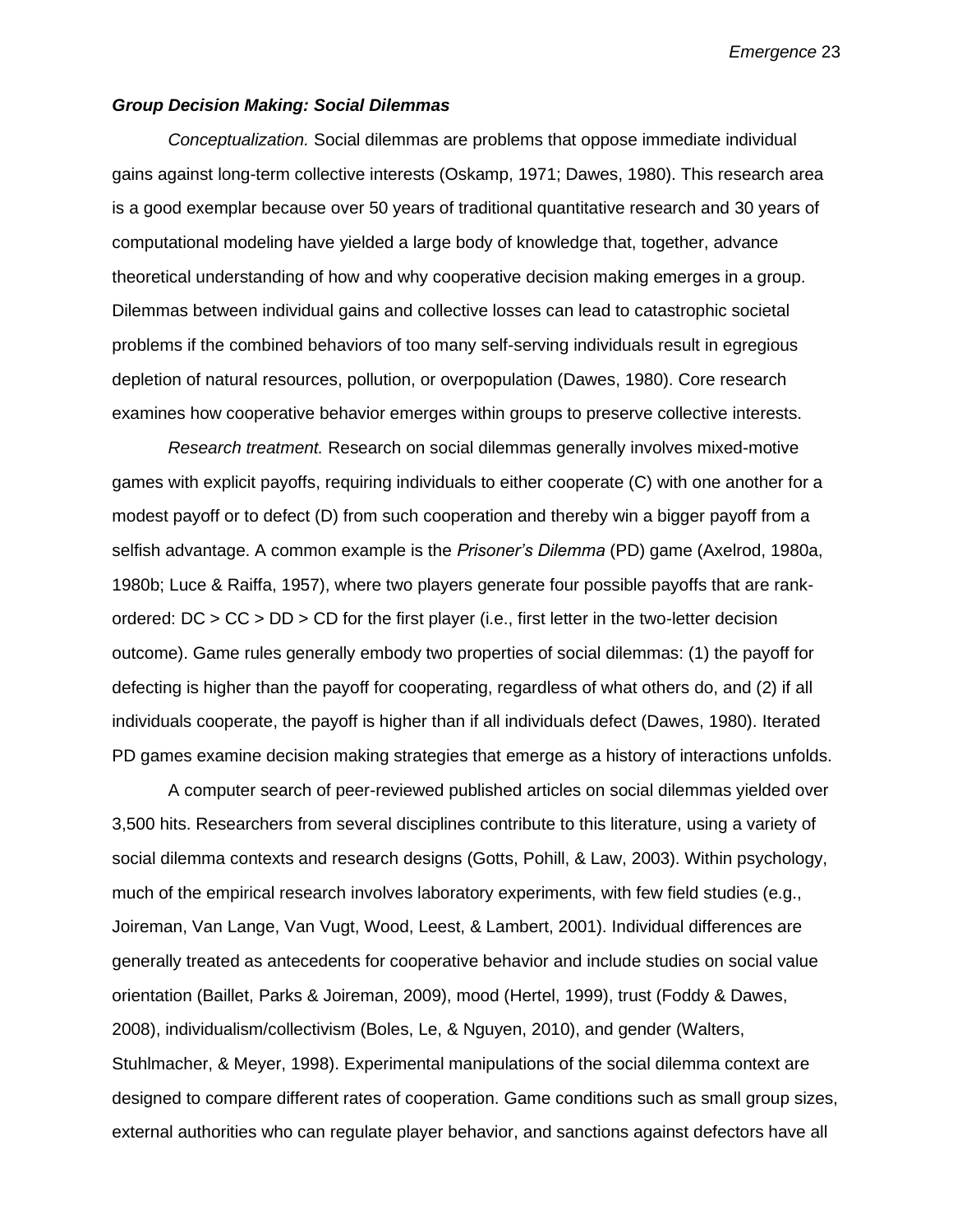been found to promote cooperation (Dawes, 1980, Kollock, 1998). Other research has varied game conditions related to communication (Orbell, van de Kragt, & Dawes, 1988; Samuelson & Watrous-Rodriguez, 2010), feedback (van Dijk, De Cremer, Mulder, & Stouten, 2008), rewards and punishments (Bailliet, Mulder, & van Lange, 2011) and uncertainty (Kramer, 2010). Despite this large body of research, and common usage of longitudinal designs, the emergence of cooperation in group decision-making is not directly examined. Rather, it is inferred from cooperation rates, measures of common resources used, or contributions to other players.

*Researching emergence.* Remarkably, despite the 1,000-plus experiments with the PD metaphor for social dilemmas (Dawes, 1980), there has been no systematic effort to identify the process by which cooperation emerges. Research includes many one-shot PD studies that were not designed to examine how decision making strategies unfold and adapt to a history of exchanges. Furthermore, results from iterated PD studies are generally aggregated across trials to examine rates of cooperation at the end of the study, instead of examining how those rates evolve over time. Experiments provide valuable insights on who is predisposed toward cooperative decision making and what conditions might facilitate cooperation, but they have practical constraints related to sample sizes, number of conditions, and capturing a process within one game play. Thus, understanding the multilevel, process-oriented, and timedependent foci of emergence are challenged with these research methods.

In contrast, computer simulations are not constrained in ways that limit experimentation. For example, Fischer (2003) ran 30 replications of simulations that crossed 8 rates of iterations per interaction with 4 initial distributions of decision making strategies, for a total of 960 simulations. Furthermore, each simulation ran with 300 agents, the number of iterations per interaction ranged from 1 to 10,000, and an entire simulation ran for 200,000 iterations of interactions between two agents. These simulations provided evidence that the emergence of cooperative strategies was highly influenced by the duration of social influence (iterations per interaction). Smithson and Foddy (1999) argued that simulations offered more control than empirical research because the range of relevant conditions can be thoroughly and systematically examined with large numbers of agents that can be reset for reruns.

Computer simulations often examined multiple agents playing PD games in a twodimensional space (Axelrod, 1997: Nowak & May, 1992). These simulations provide a more realistic and dynamic decision making context where agents are not equally likely to play with all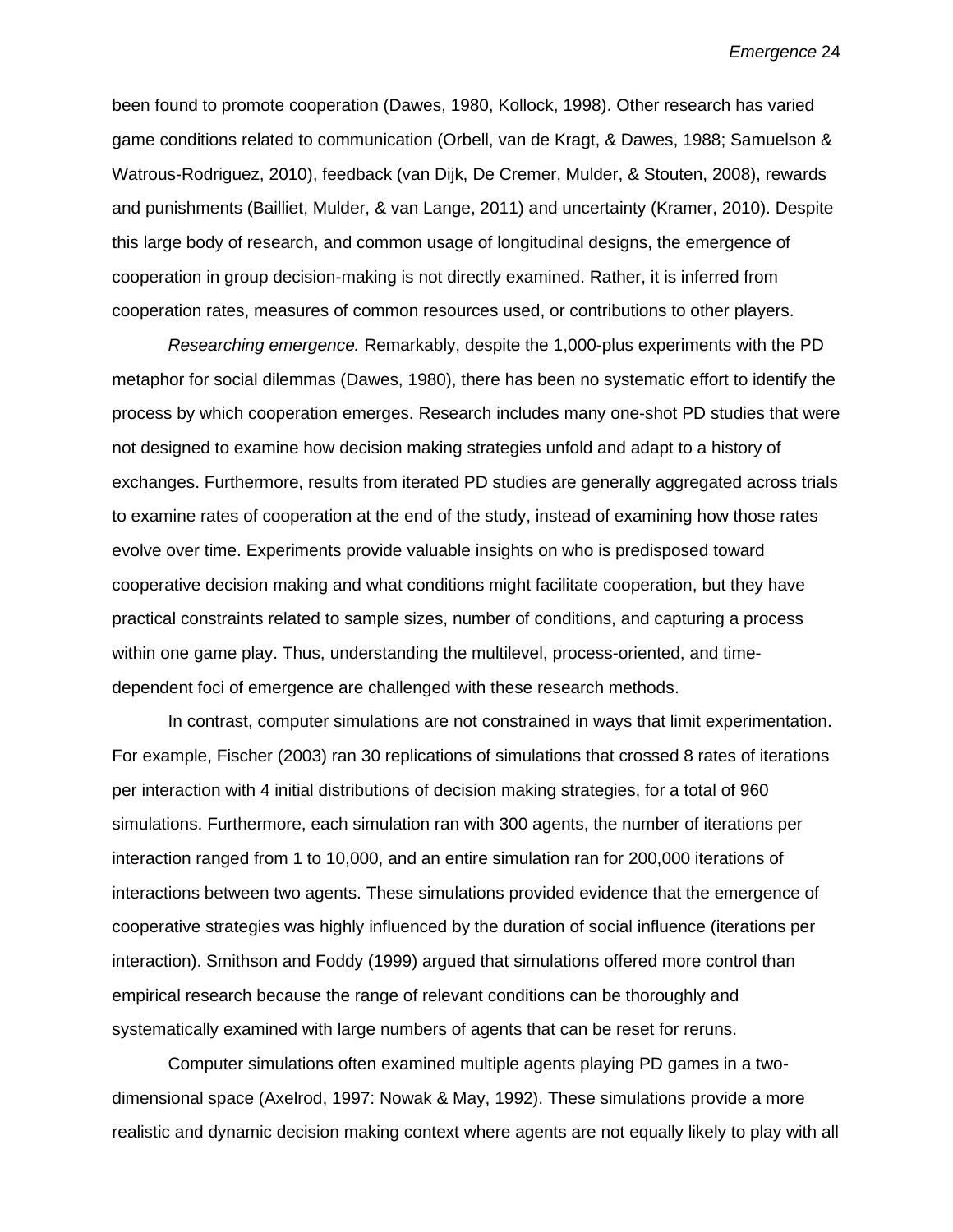other agents. Agents only play with their neighbors, they can learn strategies from better players; and they could move about, seeking new neighbors to play subsequent games. For example, Helbing, Yu, and Rauhut (2011) examined two strategies for iterated PD simulations in their game environment. First, social learning was modeled by having an agent adopt the strategy of its most successful neighbor. Second, agents could move to unoccupied spaces, searching for new players that might prove to be more successful for the agent. Computer simulations of each strategy alone resulted in low levels of cooperation. However, when the two strategies were combined, individual behavior and social environments coevolved, resulting in the emergence of cooperative clusters. Cooperating agents clustered together, forming a tight community that maintained cooperation. In contrast, defectors were relegated to the boundaries of these cooperating neighborhoods, unable to penetrate inside the cluster. Such findings are insightful for theory building. Other simulations with spatial PD games have examined the importance of sufficient learning intervals to the emergence and sustainability of cooperation (Fischer, 2003), the emergence of role differentiation (leaders) in self-organized clusters (Eguíluz, Zimmermann, Cela-Conde, & San Miguel, 2005), and the moderating effect of heterogeneity of degree (variance in social network ties) on the emergence of cooperation (Jones, 2008; Roca, Sánchez, & Cuesta, 2012).

Although we did not find any research that directly integrated quantitative empirical research and simulation methods, researchers from each perspective are clearly aware of both bodies of work (Liebrand & Messick, 1996). For example, Kollock (1993) ran computer simulations, looking at noise effects on different decision making strategies. He found that the detrimental effects of noise could be ameliorated by more generous or cooperative decision making. Van Lange, Ouwerkerk and Tazelaar (2002) supported Kollock's findings in their lab experiments. This research provides a good example of how human experiments and computer simulations are complementary and advance understanding of how people negotiate competing individual and group interests. Empirical research probes the complexity of social dilemmas and computer simulations provide systematic tests of many proposed solutions. Results from these two research methods stimulate new research streams within and across these methods.

Van Lange, Joireman, Parks, and van Dijk (2013) reviewed traditional empirical research on social dilemmas and noted that most variables were static in nature, unable to capture how a decision maker learns from others and actively responds in subsequent decisions over time.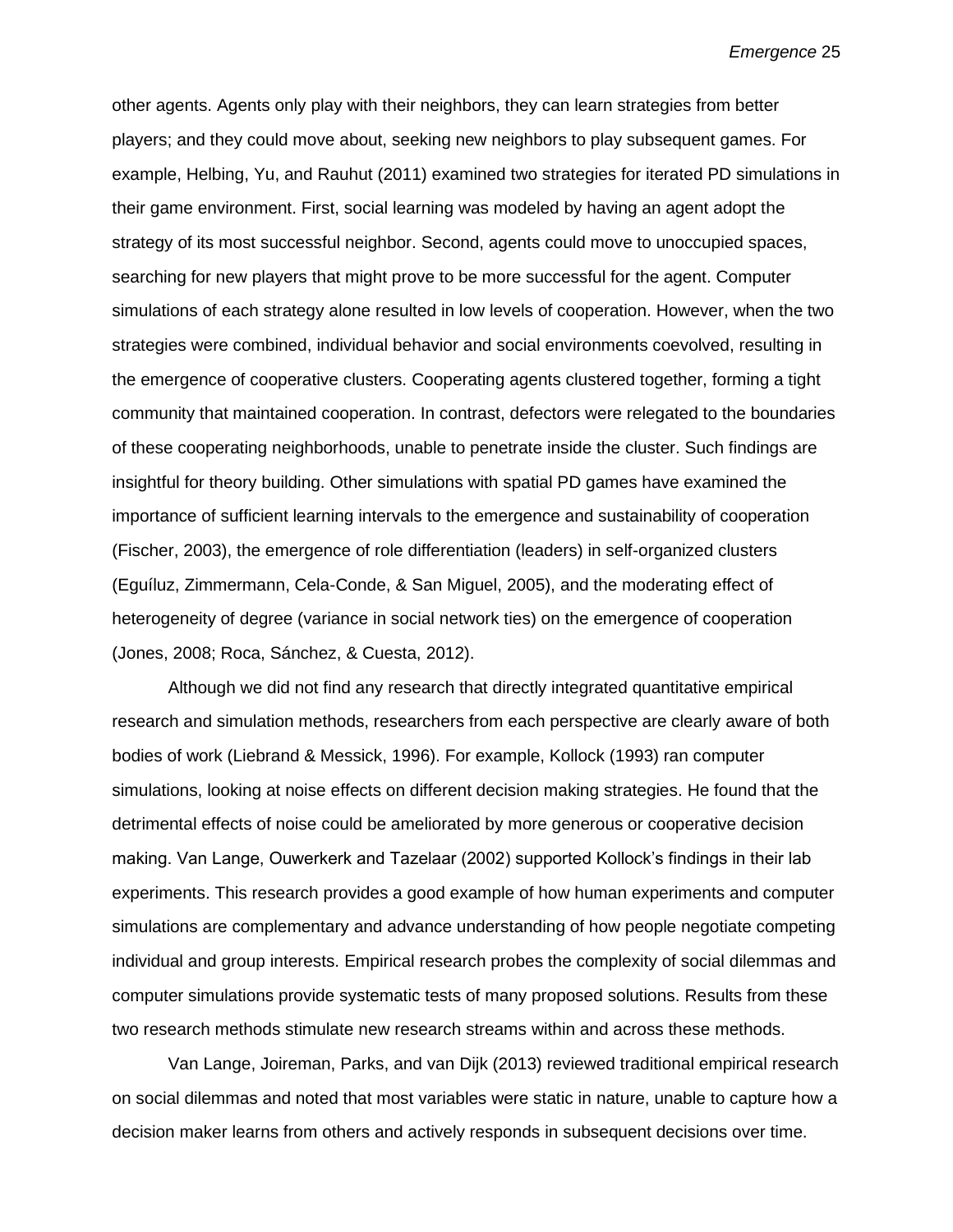They suggest future research can target five factors related to dynamic interaction processes: (a) reciprocal decision making strategies, (b) reputation effects, (c) changes in group composition or players, (d) communication, and (e) structural solutions (e.g., selecting a leader). They note that the emergence of cooperation is more likely to result when a combination of these factors influence trust, generosity, and/or forgiveness among players. To illustrate one factor, reputation effects, Weber and Murnighan (2008) challenged the notion that consistent cooperators are suckers for exploitation by defectors. Their experimental results suggest that consistent cooperators had a positive effect on other players, subsequently encouraging cooperative behaviors from them. However, they admit that their data could not predict when a consistent cooperating strategy would emerge or what might stop or change this strategy. Simulations that examine how cooperative behaviors can self-organize and emerge as social units within a larger environment are likely to advance this area of group decision making.

Results from indirect (lab/field quantitative research) and direct (computational simulation) research methods should be integrated to advance understanding of social dilemmas, however, there remain significant challenges. Simulations by Roca, Sánchez, and Cuesta, (2012) found that the emergence of cooperation was extremely sensitive to microdynamic changes in spatial or social structures. Not all social networks support cooperative behavior and results vary depending on the type of interaction (e.g., game) and information (e.g., updating strategy). Research can use counterintuitive findings from empirical research (e.g., generous cooperators are not always exploited by defectors) to inform new computational models to help predict when cooperation emerges and under what conditions it would change.

# *Behavior and Action: Collaboration*

*Conceptualization.* In an attempt to distinguish it from related concepts such as coordination, cooperation, and teamwork, Bedwell et al. (2012) define collaboration as "… an evolving process whereby two or more social entities actively and reciprocally engage in joint activities aimed at achieving at least one shared goal" (p. 130). Collaboration meets the core criteria of an emergent phenomenon: its manifestation is at a higher-level driven by the interactions of multiple constituent entities (multilevel; e.g., Graham & Barter, 1999; Longoria, 2005); it is characterized by dynamic exchanges which influence and are influenced by those constituent entities (process-oriented; e.g., Gray, 1989; Keyton, Ford, & Smith, 2008; Lewis, 2006); and the procedural mechanisms and resultant states require time to develop (temporally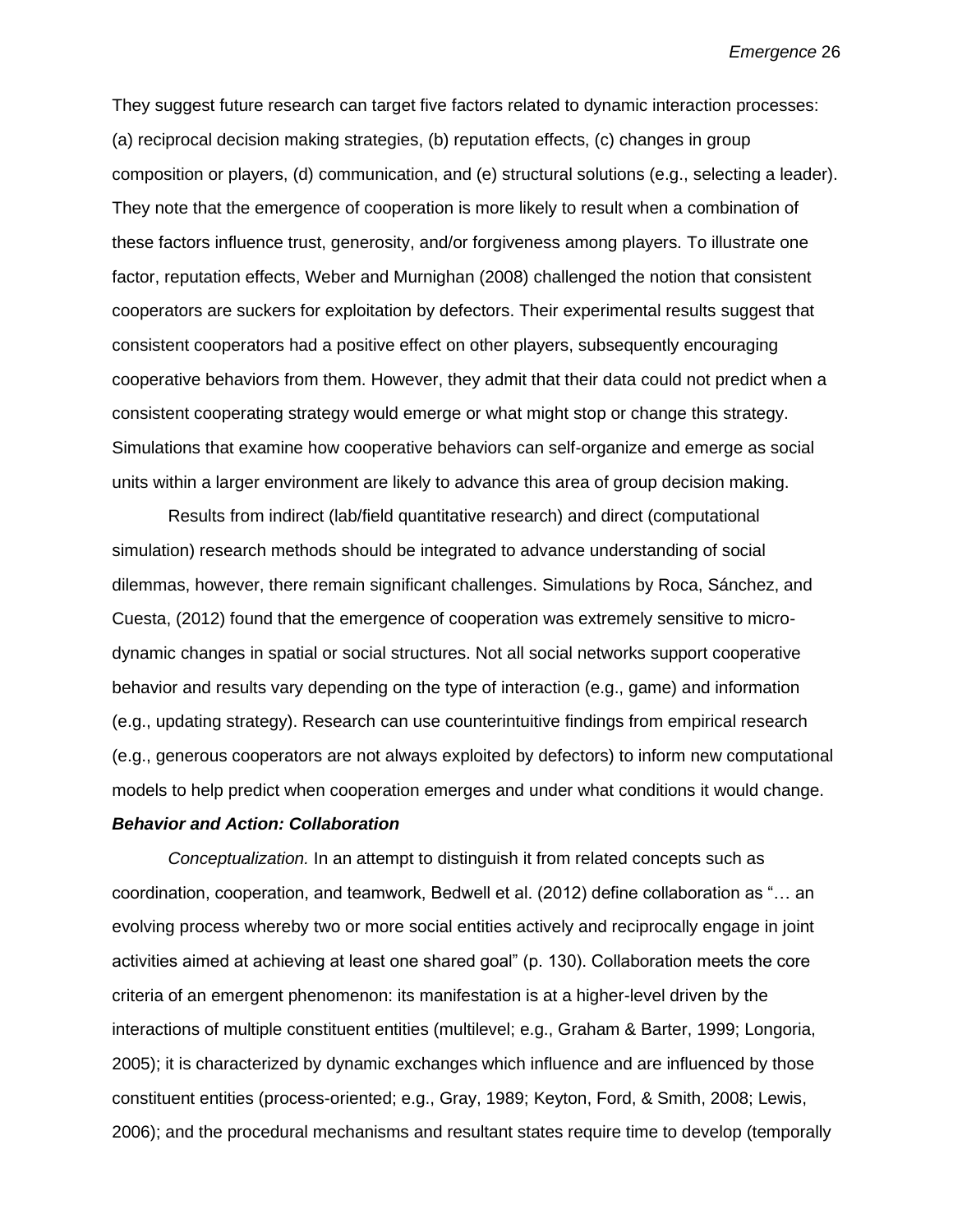sensitive; e.g., Tucker, 1991; Wood & Gray, 1991). As is true of all emergent phenomena, collaboration is also responsive to external, top-down environmental factors and task structures which shape or constrain workflows and other forms of interactive engagement (e.g., sequential task interdependence, Saveedra, Earley, & Van Dyne, 1993). Nevertheless, the underlying behavioral and psychological dynamics necessitate circumstances which permit discretion and autonomy (Steiner, 1972) to social entities as they perform tasks, thereby allowing them to engage in collaborative efforts to achieve shared goals (Bedwell et al., 2012).

*Research treatment.* Within the broader research literature, examinations of team collaboration have been somewhat muddied by imprecise definitions and only implicit acknowledgement—but not direct examination of—its dynamic processes (Bedwell et al., 2012; Henneman, Lee, & Cohen, 1995). The general focus of mainstream research on collaboration has largely centered on antecedents (e.g., Salas, Sims, & Burke, 2005) and outcomes (e.g., Stout, Cannon-Bowers, Salas, & Milanovich, 1999) of the process or factors which purportedly shape individuals' collaborative interactions (e.g., Saveedra et al., 1993; Stout, Salas, & Fowlkes, 1997). Over the past decade, greater attention has also been directed towards capturing descriptive measures of team processes and examining relations between the frequency or quality of team behaviors indicative of collaboration and various indicators of team functioning and effectiveness (cf., LePine, Piccolo, Jackson, Mathieu, & Saul, 2008). Although varied depending upon the research question of interest, the modal quantitative approaches applied to the study of team collaboration have most often been correlational, cross-sectional, or (more rarely) repeated measures designs using a small number of observations. To be sure, the aggregate findings from the current literature have significantly improved our understanding of the various factors that influence and result from a team's collaborative efforts. Nevertheless, these modal methodological approaches and research foci have not yet offered great insight into the fundamental research questions we have posed previously for the study of emergent phenomena. As a result, there is substantial value to be added to this research domain through investigation of the dynamic forms, mechanisms, and changes related to team members' interdependent exchanges which characterize team collaboration.

*Researching emergence.* Like the shared team mental models, transactional memory, and social dilemma exemplars, computational modeling techniques offer a number of advantages over current research designs for capturing emergence. For example, physicists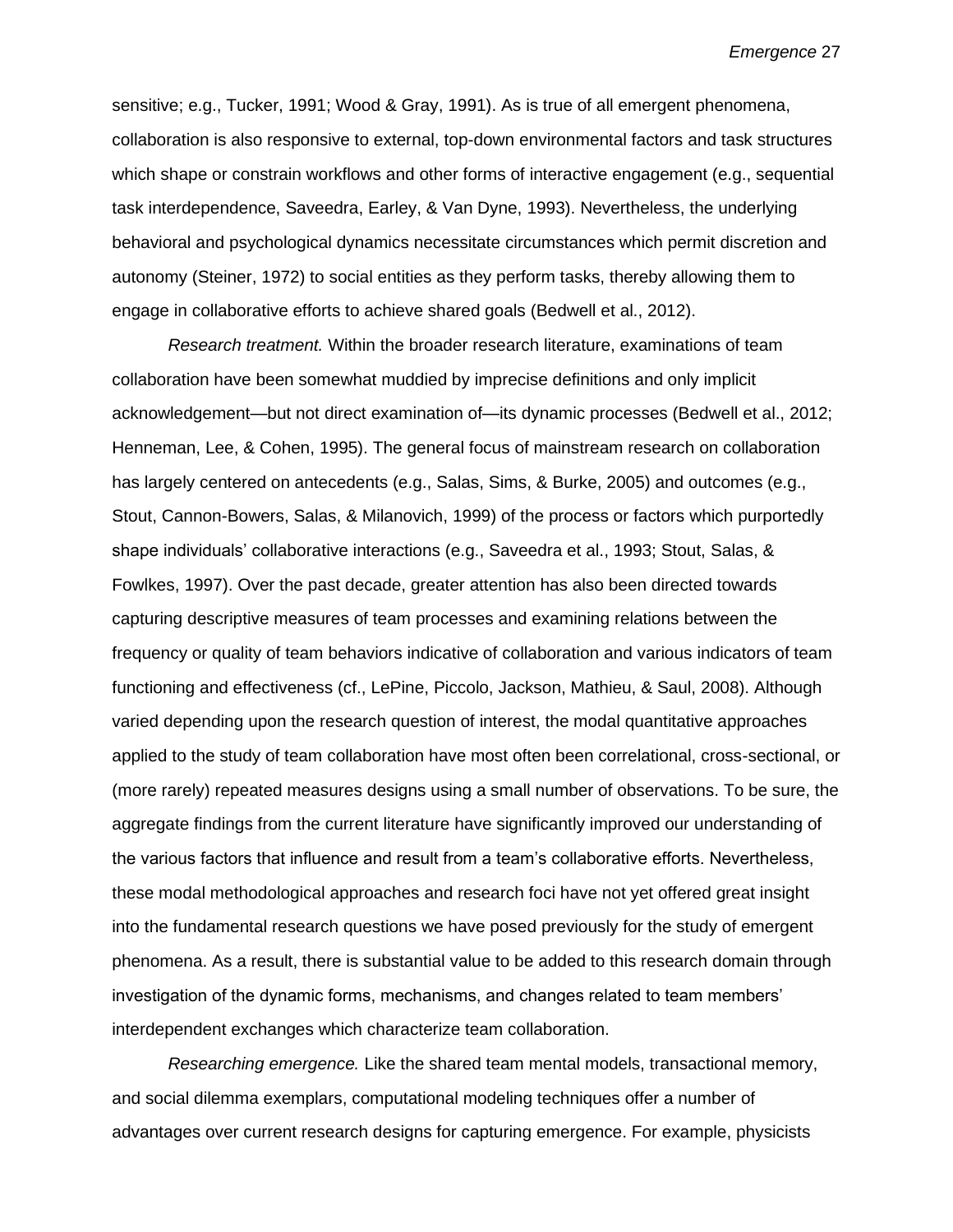have begun to develop computational models which directly investigate patterns of human interaction that may prove useful for understanding the emergence of collaboration (Barabási, 2005; Oliveira & Vazquez, 2009). One particularly useful model, proposed by Min, Goh, and Kim (2009), consists of a group of computational agents linked together via two different network topologies (i.e., star network versus fully-connected network) performing tasks with or without the help of a teammate under two sets of rules for interaction (i.e., both agents consent to work with each other versus one agent obliges to work with its teammate only upon request). Their results describe how these different network topologies and rules for agent interaction affect the frequency and pattern of group collaboration.

To further explore the process mechanisms driving collaborative group behavior and performance, Kuljanin (2011) built upon this approach by including individual team member preferences for collaborative work and additional team network topologies. Individuals differ in the extent to which they wish to accomplish tasks with the assistance of teammates or on their own depending on goals, incentives, and feedback structures (Wagner, 1995). Meta-analyses indicate preferences for collaborative work is an important dispositional predictor of team performance (Bell, 2007). However, the impact of preferences for collaborative work may be amplified or attenuated depending on the interconnectivity of teammates, represented by a team's network topology, that then impacts team effectiveness (Losada, 1999). Among the unique virtual experiments pursued in the computational modeling by Kuljanin (2011), one primary goal was to investigate how different collaborative systems contribute to effective (or ineffective) utilization of the unique skills team members possess. Simulated teammates worked on a collaborative project consisting of numerous tasks. Each agent performed tasks on its own or with help from a teammate; whether a teammate agent collaborated depended on the team's collaboration network, the rules for dyadic interaction, and agent preferences for collaboration. At a broad level, the results of this research revealed how different patterns of team interaction and individual differences can directly influence a team's collaborative efforts to yield performance outcomes. Additional theoretical work in this domain might consider how particular collaborative networks and different rules for interaction emerge, as well as how these mechanisms and structures adapt in response to changing tasks or environments.

Although work that links team collaboration computational models with human data in a singular research effort does not yet exist, such computational work fits nicely with recent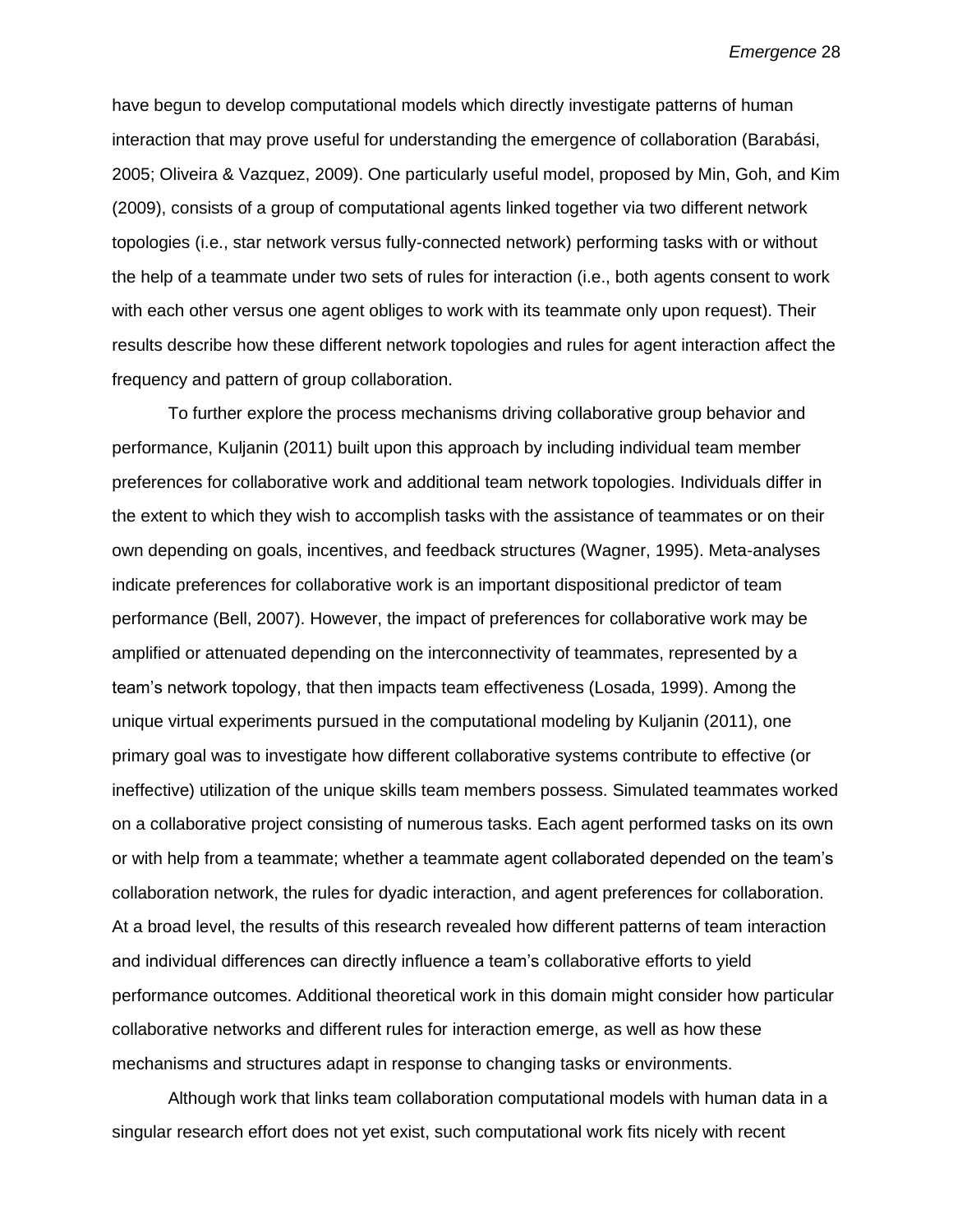empirical efforts by sports psychologists that employ dynamic network analyses to study collaboration among team members. Studying the complete set of interactions of a youth basketball team for one quarter of an international game, Bourbousson, Poziat, Saury, and Seve (2010) verified that a human team utilized similar team collaboration networks and rules for interaction as those studied by Min et al. (2009) and Kuljanin (2011). While Bourbousson et al. (2010) focused on describing the interactions that took place within the team, Passos, Davids et al. (2011) mapped the team collaboration network of two competing water polo teams and discussed implications for their team performance. In many respects, the results of these empirical pursuits largely coincide with the processes, collaborative networks, and performance outcomes modeled by Kuljanin (2011). Consequently, such studies represent exemplary demonstrations of the methodological approaches one could employ to empirically validate the predictions gleaned from computational models of team collaboration.

With respect to future research directions that explore emergent phenomena within this area, Bedwell et al. (2012) cite six key types of team member activity that characterize team collaboration: (a) adaptive behavior, (b) information processing, (c) sensemaking, (d) task execution behavior, (e) extra-role behavior, and (f) leadership behavior. Attempts to model the processes and mechanisms that explicate how team members enact, make use of, and structure interactions within each of these areas represents a rich and as yet untapped source of knowledge concerning how, when, and why reciprocal exchanges contribute to the emergence of team collaboration. As one possible point of departure, early research on punctuated equilibrium models of team development postulates that teams undergo sudden and dramatic shifts in their collaborative efforts as critical task deadlines approach (Gersick, 1988, 1989); that is, the fundamental processes underlying team collaboration purportedly change as a result of team members' recognition of the task environment's temporal pacing. What are the mechanisms that describe how and why teams suddenly shift their collaborative team behaviors? The punctuated equilibrium model considers time as an antecedent, but time is merely a trigger. What do team members perceive and how does that translate into process mechanisms that change the dynamics and form of team member interaction? For example, might the various behaviors explicated by Bedwell et al. (2012) interact to produce different patterns of collaborative development? What is the manner by which these collaborative mechanisms manifest at different points in time (e.g., all team members exhibit slow change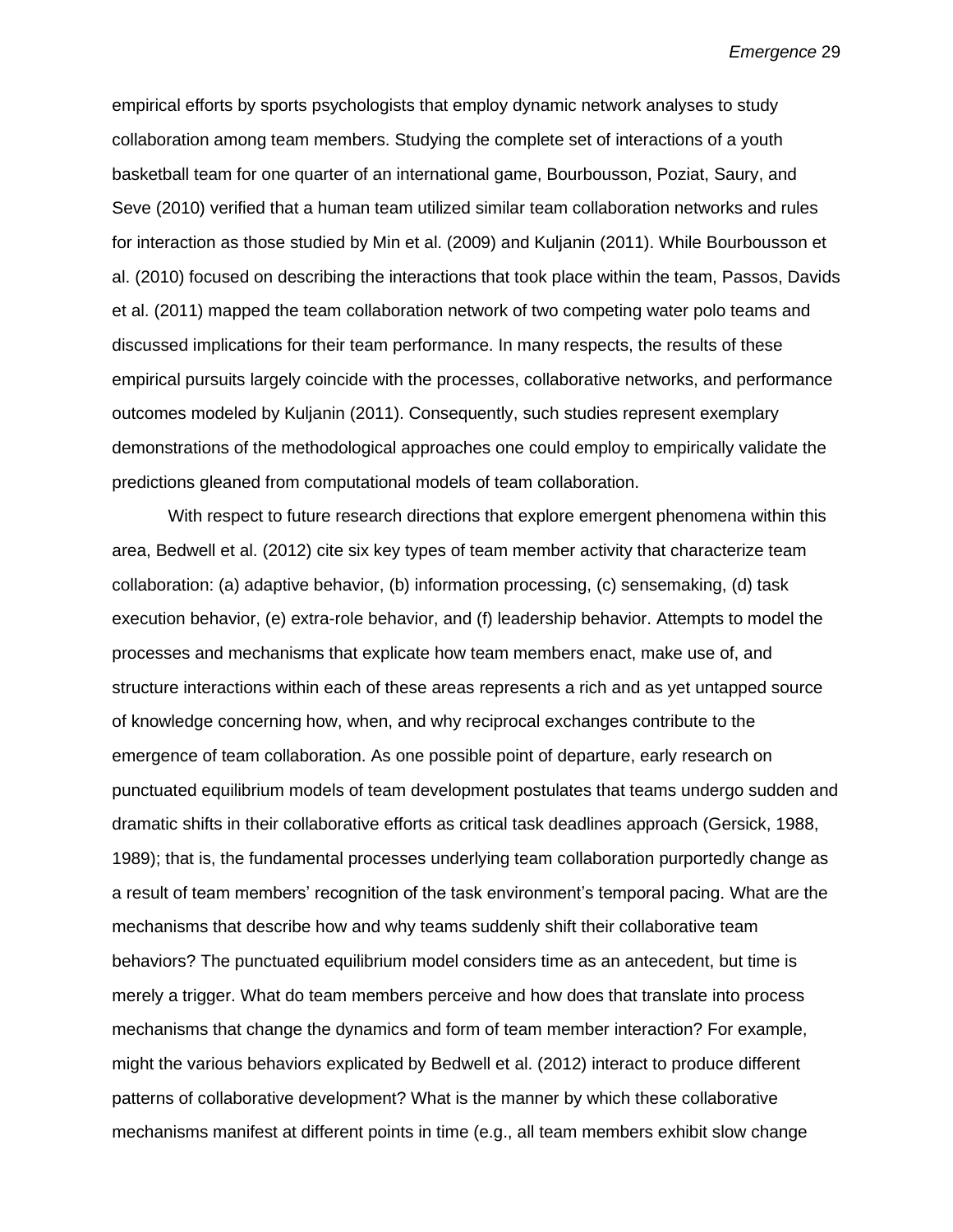until a critical threshold is reached, some team members engage in new behavioral processes which stimulate others to follow suit, etc.)? In addition, contextual characteristics may shape emergence processes. How might different types of team configurations (e.g., leaderless teams, cross-functional teams, etc.) contribute to earlier or later manifestations of collaborative interaction? Such research questions hold significant implications for teasing apart the specific patterns and mechanisms of interdependent behaviors and actions directly relevant to team collaboration that can only be evaluated through the study of the phenomenon's emergence.

The area of team collaboration clearly marks a prime target for the use of virtual experimentation and computational modeling techniques to study the complexity of team collaboration dynamics. Complementing the often non-intuitive insights (e.g., a team member may be viewed as an ineffective contributor in one collaborative context, yet may prove an effective contributor to the same team under different collaborative conditions; Kuljanin, 2011) gained through simulation techniques with observations of actual team interactions enables exploration of potent behavioral mechanisms that can be targeted for validation within human teams (Davis, Eisenhardt, & Bingham, 2007; Kozlowski, Chao, Grand, Braun, & Kuljanin, 2012). More specifically, simulation models can be developed which specify the manner by which various behavioral mechanisms (such as those specified by Bedwell et al., 2012) interact to produce patterns of interaction representative of team collaboration. If desired, competing models can also be simulated to produce a range of possible outcomes against which to compare. Core propositions, novel findings, and counterintuitive results would be primary targets for verification. Longitudinal data could then be collected that examines the extent to which the computational model's propositions and predicted outcomes are supported. On the basis of these results, subsequent refinements (e.g., change in algorithms which guide team interaction, introduction of new/different task/team boundary conditions, etc.) could be made to the model(s) to improve predictive capability and guide future research and theory on team interaction. Thus, by capitalizing on the strengths of direct (computational simulation) and indirect (lab/field observation) research designs for studying emergent phenomenon, one is far better equipped to concretely describe, diagnose, and target the specific behavioral processes critical to team collaboration in a manner conducive to both research and practical applications.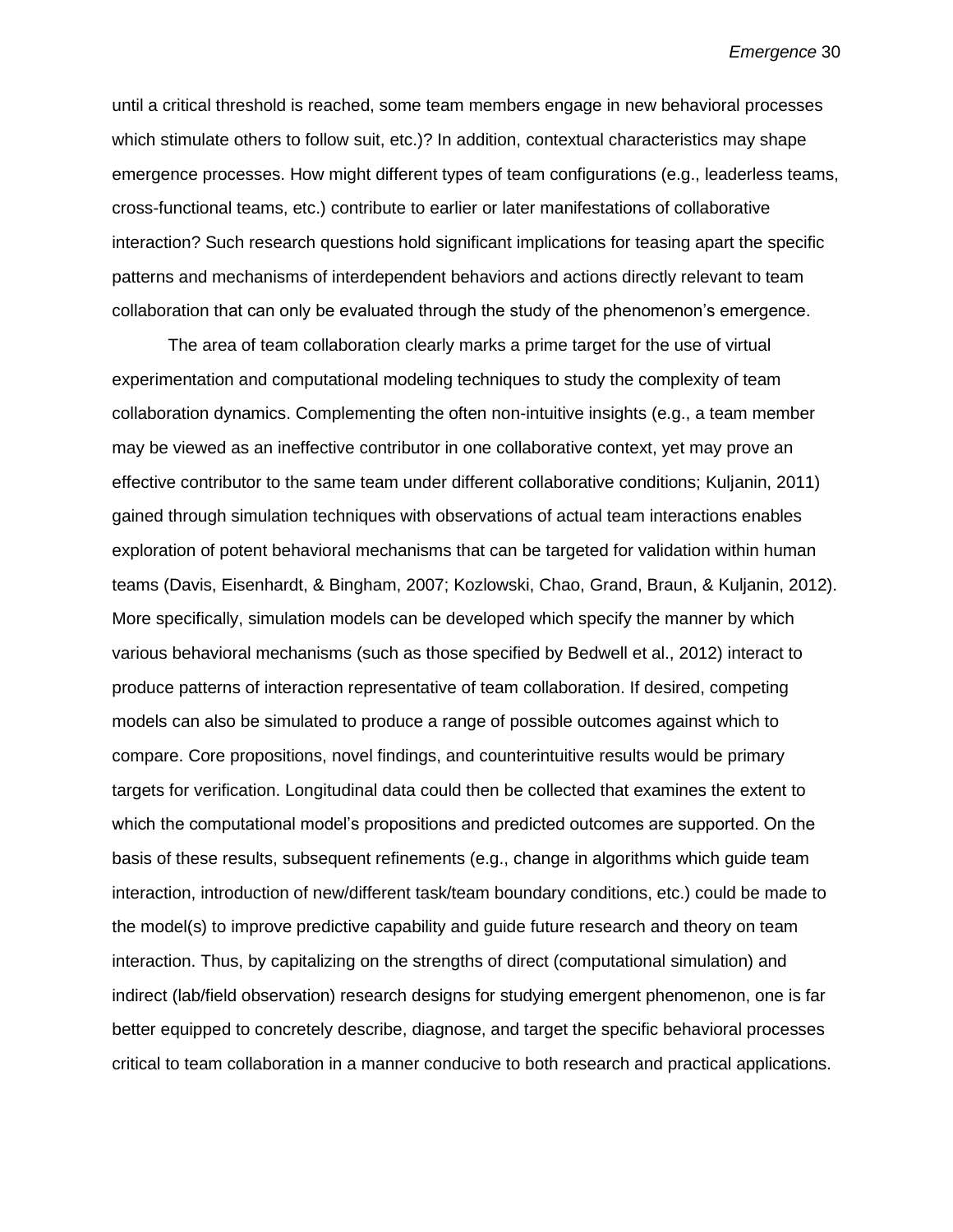## *Discussion*

#### *Status of Emergence in Organizational Science*

We began this paper by highlighting the two fundamental systems processes in organizations – top-down cross-level contextual effects and bottom-up emergence – and describing the remarkable research neglect shown to emergent phenomena. Multilevel quantitative research has exploded in the literature over the last decade, but virtually all of that research is focused on cross-level relationships. To the extent that emergence is shown any attention at all in such research, it is *indirect* with respect to models of measurement and data aggregation for representing higher-order constructs. A quantitative multilevel perspective on organizational science has advanced, but it is only researching half of the organizational system. Moreover, while there is a substantial amount of qualitative research that endeavors to explore aspects of emergence, it generally lacks precision with respect to specifying the underlying process mechanisms. Some of the most interesting and perplexing phenomena – those that emerge dynamically over time – remain shrouded in mystery.

There are a number of reasons behind this situation, some theoretical and others methodological, but on balance we think that the primary reasons are due to research design limitations. As we illustrate in Table 1, there are a wide range of team process phenomena that are conceptualized as emergent. Beyond our focus on teams, there is an even broader array of organizational processes at many levels that are viewed as emergent (e.g., Weinhardt & Vancouver, 2012). That is a lot of raw substantive material. There is a substantial amount of theoretical attention to emergence in the sociological literature (e.g., Greve, 2012; Sawyer, 2001), a foundation of qualitative research (e.g., Orlikowski, 2002), and even agent-based modeling exemplars (e.g., Levine & Prietula, 2012). Moreover, there are extant multilevel theoretical and measurement frameworks for characterizing emergence (e.g., Bliese et al., 2007; Chan, 1998; Chen et al., 2004, 2005; Kozlowski & Klein, 2000) that can serve as theoretical points of departure. There is sufficient theoretical material, so the problem must lie elsewhere. We think "elsewhere" lies with research design constraints.

As we highlighted previously, there are two primary research design challenges that must be surmounted for emergence as a dynamic process to be a target for empirical research. First, capturing emergence necessitates studying social units that are new and ill formed, where interaction processes have yet to beget the emergence of macrostructures that then shape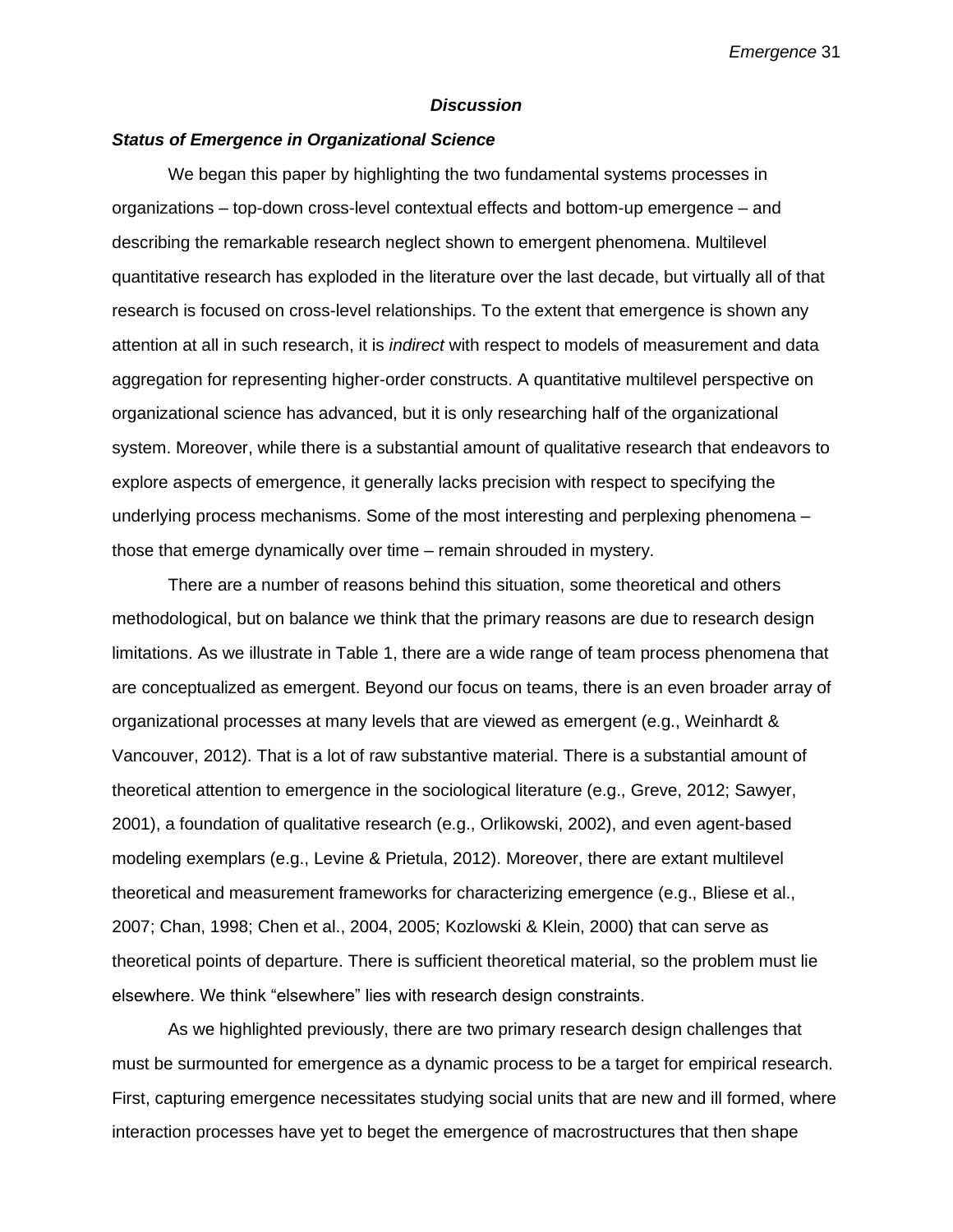processes (Epstein, 1999). Although this is tractable in laboratory research (with its attendant limitations), it is very difficult to do in real world settings.<sup>6</sup> Organizational science has relatively limited knowledge about emergence and some basic expertise has to be acquired. Second, emergence unfolds dynamically through the interaction of individuals in a given context. One can assess such processes interpretively using qualitative methods, but to represent it with multilevel data is more challenging. Thus, to capture the dynamics of process mechanisms, it is necessary to collect data at a sampling frequency that is calibrated to the rate at which emergence evolves. Generally speaking, that means using research designs that generate observations at high frequencies and over lengthy periods of time. It is fair to say that neither of these requirements is a strong suit of the dominant research design disciplines of correlational and experimental research.

Both methodological issues are limitations in the conventional quantitative methods research design "toolbox." Basically, researchers have adapted conventional designs as best they can, but the underlying problem is that the designs do not align well with and do not capture the dynamic process mechanisms that are at the core of emergence. As Ilgen and Hulin (2000, p. 276) note, "When cognitive and behavioral processes generate regular and relatively uninterrupted change, when constructs and their manifestations relate to each other linearly, when feedback or 'feedacross' from outcomes onto antecedents of the next behavioral or cognitive episode are weak or inconsistent, and when the number of relevant constructs is limited, the two methods may provide useful data that allow us to estimate processes or event histories in organizational and individual space. But, the disciplines reach their limits when confronting data generated by stochastic, dynamic, nonlinear processes."

## *Computational Modeling: Advancing Quantitative Research on Emergence*

Although conventional correlational and experimental research methods are challenged with respect to studying emergence, computational modeling and agent-based simulation offer distinct *theoretical and methodological* advantages for *direct* investigation of the dynamic micro processes that yield emergent macrostructures. With respect to theory, computational modeling necessitates a formal specification of the underlying process mechanisms reflecting human

<sup>&</sup>lt;sup>6</sup> It is of course also possible to study emergence in existing social systems. For example, one could be interested in understanding how environmental change (e.g., task, technology, structure, etc.) forces change and adaptation in existing social systems (Kozlowski et al, 1999). That is a form of emergence too, but it will be very difficult to characterize that emergence without knowledge of the extant process.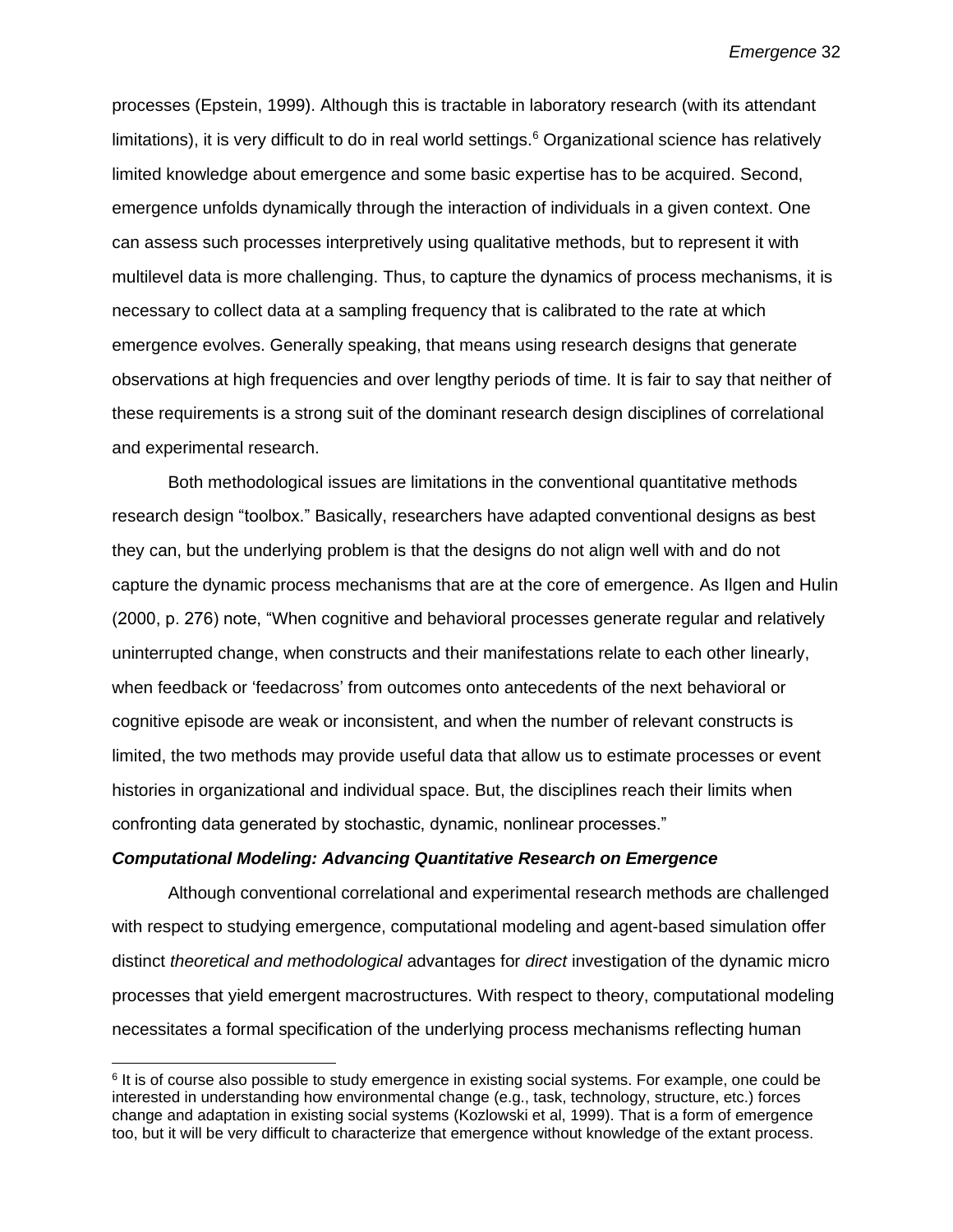interaction that determine the nature of the emergence process. As currently constructed, most theories in organizational behavior are "word theories." Paraphrasing Davis (2000, p. 218), 'they are based on natural language, rich in metaphor, and lavishly nuanced,' but lacking in sufficient precision for this degree of specification. Thus, integrating computational modeling / agentbased simulation with the dominant research designs would necessitate greater theoretical parsimony and precision. Although some might be concerned that the richness of social behavior would be stripped from theoretical constructions, we think that focusing on fundamental process mechanisms would actually help develop more elegant, informative, and powerful theories. The intent is to supplement, not replace existing approaches.

Moreover, the methodological advantages of computational modeling, which include temporal sensitivity, high sampling frequencies, and wide scope, make it very useful as a method for conducting virtual experiments designed to build and extend theory. Computational modeling is temporally sensitive. Time is abstract, represented by event cycles in the computational model. Thus, it allows any time frame (moments, days, months, and/or years) to be modeled that is theoretically meaningful. In addition, models can be constructed that assume any position in a social space. For emergence, the typical focus would be on unit members with no prior history, but other configurations can be modeled if they make theoretical sense and are of interest. Thus, one could model the effects of shocks (e.g., changes in environments, technology, structure, tasks, etc.) on interaction processes and the emergence of adaptive responses. Computational modeling allows exceptionally high sampling rates that are commensurate with the theoretically determined rate of change for the phenomenon of interest. There are no missing observations with respect to change of system states. It simulates the fundamental time clock for the phenomenon of interest. Finally, computational modeling can encompass the entire scope of theoretical variability for factors relevant to the phenomenon of interest; this is very difficult to achieve with conventional research designs. For example, it is very challenging to research team composition effects simply because it is hard to get sufficient representation and variance across all potentially relevant composition factors (e.g., surface and deep-level diversity). Consequently, they tend to be studied one at a time. Computational modeling would allow any number of composition factors to be modeled simultaneously.

These advantages make computational modeling a viable research design tool for conducting virtual experiments. Theoretically based process mechanisms for emergence are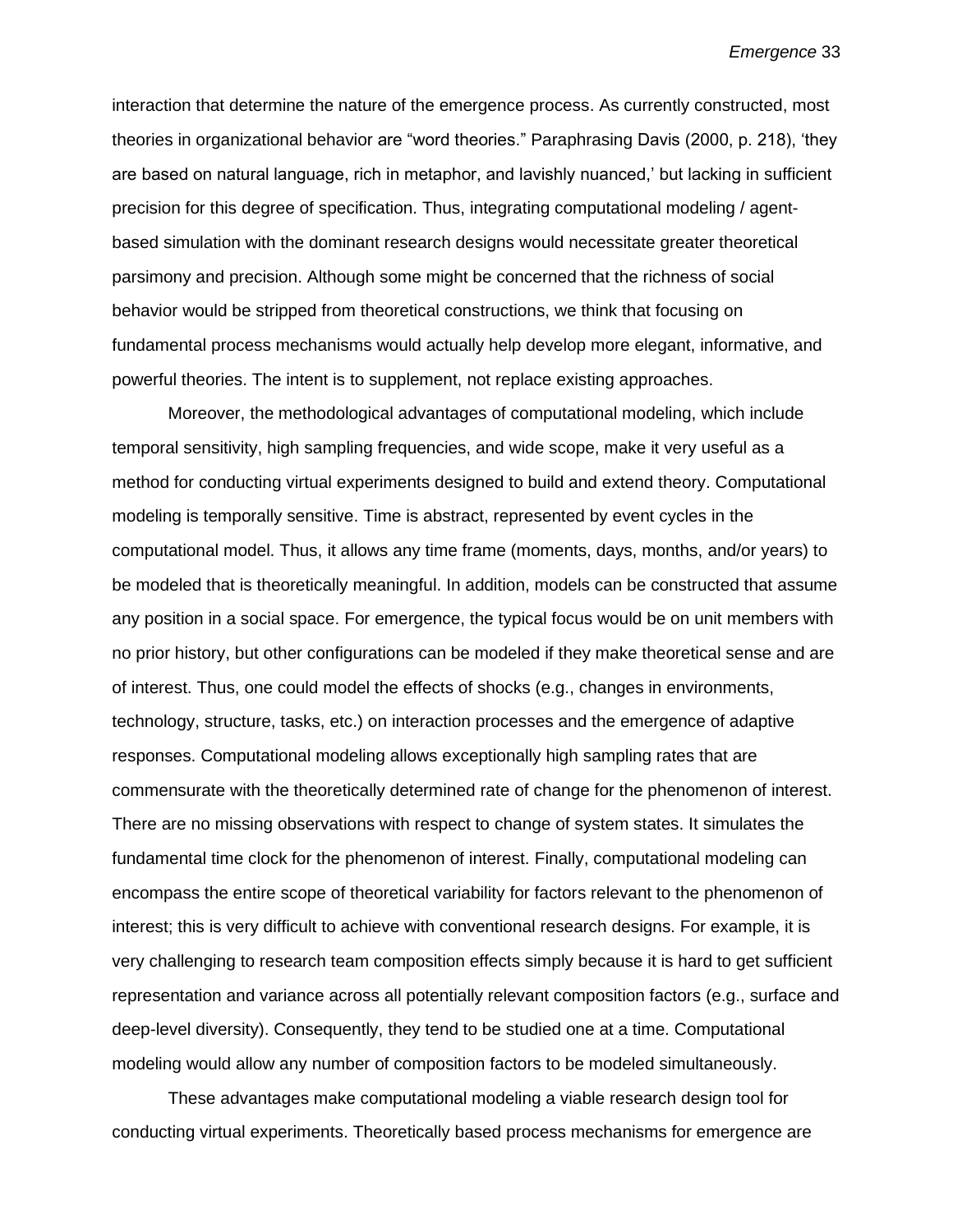specified, parameter values are estimated from existing research, theoretically relevant individual (entity level) and contextual factors are specified, and then this theoretical space is systematically examined virtually using agent-based simulation. Novel findings provide a basis for theory building and extension. Of course, key propositions that are identified using virtual experimentation need to be verified using real world analogs (lab experimentation) or observation (field data). By better focusing such research, findings are likely to be more precise and informative. In addition, targeted empirical findings can then be used to increase the precision of the computational model by using observations to update parameter values and to add additional emergence process mechanisms to the computational model. We are not calling for computational modeling to replace conventional research methods. Rather, we explicate how together – correlational, experimental, and computational modeling research designs – can be used to elucidate the dynamics of emergence, and other, organizational processes.

## *Recommendations*

We recognize that one of the biggest challenges for innovation in research design is simply making researchers aware of the capabilities of new research methods and providing them with models for implementation. Those are key reasons why quantitative multilevel research is now a mainstream method; those issues were addressed. We have endeavored to address these issues in this paper by explicating the advantages of an integrated approach and by providing three specific exemplars. We are using the integrated approach we have described in our research program, and we are finding it to be highly informative (Kozlowski et al., 2012). We close with general recommendations to help guide other researchers who may wish to consider implementing the integrated, hybrid approach we have advanced.

Table 2 presents recommendations for studying emergent phenomena organized into those that are conceptual – *Develop the Conceptual Foundation for Emergence* – and those relevant to integrating computational modeling and conventional designs – *Integration: Virtual Experimentation, Verification, and Theory Building*. Within these two broad categories, we link the *Research Program Phase* to specific *Recommendations* for implementation.

# <Insert Table 2 about here>

*Develop the conceptual foundation.* The first step is to *identify or select an emergent phenomenon of interest.* In selecting a phenomenon to study, it is important that the researcher is sensitive to the core conceptual foci – multilevel, process oriented, and temporally sensitive –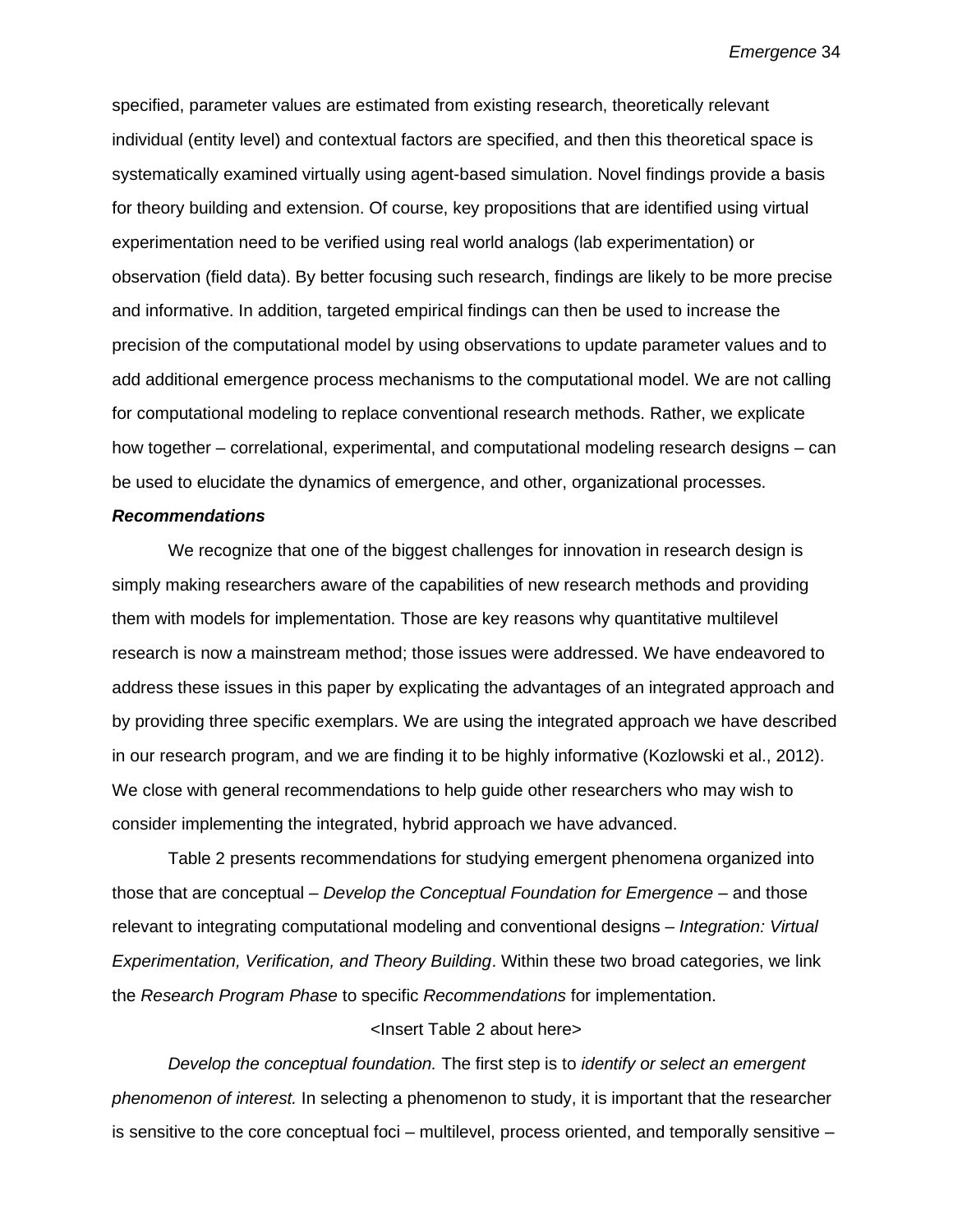we discussed previously. These characteristics should be explicitly specified. Table 1 provides one potentially useful source for identifying such phenomena for study. Furthermore, the three exemplars we analyzed provide further theoretical specification and design ideas for research focused on emergence. Beyond these specific recommended targets, many more abound as a substantial proportion of theory in organizational behavior is multilevel, process oriented, and temporal. Learning, socialization, and development are possible research targets. Leadership, culture, and climate are targets. And, as we have noted, there is a substantial qualitative research foundation on which to draw. There are simply a lot of potential targets for research focused on emergence because it is ubiquitous in organizational behavior. In selecting potential targets beyond those identified in Table 1, we suggest that the interested researcher focus on middle range theory (Pinder & Moore, 1980) to ensure that the research target is broad enough to be meaningful, but sufficiently constrained so that assumptions regarding the phenomenon are explicit and that boundary conditions are specified. Davis et al. (2007) suggest that "simple" theories – those with few constructs, but with basic processes mapped – are useful targets. Whether the theories are simple or complex, basic process mechanisms need to be specified.

The second step is to *specify theoretical process mechanisms.* The theoretical focus here is on the relevant elemental content – *what* is the "stuff" that entities are to communicate or exchange – and the interaction processes that describe *how* it is communicated or exchanged (Kozlowski & Klein, 2000). This specification provides the architecture for the design of agents and the parameters that guide their interactions. It must be sufficiently precise to be translated into a set of logical statements or formal mathematical representations. For example, as we described for the STMM example, McComb (2007) provided a detailed process model specification of STMM convergence which Dionne et al. (2010) then used as a basis to specify a computational simulation to model factors that shape STMM emergence. Similarly, for the social dilemma example, two specific process mechanisms – social learning and success-driven migration – were postulated as the underpinnings for the emergence of cooperative clusters (Helbing et al., 2011). For collaboration, Kuljanin (2011) specified different interaction structures and preferences for team cooperation. As noted previously, simple theories are likely to be easier to specify than complex theories. However, the key for specification is how well the theory – simple or complex – describes the underlying processes of interaction and exchange. Once the researcher has specified the focal process mechanisms, potential antecedents and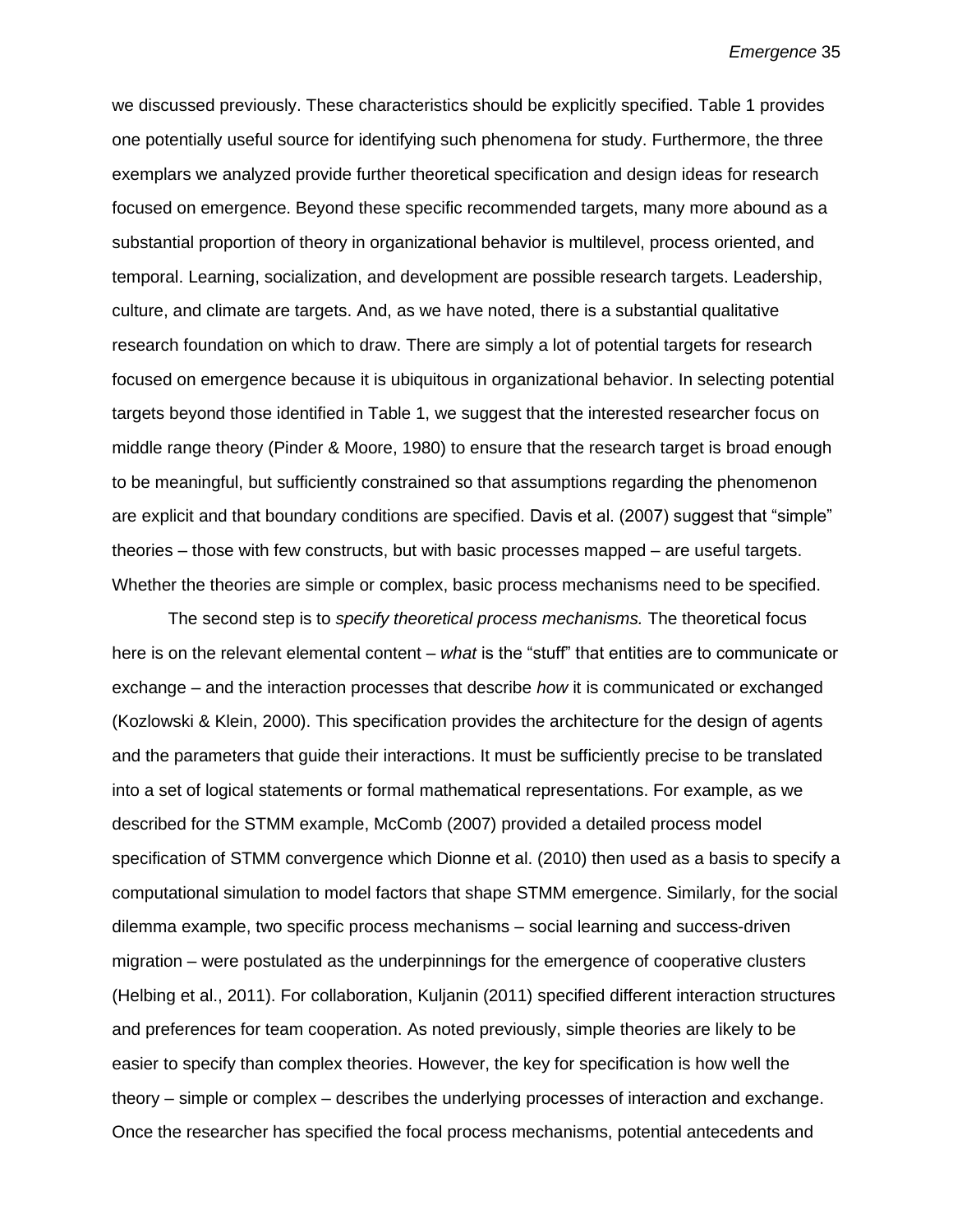moderating factors need to be specified and incorporated into the computational model. We have listed a core set of basic research questions to guide this specification process.

The third step is to *specify the nature of the emergence process and the forms that are expected to manifest based on the underlying process mechanisms*. Here researchers have a reasonable point of departure by drawing on qualitative research and referencing extant multilevel frameworks. Chan (1998), for example, provides a range of composition models that are relevant for composition forms of emergence as well as dispersion and process models. The Kozlowski and Klein (2000) emergence typology postulates theoretically based emergence processes and emergent forms across a continuum ranging from convergent composition forms to divergent and configural compilation forms. Morgeson and Hofmann (1999) highlight the structural and functional equivalence issues relevant to distinguishing composition and compilation forms. These three treatments are conceptually consistent, but have different emphases. In particular, Kozlowski and Klein (2000) emphasize that given phenomena may have equifinal forms of emergence. Thus, factors that account for why emergence unfolds in different ways under different conditions becomes an important theoretical focus. Moreover, they view non-linear compilation forms of emergence as more complex – and potentially more interesting – than the well-researched convergent forms. They provide fairly detailed explanations of the underlying emergence processes that can serve as a point of departure to guide theoretical models for specification.

*Integration: Virtual experimentation, verification, and theory building.* Having developed the conceptual foundation that identifies the phenomenon; specifies its underlying emergence processes, antecedents, and moderators; and characterizes its expected forms of manifestation, the researcher is now equipped to integrate research designs. The first step in this phase is to conduct *virtual experimentation*. Agents are research subjects for virtual experimentation. The antecedent factors are targets for experimental manipulation. Manipulation parameter ranges can be selected to be commensurate with known or expected real world values. This is useful when one wishes to generalize inferences to real world targets (cautiously, of course, with additional steps we shall outline). Alternatively, one may examine theoretically relevant ranges. This is useful when one wishes to examine emergence under novel conditions and / or to discover novel forms of emergence. Shocks serve as potential "moderators" that can be manipulated or, alternatively, that serve as boundary conditions. A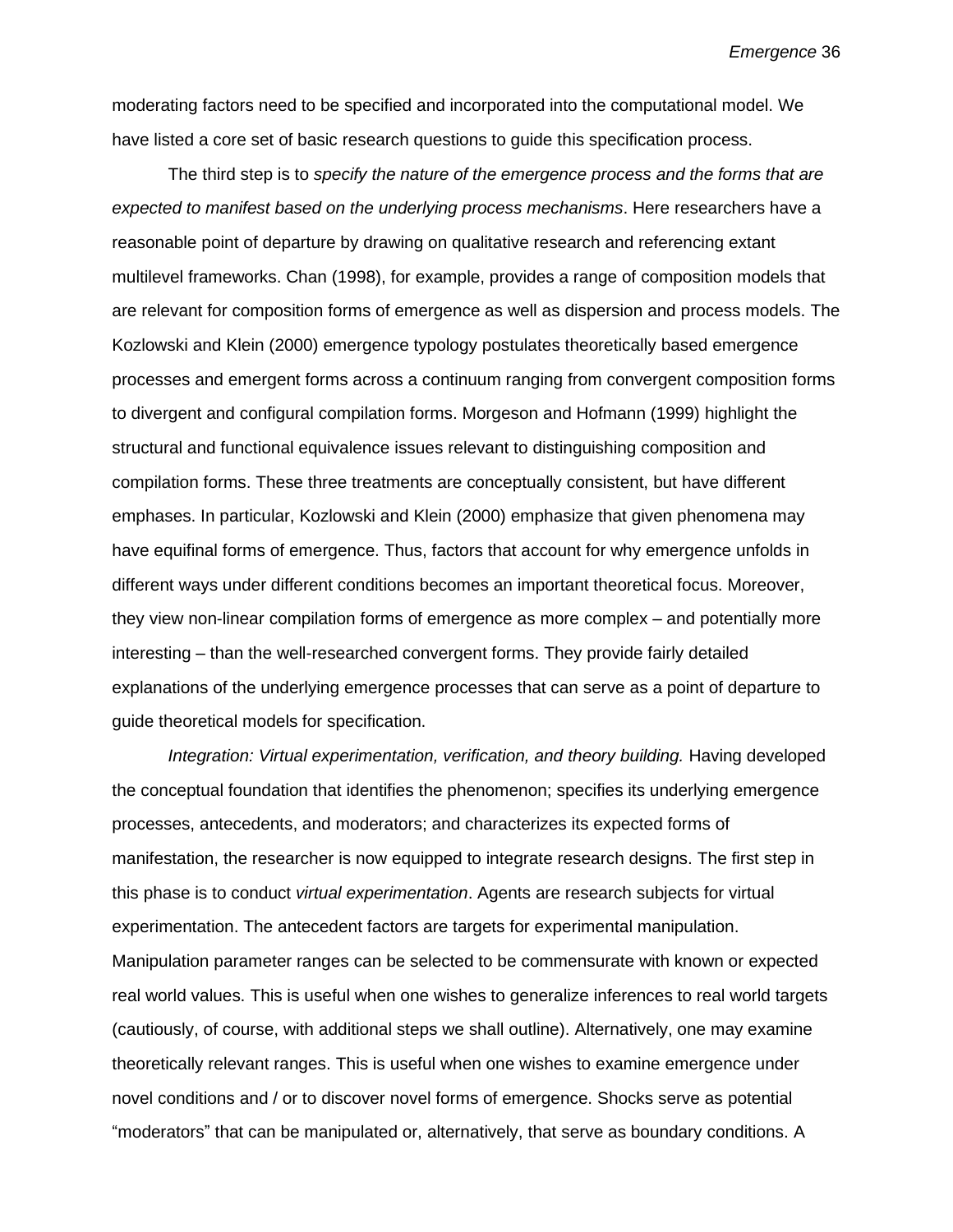well-mapped theoretical space (i.e., process mechanisms, antecedents, and shocks) is then systematically researched. This can involve considerable simulation. For example, in the study on collaboration discussed previously, Kuljanin (2011) simulated 1000 5-person teams performing 100,000 performance episodes across 216 experimental conditions that consisted of 24 team collaboration conditions (i.e., 3 sets of preferences, 4 collaboration networks, 2 interaction protocols) by 9 individual competency conditions (i.e., 3 sets of taskwork skills, 3 sets of teamwork skills). The agents do the heavy lifting and the theoretical space is fully examined.

Just as in conventional research, observed regularities in antecedent – outcome effects (i.e., forms of emergence), and modification of the process by shocks, are candidates for inference. Novel, unusual, or unexpected outcomes for emergence prompt theory building and experimentation. For example, in our research on team learning and knowledge emergence modeled via agent-based simulation, we observed that within team variability in learning rates and knowledge sharing strategies were detrimental to the emergence of shared team knowledge. This then shaped follow up research we conducted with human teams that targeted the process problems observed in the agent-based teams (Kozlowski et al., 2012).

Whether the simulation findings extend theory based on novel findings or conform to theoretical expectations, the next step of *verifying simulation findings* using correlational or experimental research is critical. The point of the prior step of systematically mapping the theoretical space is to eliminate unlikely possibilities and to focus attention on the more likely emergent relationships. This is where conducting conventional research to verify the findings is important. Having modeled an emergent phenomenon with simulation is one thing, now one has to demonstrate that the inferences based on virtual experimentation will hold with real social data. Thus, for example, we previously highlighted how Van Lange et al. (2002) conducted conventional experiments that supported findings from prior social dilemma simulations (Kollock, 1993). Designing verification studies is challenging because one is typically not going to have the same theoretical scope (i.e., number of factors to examine simultaneously), sample size and power, or high frequency of measurement in real world research as can be obtained with simulation. But, one does have insight from the simulation findings and that makes targeting research design and measurement more precise. That is, simulation findings can be used to target where in the emergence process transitions, particular intermediate states, or other "markers" of emergence occur that can be isolated for measurement and analysis.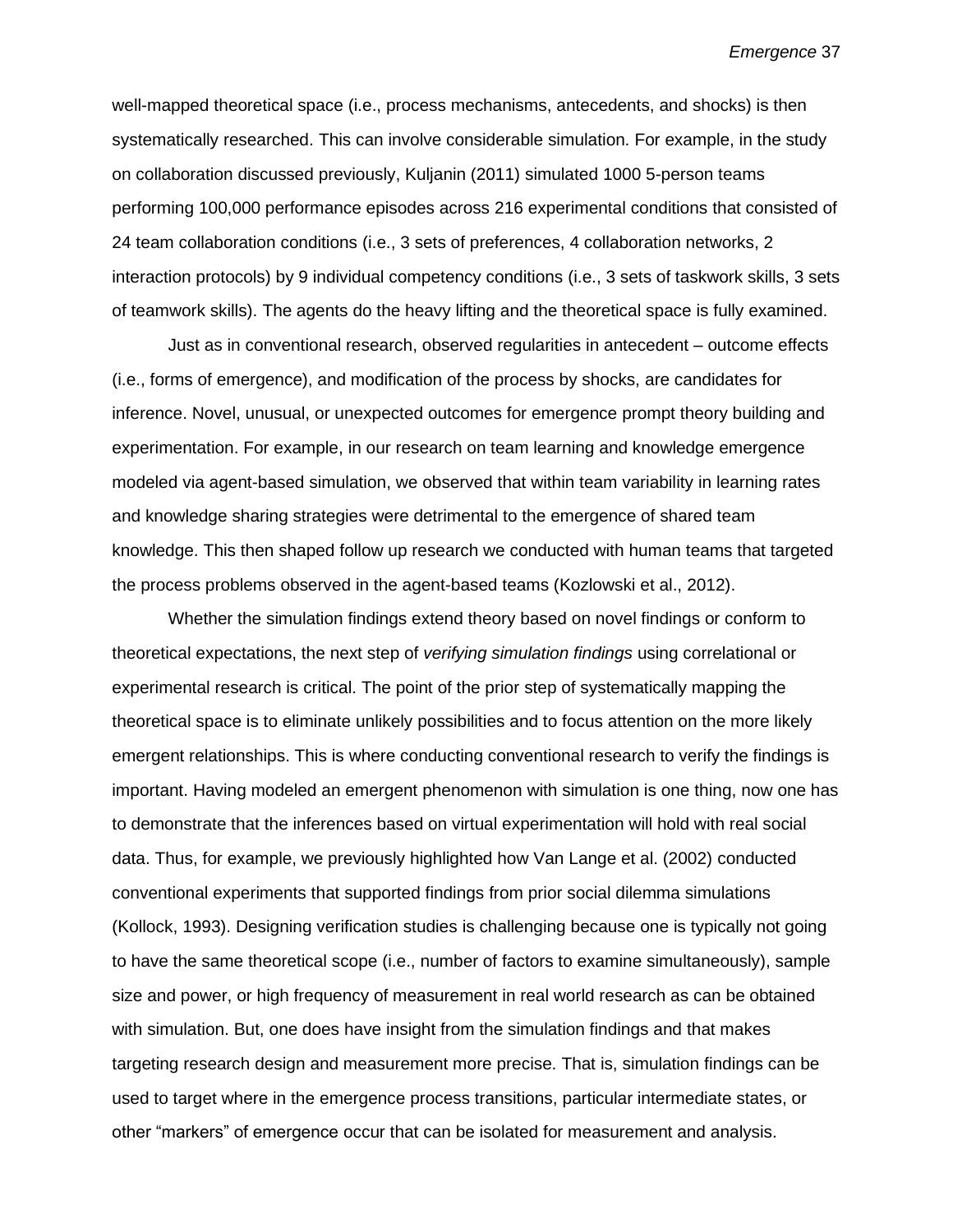As the researcher conducts human observation and / or experimentation – with a goal of ensuring that fundamental process mechanisms are operating – for purposes of establishing model fidelity and verification, the research is also collecting data that can be used for the next step which is to *refine and extend the computational model*. Essentially, if the fundamental process mechanisms are instantiated in the research, then the information provided by real world research can be used to add precision to the computational model parameter values which will yield closer correspondence between the model and the behavior of interest. In addition, sparse computational models that show good fidelity with real world data can be incremented in complexity and precision with the incorporation of additional process mechanisms. The goal is not to represent the complexity of extant theory per se. Rather, parsimony remains a guiding principle. The theory building and modeling effort should only be as complicated as is necessary to account for the emergent phenomena of interest and to demonstrate its fidelity with the real world. Once that is achieved, the computational model has the potential to be a primary experimental platform for research and exploration.

#### *Conclusion*

Organizational science has advanced substantially over the last century. For most of its development, qualitative research has been the primary means for investigating the systemic character of organizations, especially emergent phenomena. As quantitative multilevel research begins to probe across multiple organizational levels and time to better comprehend systems, process dynamics, and emergence, it is increasingly clear that the traditional twin pillars of scientific research design – correlational and experimental methods – are limited in what they can reveal. We think that there is a need to enlarge the array of research design approaches and that a compelling case can be made for better incorporating computational modeling / and agent-based simulation in our methodological toolbox. With intelligent coordination between conventional approaches and computational modeling, a more powerful toolkit can be used by researchers to directly examine the dynamics of emergence. We, and others, are probing that frontier. We hope this paper will stimulate others to join us to advance quantitative methods in organizational science.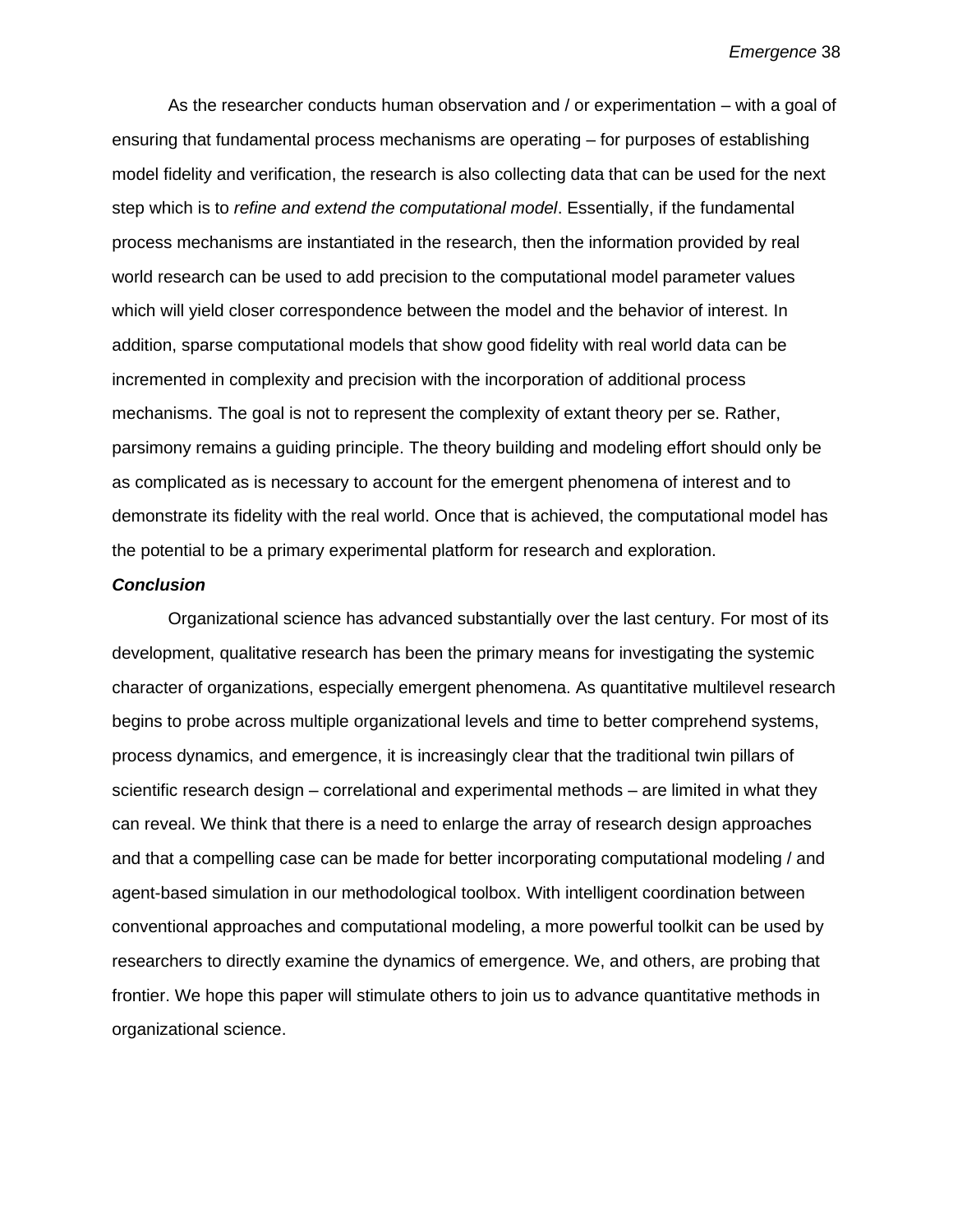#### **References**

- Aguinis, H., Boyd, B. K., Pierce, C. A., & Short, J. C. (Eds.). (2011). Walking new avenues in management research methods and theories: Bridging micro and macro domains [Special issue]. *Journal of Management*, *37,* 395-403.
- Allport, F.H. (1954). The structuring of events: Outline of a general theory with applications to psychology. *Psychological Review, 61*, 281-303.
- Austin, J. T., Scherbaum, C. A., & Mahlman, R. A. (2002). History of research methods in industrial and organizational psychology: Measurement, design, analysis. In S. G. Rogelberg (Ed.). *Handbook of research methods in industrial and organizational psychology* (pp. 3-33). Malden, MA: Blackwell Publishing.
- Axelrod, R. (1980a). Effective choice in the Prisoner's Dilemma. *The Journal of Conflict Resolution*, *24*, 3-25.
- Axelrod, R. (1980b). More effective choice in the Prisoner's Dilemma. *The Journal of Conflict Resolution*, *24*, 379-403.
- Axelrod, R. (1997). *The complexity of cooperation: Agent-based models of competition and collaboration*. Princeton, NJ: Princeton University Press.
- Baillet, D., Mulder, L. B., & van Lange, P. A. M. (2011). Reward, punishment, and cooperation: A meta-analysis. *Psychological Bulletin*, *137*, 594-615.
- Bailliet, D., Parks, C., & Joireman, J. (2009). Social value orientation and cooperation in social dilemmas: A meta-analysis. *Group Processes & Intergroup Relations*, *12*, 533-547.
- Barabási, A-L. (2005). The origins of bursts and heavy tails in human dynamics. *Nature, 435,*  207-211.
- Barley, S. (1986). Technology as an occasion for structuring: Evidence from observation of CT scanners and the social order of radiology departments. *Administrative Science Quarterly, 31*, 78-108.
- Bedwell, W. L., Wildman, J. L., Diaz-Granados, D., Salazar, M., Kramer, W. S., & Salas, E. (2012). Collaboration at work: An integrative multilevel conceptualization. *Human Resource Management Review, 22,* 128-145.
- Bell, S. T. (2007). Deep-level composition variables as predictors of team performance: A metaanalysis. *Journal of Applied Psychology, 92,* 595-615.
- Bell, B. S., Kozlowski, S. W. J., & Blawath, S. (2012). Team learning: An integration and review. In S. W. J. Kozlowski (Ed.), *The Oxford handbook of organizational psychology* (pp. 859- 909). New York: Oxford University Press.
- Blau, P. M. (1987). Microprocesses and macrostructure. In K. S. Cooke (Ed), *Social exchange theory* (pp. 83-100). Newbury Park: Sage.
- Bliese, P. D. (2000). Within-group agreement, non-independence, and reliability: Implications for data aggregation and analysis. In K. J. Klein & S. W. J. Kozlowski (Eds.), *Multilevel theory, research, and methods in organizations* (pp. 349-381). San Francisco: Jossey Bass.
- Bliese, P. D., Chan, D., Ployhart, R. E. (2007). Multilevel methods: Future directions in measurement, longitudinal analyses, and nonnormal outcomes. *Organizational Research Methods, 10*, 551-563.
- Bliese, P. D., & Halverson, R. R. (1998). Group consensus and psychological well-being: A large field study. *Journal of Applied Social Psychology, 28*, 563-580.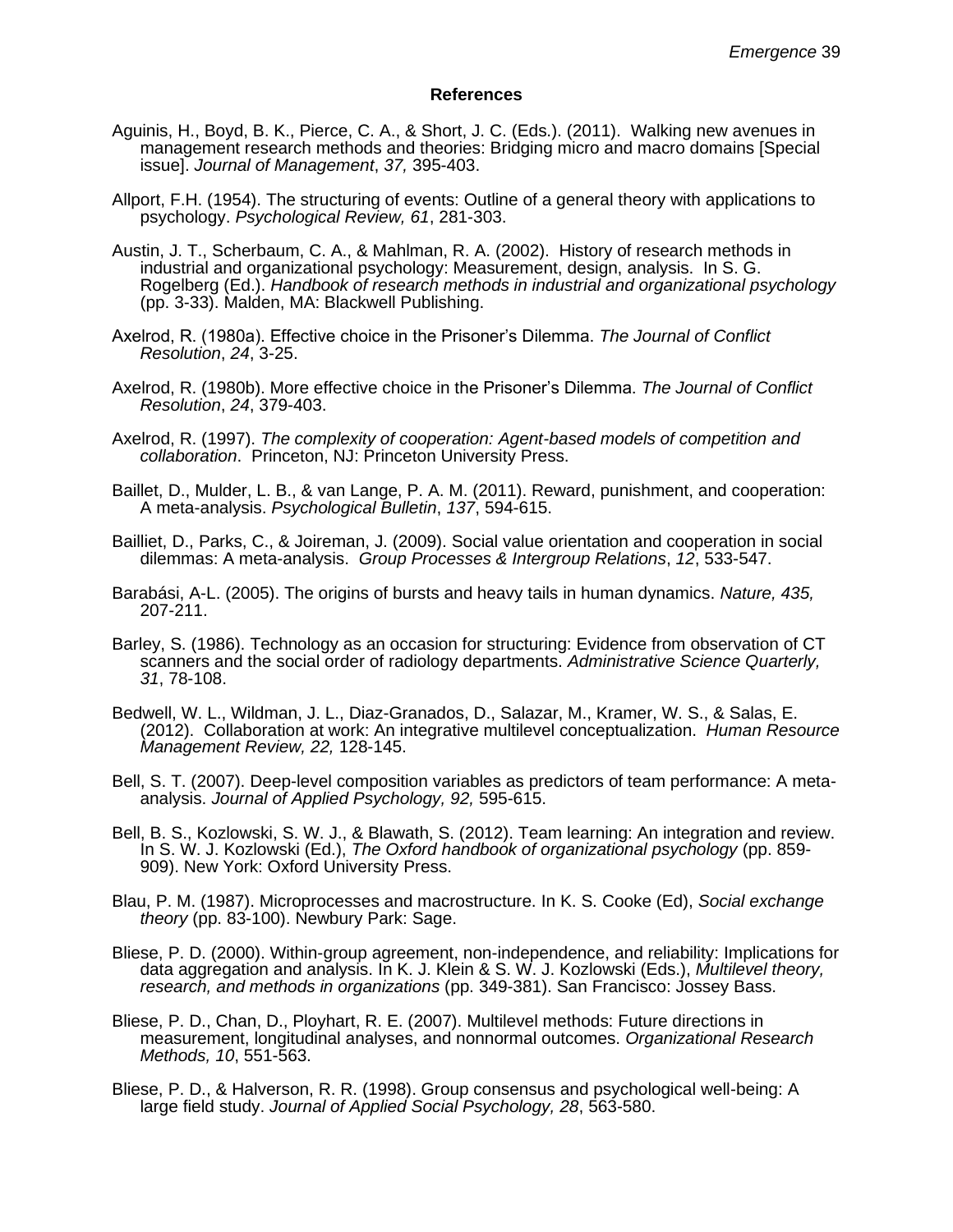- Blitz, D. (1992). *Emergent evolution: Qualitative novelty and the levels of reality*. Kluwer Academic. Dordrecht, Netherlands.
- Boles, T. L., Le, H., & Nguyen, H. (2010). Persons, organizations, and societies: The effects of collectivism and individualism on cooperation. In R. M. Kramer, A. E. Tenbrunsel, & M. H. Bazerman (Eds.). *Social decision making: Social dilemmas, social values, and ethnical judgments* (pp. 171-204). NY: Routledge.
- Bourbousson, J., Poizat, G., Saury, J., & Seve, C. (2010). Team coordination in basketball: Description of the cognitive connections among teammates. *Journal of Applied Sport Psychology, 22,* 150-166.
- Brown, K. G., Kozlowski, S. W. J., & Hattrup, K. (1996, August). Theory, issues, and recommendations in conceptualizing agreement as a construct in organizational research: The search for consensus regarding consensus. In S. Kozlowski & K. Klein (Chairs), *The meaning and measurement of within-group agreement in multilevel research*. Symposium presented at the 56<sup>th</sup> Annual Convention of the Academy of Management Association, Cincinnati, OH.
- Bryk, A.S., & Raudenbush, S.W. (1989). Methodology for cross level organizational research. *Research in Sociology of Organizations*, *7*, 233-273.
- Bryk, A.S., & Raudenbush, S.W. (1992). *Hierarchical linear models: Applications and data analysis methods*. Newbury Park, CA: Sage.
- Burns, T., & Stalker, G. M. (1961). *The management of innovation*. London: Tavistock.
- Burstein, L. (1980). The analysis of multilevel data in educational research and evaluation. *Review of Research in Education*, *8*, 158-233.
- Busemeyer, J. R., & Townsend, J. T. (1993). Decision field theory: A dynamic-cognitive approach to decision making in an uncertain environment. *Psychological Review, 100*, 432- 459.
- Cannon-Bowers, J. A., & Salas, E. (2001). Reflections on team cognition. *Journal of Organizational Behavior, 22,* 195–202.
- Chalmers, D. J. (2006). Strong and weak emergence. In P. Clayton & P. Davies (Eds.), *The reemergence of emergence: The emergentist hypothesis from science to religion* (pp. 244- 256). New York: Oxford University Press.
- Chan, D. (1998). Functional relations among constructs in the same content domain at different levels of analysis: A typology of composition models. *Journal of Applied Psychology, 83*, 234-246.
- Chen, G., Mathieu, J. E., & Bliese, P. D. (2004). A framework for conducting multilevel construct validation. In F. Dansereau & F. J. Yammarino (Eds.), Research in multi-level issues, Volume 3: Multi-level issues in organizational behavior and processes (pp. 273-303). Oxford, UK: Elsevier Science.
- Chen, G., Bliese, P. D., & Mathieu, J. E., (2005). Conceptual framework and statistical procedures for delineating and testing multilevel theories of homology. *Organizational Research Methods, 8*, 375-409.
- Coleman, J. S. (1986). Social theory, social research, and a theory of action. *American Journal of Sociology, 91*, 1309-1335.
- Coleman, J. S. (1987). Microfoundations and macrosocial behavior. In J. C. Alexander, B. Giesen, R. Munch, & M. J. Smelser (Eds.), *The micro-macro link*. Los Angeles: University of California Press.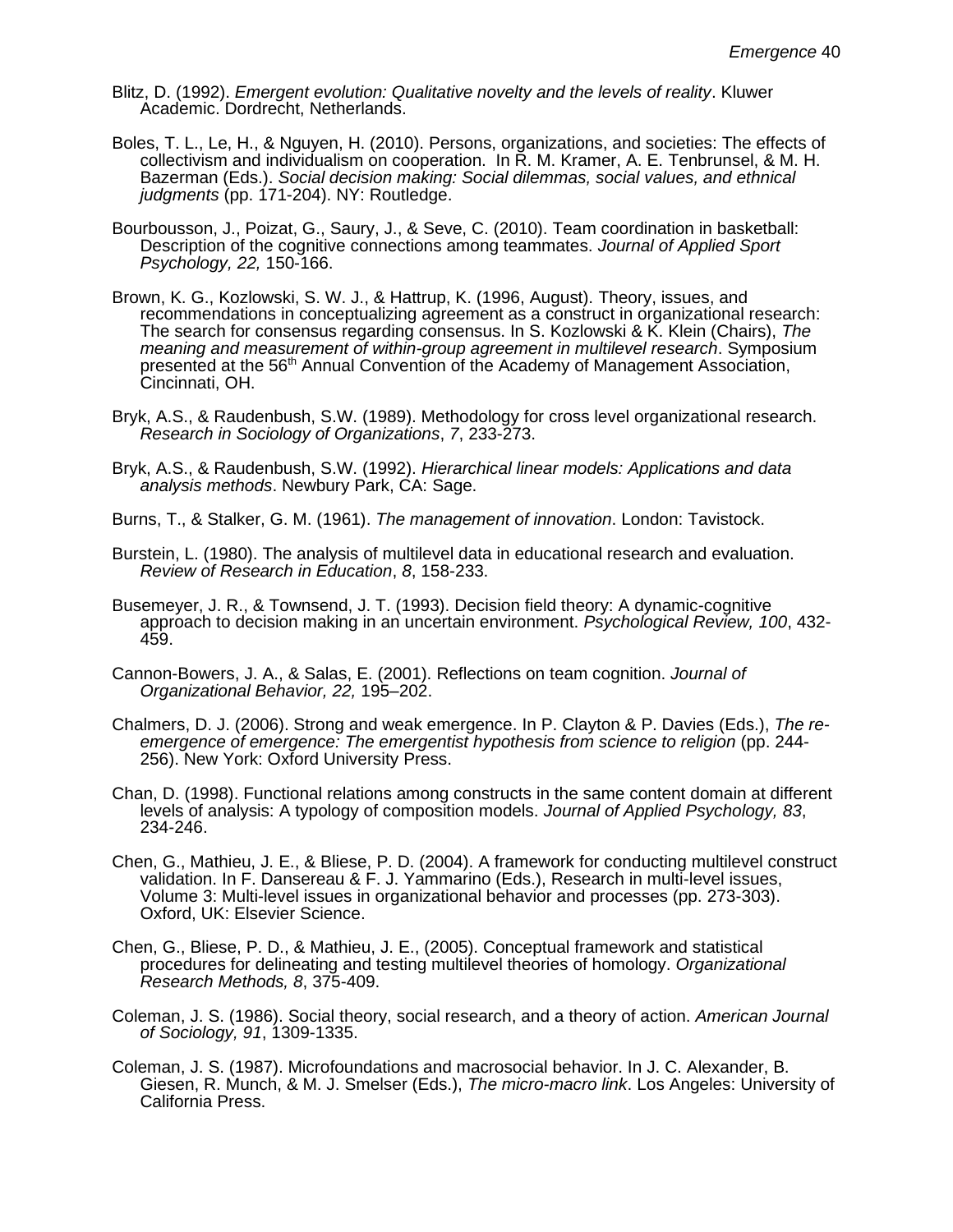- Collins, L. M. & Graham, J. W. (2002). The effect of the timing and spacing of observations in longitudinal studies of tobacco and other drug use: temporal design considerations. *Drug and Alcohol Dependence*, *68*, S85-S96.
- Corning, P. A. (2002). The re-emergence of emergence: A venerable concept in search of a theory. *Complexity, 7*, 18-30.
- Corley, K. G., & Gioia, D. A. (2004). Identity ambiguity and change in the wake of a corporate spin-off. *Administrative Science Quarterly*, *49*, 173-208.
- Cronbach, L. J. (1957). The two disciplines of scientific psychology. *American Psychologist*, *12*, 671-684.
- Cronin, M. A., Weingart, L. R., & Todorova, G. (2011). Dynamics in groups: Are we there yet? *The Academy of Management Annals, 5*, 571-612.
- Croon, M. A., & van Veldhoven, M. J. P. M. (2007). Predicting group-level outcome variables from variables measured at the individual level: A latent variable multilevel model. *Psychological Methods, 12,* 45-57.
- Crutchfield, J. P. (1994). The calculi of emergence: Computation, dynamics and induction. *Physica D: Nonlinear Phenomena*, *75*, 11-54.
- Davis, J. H. (1996). Group decision making and quantitative judgments: A consensus model. In E. Witte & J. H. Davis (Eds.), *Understanding group behavior: Consensual action by small groups* (Vol. 1, pp. 35-60). Hillsdale, NJ: Erlbaum.
- Davis, J. H. (2000). Simulations on the cheap: The Latané approach. In D. R. Ilgen and C. L. Hulin (Eds.), *Computational modeling of behavior in organizations: The third scientific discipline* (pp. 217-220). Washington, DC: American Psychological Association.
- Davis, J.P., Eisenhardt, K.M., & Bingham, C.B. (2007). Developing theory through simulation methods. *Academy of Management Review, 32*, 480-499.
- Dawes, R. M. (1980). Social dilemmas. *Annual Review of Psychology*, *31*, 169-193.
- DeChurch, L. A., & Marks, M. A. (2006). Leadership in multiteam systems. *Journal of Applied Psychology*, *91*, 311-329.
- DeChurch, L. A., & Mesmer-Magnus, J. R. (2010a). Measuring shared team mental models: A meta-analysis. *Group Dynamics: Theory, Research, and Practice, 14*, 1−14.
- DeChurch, L. A., & Mesmer-Magnus, J. R. (2010b). The cognitive underpinnings of effective teamwork. *Journal of Applied Psychology*, *95*, 32-53.
- De Dreu, C. K. W., & Weingart, L. R. (2003). Task versus relationship conflict, team performance, and team member satisfaction: A meta-analysis. *Journal of Applied Psychology, 88*, 741-749.
- DeShon, R. P. (2012). Multivariate dynamics in organizational science. In S. W. J. Kozlowski (Ed.), *The Oxford handbook of organizational psychology* (pp. 117-142). New York: Oxford University Press.
- DeShon, R. P., Kozlowski, S. W. J., Schmidt, A. M., Milner, K. R., & Wiechmann, D. (2004). A multiple goal, multilevel model of feedback effects on the regulation of individual and team performance. *Journal of Applied Psychology*, *89*, 1035-1056.
- de Wit, F. R. C., Greer, L. L.; & Jehn, K. A. (2012). The paradox of intragroup conflict: A metaanalysis. *Journal of Applied Psychology*, *97*, 360-390.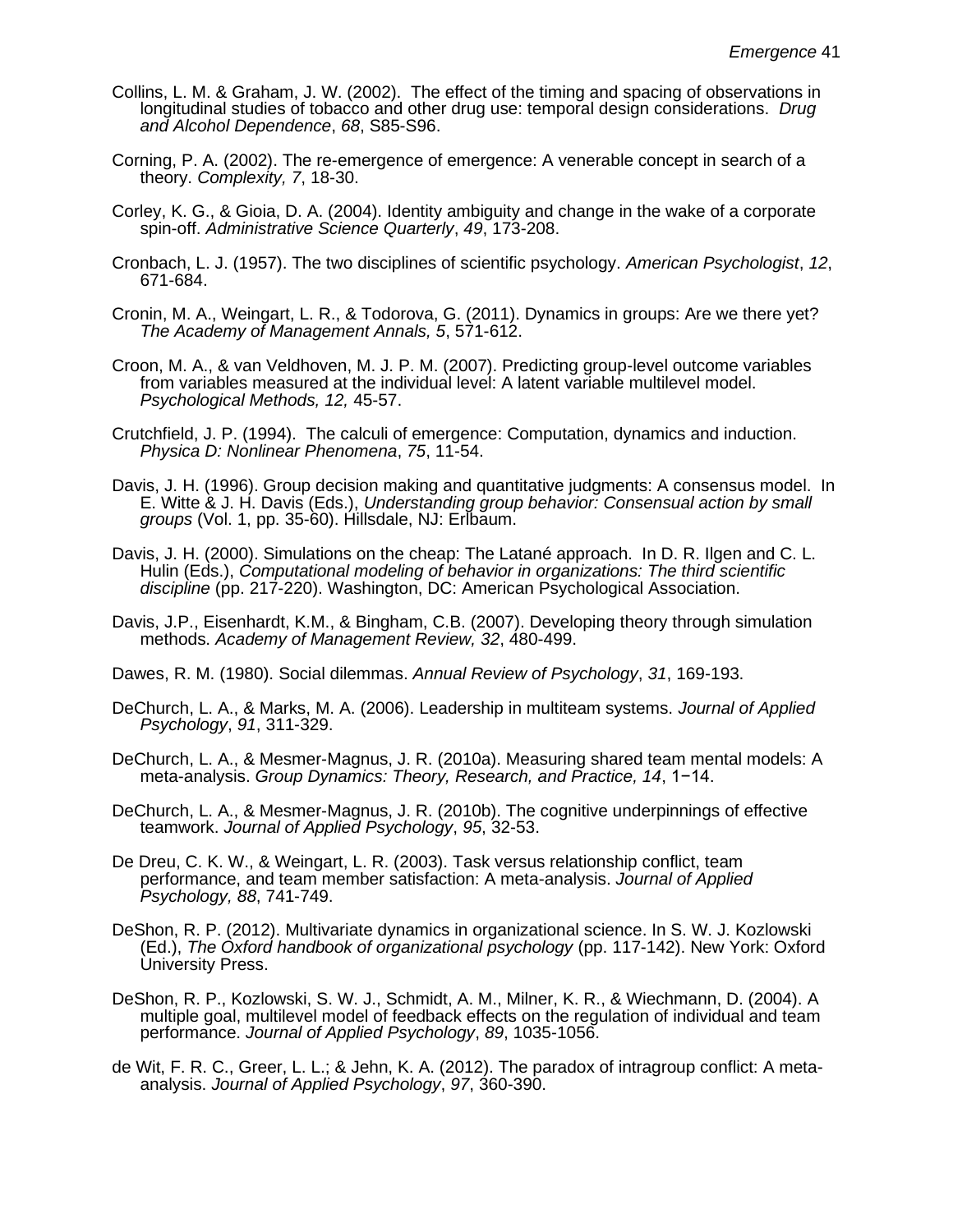- Dionne, S. D., Sayama, H., Hao, C., & Bush, B. J. (2010). The role of leadership in shared mental model convergence and team performance improvement: An agent-based computational model. *Leadership Quarterly, 21*, 1035-1049.
- Durkheim, E. (1895 / 1964). *The rules of the sociological method*. New York: Free Press.
- Edwards, B. D., Day, E. A., Arthur, Jr., W., & Bell, S. T. (2006). Relationships among team ability composition, team mental models, and team performance. *Journal of Applied Psychology, 91,* 727–736.
- Emery, F.E., & Trist, E.L. (1960). Socio-technical systems. In C.W.Churchman & M.Verhurst (Eds), *Management science, models and techniques* (Vol. 2, pp. 83-97). London: Pergamon Press.
- Epstein, J. M. (1999). Agent-based computational models and generative social science. *Complexity*, *4*, 41-60.
- Eguíluz, V. M., Zimmermann, M. G., Cela-Conde, C. J., & San Miguel, M. (2005). Cooperation and the emergence of role differentiation in the dynamics of social networks. *American Journal of Sociology*, *110*, 977-1008.
- Fiore, S. M., Rosen, M. A., Smith-Jentsch, K. A., Salas, E., Letsky, M., & Warner, N. (2010). Toward an understanding of macrocognition in teams: Predicting processes in complex collaborative contexts. *Human Factors, 52,* 203-224.
- Fischer, I. (2003). The emergence of reactive strategies in simulated heterogeneous populations. *Theory and Decision*, *55*, 289-314.
- Flake, G. W. (1998). *The computational beauty of nature: Computer explorations of fractals, chaos, complex systems, and adaptation.* Cambridge, MA: MIT Press.
- Foddy, M., & Dawes, R. (2008). Group-based trust in social dilemmas. In A. Biel, D. Eek, T. Gärling, & M. Gustafsson (Eds.). *New issues and paradigms in research onsocial dilemmas*. (pp. 57-71). NY: Springer.
- Gersick, C.J.G. (1988). Time and transition in work teams: Toward a new model of group development. *Academy of Management Journal, 31*, 9-41.
- Gersick, C.J.G. (1989). Marking time: Predictable transitions in task groups. *Academy of Management Journal, 32*, 274-309.
- Giddens, A. (1979). Central problems in social theory: Action, structure, and contradiction in social analysis. Berkeley, CA: University of California Press.
- Goldstein, H. (2003). *Multilevel statistical models.* London: Arnold.
- Gonsalez-Roma, V., Peiro, J. M., & Tordera, N. (2002). An examination of the antecedents and moderator influences of climate strength. *Journal of Applied Psychology*, *87*, 465-473.
- Gotts, N. M., Polhill, J. G., & Law, A. N. R. (2003). Agent-based simulation in the study of social dilemmas. *Artificial Intelligence Review*, *19*, 3-92.
- Graham, J. R., & Barter, K. (1999). Collaboration: A social work practice method. *Families in Society*, *80*, 6–13.
- Gray, B. (1989). *Collaborating: Finding common ground for multiparty problems*. San Francisco, CA: Jossey-Bass.
- Greve, J. (2012). Emergence in Sociology. *Philosophy of the Social Sciences, 42*, 188-223.
- Griffin, M. A. (1997). Interaction between individuals and situations: Using HLM procedures to estimate reciprocal relationships. *Journal of Management, 23,* 759–773.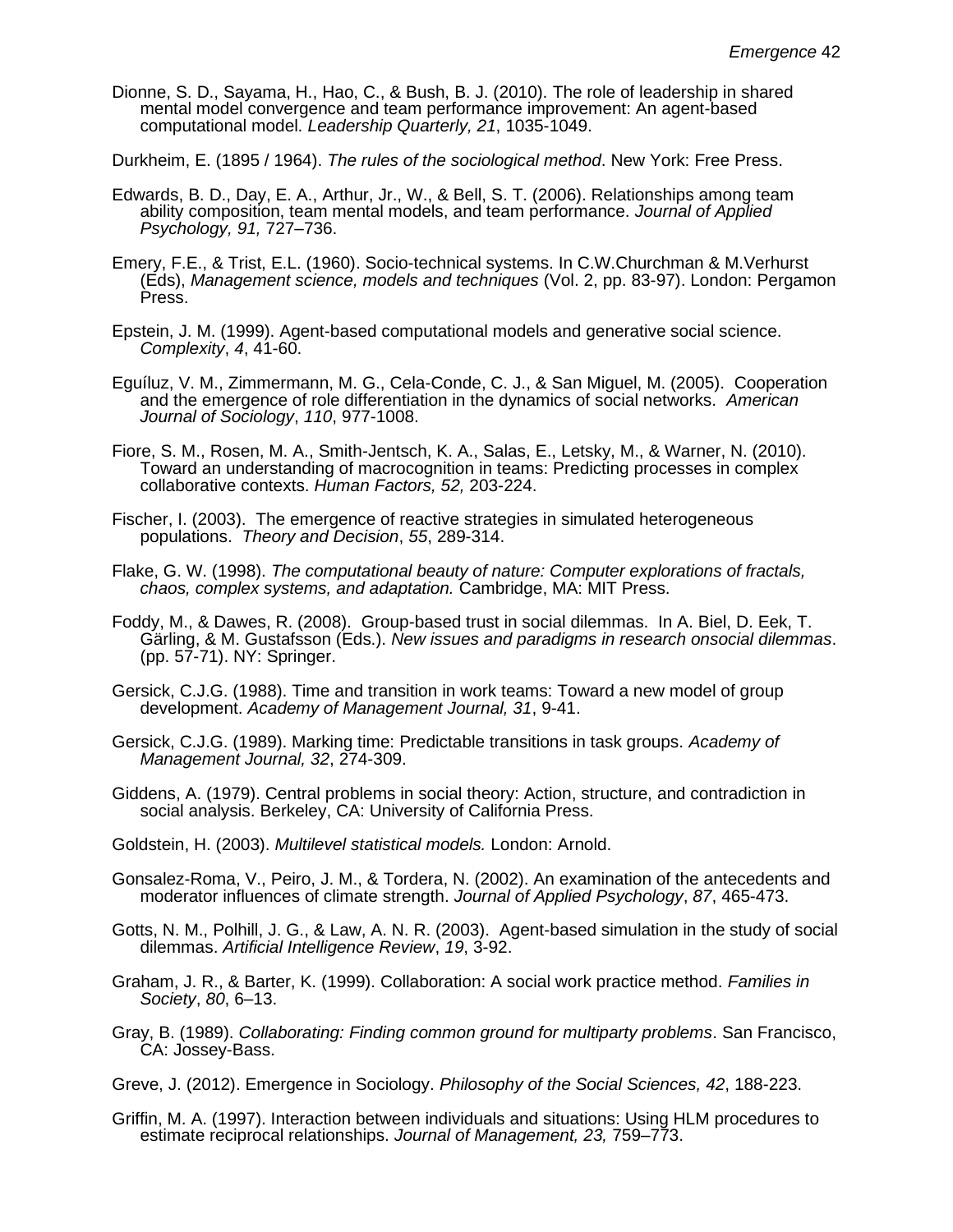- Gully, S. M., Devine, D. J., & Whitney, D. J. (1995). A meta-analysis of cohesion and performance: Effects of levels of analysis and task interdependence. *Small Group Research, 26*, 497-520.
- Gully, S. M., Incalcaterra, K. A., Joshi, A., & Beaubien, J. M. (2002). A meta-analysis of teamefficacy, potency, and performance: Interdependence and level of analysis as moderators of observed relationships. *Journal of Applied Psychology, 87*(5), 819-832.
- Hanisch, K. A., Hulin, C. L., & Seitz, S. T. (1996). Mathematical/computational modeling of organizational withdrawal processes: Benefits, methods, and results. *Research in Personnel and Human Resources Management*, *14*, 91-142.
- Harrison, J. R., Lin, Z., Carroll, G. R., & Carley, K. M. (2007). Simulation modeling in organizational and management research. *Academy of Management Review, 32,* 1229- 1245.
- Hayek, F. A. von. (1942). Scientism and the study of society, part 1. *Economica, 9*, 267-291.
- Heck, R. H., & Thomas, S. L. (2000). *An introduction to multilevel modeling techniques.*  Mahwah, NJ: Erlbaum.
- Helbing, D., Yu, W., & Raugut, H. (2011). Self-organization and emergence in social systems: Modeling the coevolution of social environments and cooperative behavior. *Journal of Mathematical Sociology*, *35*, 177-208.
- Henneman, E. A., Lee, J. L., & Cohen, J. I. (1995). Collaboration: A concept analysis. *Journal of Advanced Nursing, 21*, 103–109.
- Hertel, G. (1999). Mood effects in social dilemmas: What we know so far. In M. Foddy, M. Smithson, S. Schneider, & M. Hogg (Eds.). *Resolving social dilemmas: Dynamic,structural, and intergroup aspects*. (pp. 227-244). Philadelphia, PA: Psychology Press.
- Hofmann, D. A., Griffin, M. A, & Gavin, M. B. (2000). The application of hierarchical linear modeling to organizational research. In K. J. Klein & S. W. J. Kozlowski (Eds.), *Multilevel theory, research and methods in organizations: Foundations, extensions, and new directions* (pp. 467-511). San Francisco, CA: Jossey-Bass.
- Homans, G. C. (1958). Social behavior as exchange. *American Journal of Sociology, 65*, 597- 606.
- House, R., Rousseau, D.M., & Thomas, M. (1995). The meso paradigm: A framework for integration of micro and macro organizational. In L.L. Cummings & B. Staw (Eds.), *Research in organizational behavior* (Vol. 17, pp. 71-114). Greenwich, CT: JAI Press.
- Hulin, C. L., & Ilgen, D. R. (2000). Introduction to computational modeling in organizations: The good that modeling does. In D. R. Ilgen & C. L. Hulin (Eds.), *Computational modeling of behavior in organizations: The third scientific discipline* (pp. 3-18). Washington, DC: American Psychological Association.
- Ilgen, D.R., Hollenbeck, J.R., Johnson, M., & Jundt, D. (2005). Teams in organizations: From input-process-output models to IMOI models. *Annual Review of Psychology, 56*, 517-543.
- Ilgen, D. R., & Hulin, C. L. (2000). Lessons learned and insights gained. In D. R. Ilgen & C. L. Hulin (Eds.), *Computational modeling of behavior in organizations: The third scientific*  discipline (pp. 269-289). Washington, DC: American Psychological Association.
- James, L. R. (1982). Aggregation bias in estimates of perceptual agreement. *Journal of Applied Psychology*, *67*, 2l9-229.
- James, L.R., Demaree, R.G., & Wolf, G. (1984). Estimating within group interrater reliability with and without response bias. *Journal of Applied Psychology*, *69*, 85-98.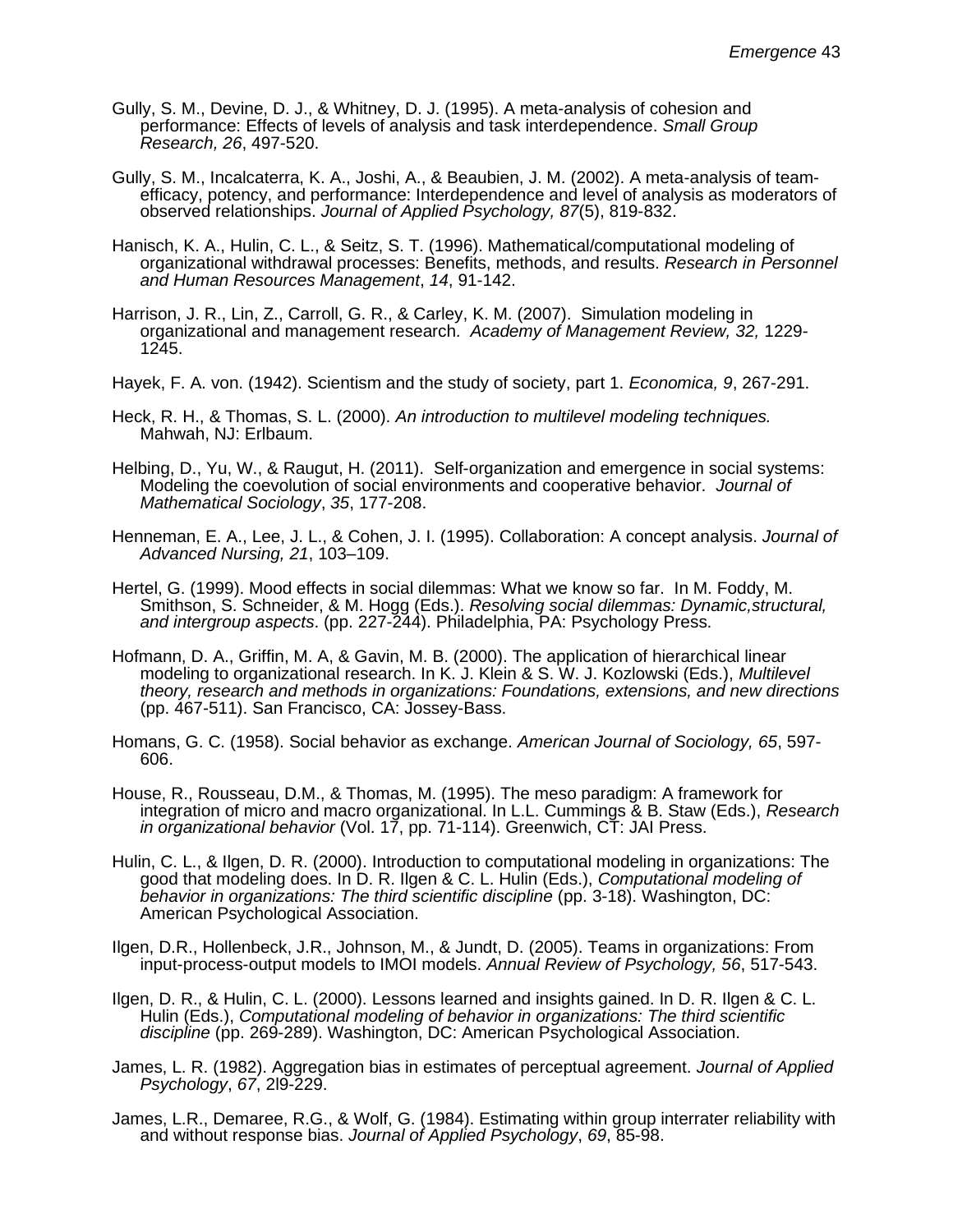- Joireman, J. A., Van Lange, P. A. M., Van Vugt, M., Wood, A., Leest, T. V., & Lambert, C. (2001). Structural solutions to social dilemmas: A field study on commuters' willingness to fund improvements in public transit. *Journal of Applied Social Psychology*, *31*, 504-526.
- Jones, G. T. (2008). Heterogeneity of degree and the emergence of cooperation in complex social networks. *E:CO, 10*, 46-54.
- Katz, D., & Kahn, R. L. (1966). *The social psychology of organizations*. NY: Wiley.
- Keyton, J., Ford, D. J., & Smith, F. I. (2008). A mesolevel communicative model of collaboration. *Communication Theory, 18*, 376–406.
- Klein, K.J., Dansereau, F., & Hall, R.J. (1994). Levels issues in theory development, data collection, and analysis. *Academy of Management Review*, *19*, 195-229.
- Kleingeld, A., van Mierlo, H., & Arends, L. (2011). The effect of goal setting on group performance: A meta-analysis. *Journal of Applied Psychology*, *96*, 1289-1304.
- Kline, R. B. (2005). *Principles and practice of structural equation modeling* (2nd ed.). New York, NY: Guilford Press.
- Kollock, P. (1993). "An eye for an eye leaves everyone blind": Cooperation and accounting systems. *American Sociological Review*, *58*, 768-786.
- Kollock, P. (1998). Social dilemmas: The anatomy of cooperation. *Annual Review of Sociology*, *24*, 183-214.
- Kozlowski, S. W. J. (2012). Groups and teams in organizations: Studying the multilevel dynamics of emergence. In A. B. Hollingshead & M. S. Poole (Eds.), *Methods for studying small groups: A behind-the-scenes guide* (pp. 260-283). New York, NY: Routledge Academic.
- Kozlowski, S. W. J. & Chao, G. T. (2012a). Macrocognition, team learning, and team knowledge: Origins, emergence, and measurement. In E. Salas, S. Fiore, & M. Letsky (Eds.), *Theories of team cognition: Cross-disciplinary perspectives* (pp. 19-48). New York, NY: Routledge Academic.
- Kozlowski, S. W. J., & Chao, G. T. (2012b). The dynamics of emergence: Cognition and cohesion in work teams. *Managerial and Decision Economics, 33,* 335-354.
- Kozlowski, S. W. J., Chao, G. T., Grand, J. A., Braun, M. T., & Kuljanin, G. (2012, April). Boids, droids, and noids: Description and implications of an integrative research paradigm on macrocognition. In S. W. J. Kozlowski & G. T. Chao (Chairs), *Macrocognition in teams: Understanding knowledge building for team problem solving*. Symposium presented at the 27<sup>th</sup> Annual Conference of the Society for Industrial and Organizational Psychology, San Diego, CA.
- Kozlowski, S. W. J., Chao, G. T., & Jensen, J. M. (2010). Building an infrastructure for organizational learning: A multilevel approach. In S. W. J. Kozlowski & E. Salas (Eds.), *Learning, training, and development in organizations* (pp. 361-400). New York, NY: Routledge Academic.
- Kozlowski, S. W. J., Gully, S. M., Nason, E. R., & Smith, E. M. (1999). Developing adaptive teams: A theory of compilation and performance across levels and time. In D. R. Ilgen & E. D. Pulakos (Eds.). *The changing nature of work performance: Implications for staffing, personnel actions, and development*. (pp. 240-292). San Francisco: Jossey-Bass.
- Kozlowski, S. W. J., & Hattrup, K. (1992). A disagreement about within-group agreement: Disentangling issues of consistency versus consensus. *Journal of Applied Psychology*, *77*, 161-167.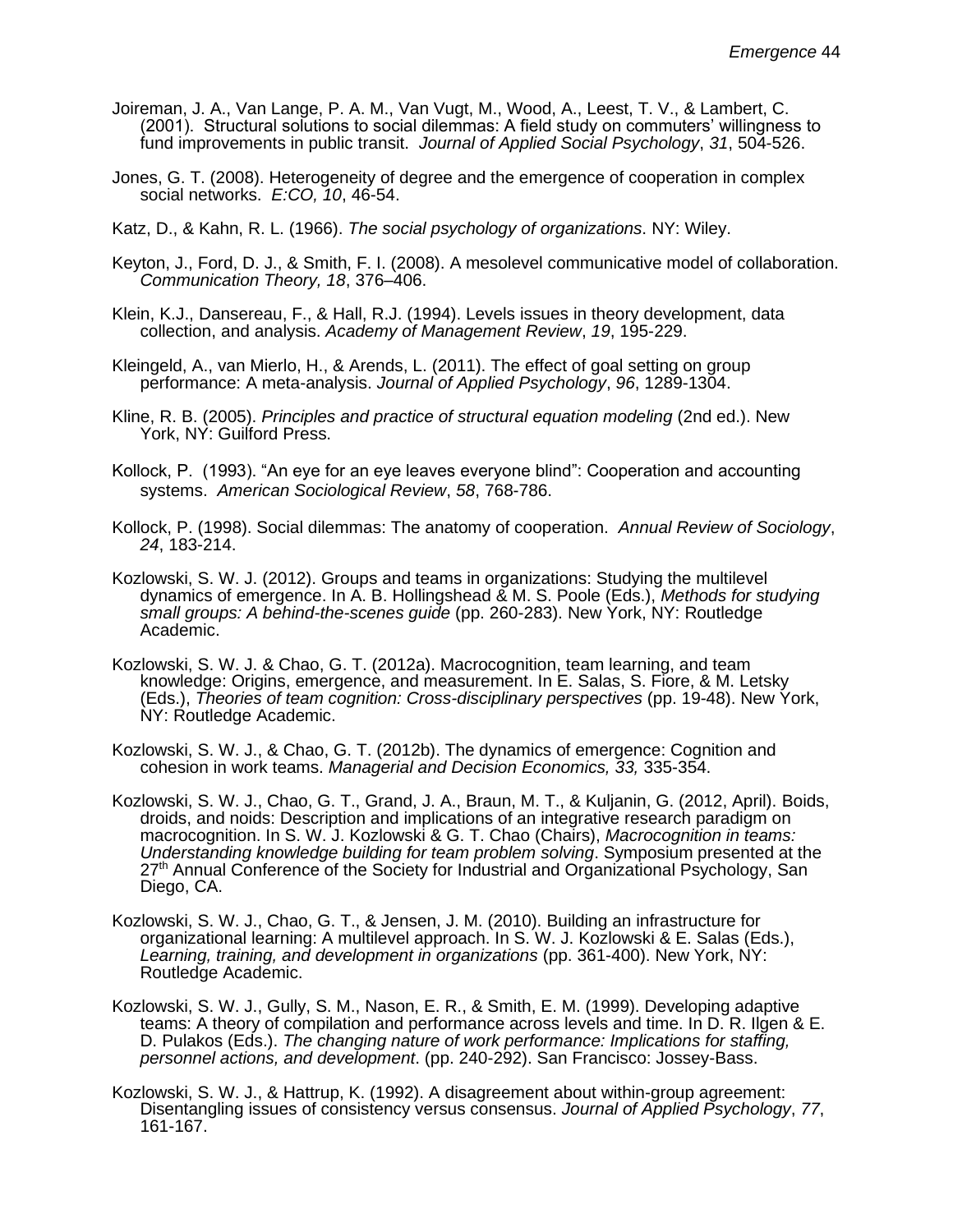Kozlowski, S. W. J., & Ilgen, D. R. (2006). Enhancing the effectiveness of work groups and teams (Monograph). *Psychological Science in the Public Interest, 7,* 77-124.

- Kozlowski, S. W. J., & Klein, K. J. (2000). A multilevel approach to theory and research in organizations: Contextual, temporal, and emergent processes. In K. J. Klein & S. W. J. Kozlowski (Eds.), *Multilevel theory, research and methods in organizations: Foundations, extensions, and new directions* (pp. 3-90). San Francisco, CA: Jossey-Bass.
- Kramer, R. M. (2010). Dilemmas and doubt: How decision-makers cope with interdependence and uncertainty. In R. M. Kramer, A. E. Tenbrunsel, & M. H. Bazerman (Eds.). *Social decision making: Social dilemmas, social values, and ethnical judgments* (pp. 117-143). NY: Routledge Academic.
- Kuhn, T. & Corman, S. R. (2003). The emergence of homogeneity and heterogeneity in knowledge structures during a planned organizational change. *Communication Monographs*, *70*, 198-229.
- Kuljanin, G. (2011). *A computational study of team collaboration and performance.* Unpublished doctoral dissertation, Michigan State University, East Lansing, MI.
- LeBreton J. M., & Senter, J. L. (2008). Answers to 20 questions about interrater reliability and interrater agreement. *Organizational Research Methods, 11*, 815-852.
- LePine, J. A., Piccolo, R. F., Jackson, C. L., Mathieu, J. E., & Saul, J. R. (2008). A metaanalysis of teamwork processes: Tests of a multidimensional model and relationships with team effectiveness criteria. *Personnel Psychology*, *61*, 273-307.
- Levine, S. S., & Prietula, M. J. (2012). How knowledge transfer impacts performance: A multilevel model of benefits and liabilities. *Organization Science, 23*, 1748-1766.
- Lewis, L. K. (2006). Collaborative interaction: Review of communication scholarship and a research agenda. In C. S. Beck (Ed.)*, Communication yearbook, Vol. 30*. (pp. 197–247). Mahwah, NJ: Erlbaum.
- Lewis, K. (2003). Measuring transactive memory systems in the field: Scale development and validation. *Journal of Applied Psychology, 88*, 587–604.
- Lewis, K. (2004). Knowledge and performance in knowledge-worker teams: A longitudinal study of transactive memory systems. *Management Science, 50*, 1519–1533.
- Liang, D.W., Moreland, R.L., & Argote, L. (1995). Group versus individual training and group performance: The mediating role of transactive memory. *Personality and Social Psychology Bulletin, 21*, 384–393.
- Liebrand, W. B. G. & Messick, D. M. (1996). *Frontiers in social dilemmas research*. NY: Springer.
- Longoria, R. A. (2005). Is inter-organizational collaboration always a good thing? *Journal of Sociology and Social Welfare, 32*, 123–138.
- Losada, M. (1999). The complex dynamics of high performance teams. *Mathematical and Computer Modelling, 30,* 179-192.
- Luce, R. D., & Raiffa, H. (1957). *Games and decisions: Introduction and critical survey*. NY: Wiley & Sons.
- Marks, M. A., Mathieu, J. E., Zaccaro, S. J. (2001). A temporally based framework and taxonomy of team processes. *Academy of Management Review*, *26*, 356-376.
- Marks, M. A., Sabella, M. J., Burke, C. S., & Zaccaro, S. (2002). The impact of cross-training on team effectiveness. *Journal of Applied Psychology, 87,* 3–13.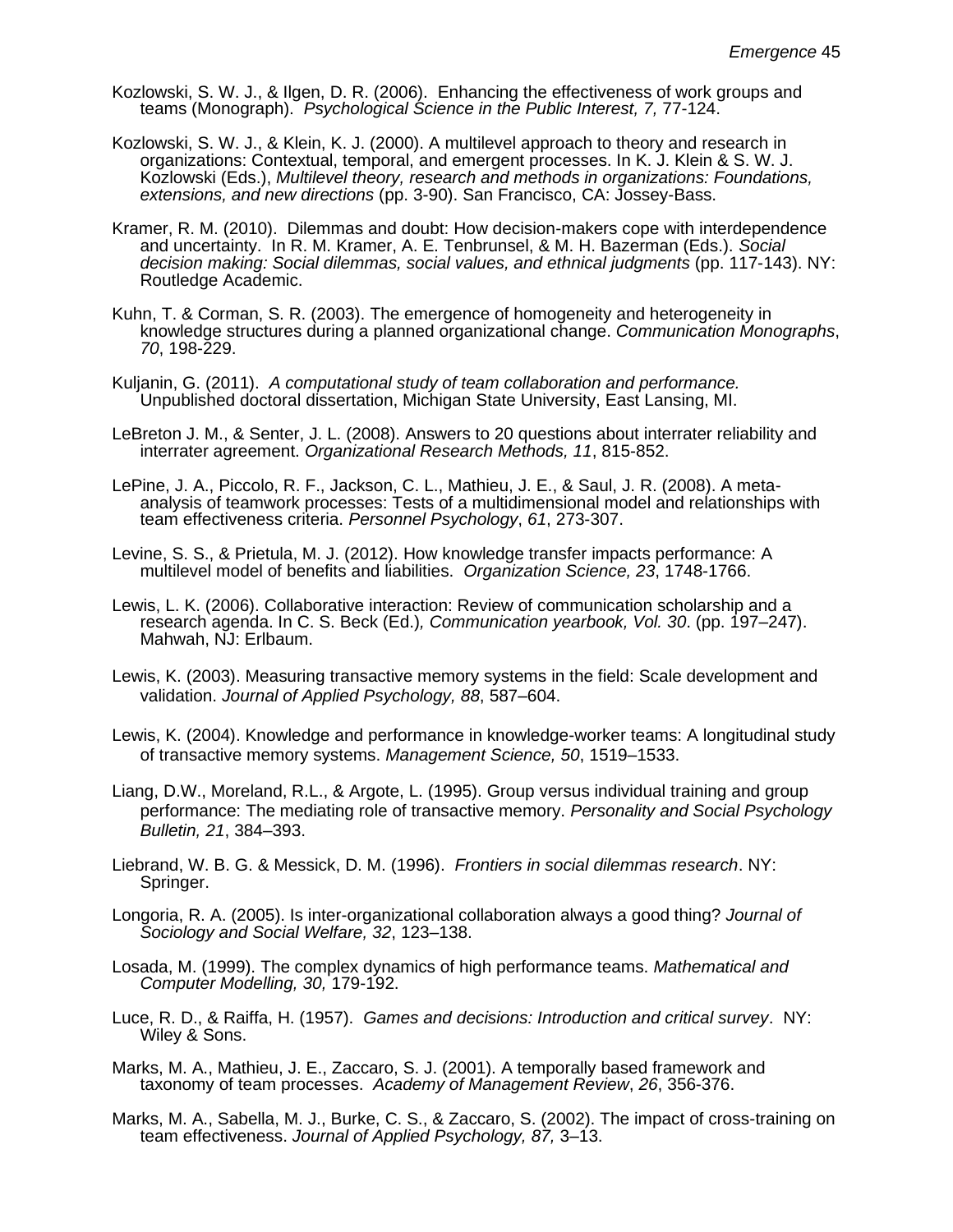- Marks, M., Zaccaro, S. J., & Mathieu, J. E. (2000). Performance implications of leader briefings and team-interaction training for team adaptation to novel environments. *Journal of Applied Psychology, 85*, 971–986.
- Mathieu, J. E., & Chen, G. (2011). The etiology of the multilevel paradigm in management research. *Journal of Management, 37*, 610-641.
- Mathieu, J. E., Heffner, T. S., Goodwin, G. F., Salas, E., & Cannon-Bowers, J. A. (2000). The influence of shared mental models on team process and performance. *Journal of Applied Psychology, 85*, 273–283.
- McComb, S. A. (2007). Mental model convergence: The shift from being an individual to being a team member. In F. Dansereau & F.J. Yammarino (Eds.), *Research in multi-level issues, Vol. 6* (pp. 95−147). Amsterdam: Elsevier.
- McGrath, J. E. (1964). *Social psychology: A brief introduction.* New York: Holt, Rinehart, & Winston.
- Mill, J. S. (1843). A system of logic, ratiocinative, and inductive: Being a connected view of the principles of evidence, and the methods of scientific investigation. London: J. W. Parker.
- Miller, J. H., & Page, S. E. (2007). *Complex adaptive systems*. Princeton, NJ: Princeton University Press.
- Min, B., Goh, K-I., & Kim, I-M. (2009). Waiting time dynamics of priority-queue networks. *Physical Review E, 79,* 056110.
- Morgeson, F.P., & Hofmann, D.A. (1999). The structure and function of collective constructs: Implications for multilevel research and theory development. *Academy of Management Review*, *24*, 249-265.
- Muthen, B. (1994). Multilevel covariance structure analysis. *Sociological Methods and Research, 22*, 376-398.
- Nowak, M. A., & May, R. M. (1992). Evolutionary games and spatial chaos. *Nature*, *359*, 826- 829.
- Oliveira, J. G., & Vazquez, A. (2009). Impact of interactions on human dynamics. *Physica A, 388,* 187-192.
- Orbell, J. M., van de Kragt, A. J. C., & Dawes, R. M. (1988). Explaining discussion-induced cooperation. *Journal of Personality and Social Psychology*, *54*, 811-819.
- Orlikowski, W. J. (1992). The duality of technology: Rethinking the concept of technology in organizations. *Organization Science, 3*, 398-427.
- Orlikowski, W. J. (2002). Knowing in practice: Enacting a collective capability in distributed organizing. *Organization Science, 13*, 249-273.
- Orlikowski, W. J., & Yates, J. (2002). It's about time: Temporal structure in organizations. *Organization Science, 13*, 684-700.
- Oskamp, S. (1971). Effects of programmed strategies on cooperation in the Prisoner's Dilemma and other mixed-motive games. *The Journal of Conflict Resolution*, *15*, 225-259.
- Passos, P., Davids, K., Araújo, D., Paz, N., Minguéns, J., & Mendes, J. (2011). Networks as a novel tool for studying team ball sports as complex social systems. *Journal of Science and Medicine in Sport, 14,* 170-176.
- Pinder, C. C., & Moore, L. F. (1980). *Middle range theory and the study of organizations*. New York: Springer.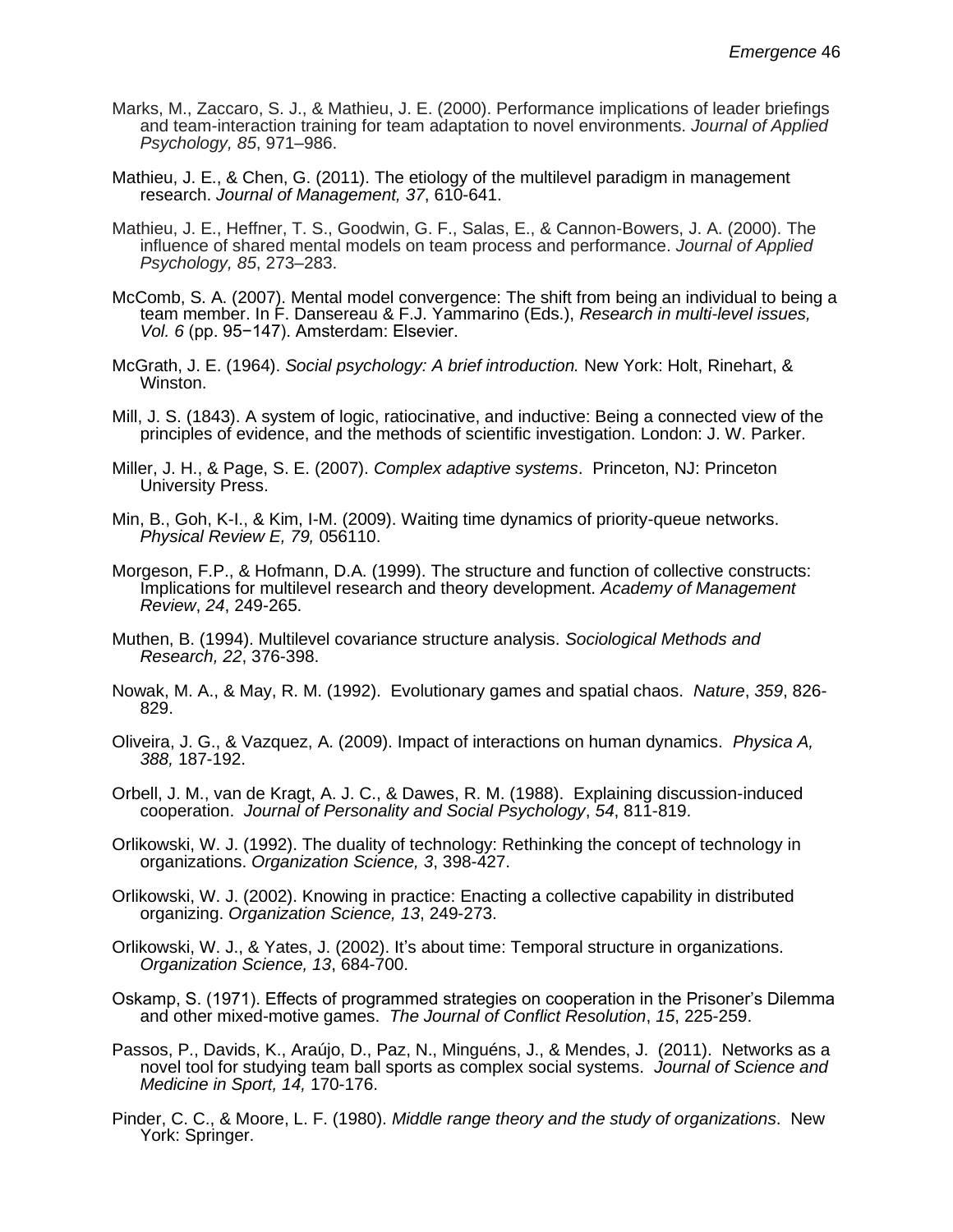- Ployhart, R. E., & Moliterno, T. P. (2011). Emergence of the human capital resource: A multilevel model. *Academy of Management Review*, *36*, 127-150.
- Raudenbush, S. W., & Bryk, A. S. (2002)*. Hierarchical linear models: Applications and data analysis methods*. Newbury Park, CA: Sage Publications.
- Reynolds, C. (1987), Flocks, herds and schools: A distributed behavioral model. *SIGGRAPH '87: Proceedings of the 14th annual conference on Computer graphics and interactive techniques* (Association for Computing Machinery): 25–34.
- Roberts, K.H., Hulin, C.L., & Rousseau, D.M. (1978). *Developing an interdisciplinary science of organizations*. San Francisco: Jossey-Bass.
- Roca, C. P., Sánchez, A., & Cuesta, J. A. (2012). Individual strategy update and emergence of cooperation in social networks. *Journal of Mathematical Sociology*, *36*, 1-21.
- Rousseau, D. M. (1985). Issues of level in organizational research: Multi-level and cross-level perspectives. In L. L. Cummings & B. Staw (Eds.), *Research in organizational behavior* (Vol. 7, pp.1-37). Greenwich, CT: JAI Press.
- Roy, D. F. (1958). "Banana time" job satisfaction and informal interaction. *Human Organization*, *18*, 158-168.
- Saavedra, R., Earley, C. P., Van Dyne, L. (1993). Complex interdependence in task-performing groups. *Journal of Applied Psychology, 78,* 61-72.
- Salas, E., Sims, D. E., & Burke, C. S. (2005). Is there a "big five" in teamwork? *Small Group Research, 36,* 555–599.
- Sampson, R. J. (2003). Socioeconomic position and health: The independent contribution of community socioeconomic context. *Annual Review of Sociology, 25*, 489-516.
- Samuelson, C. D. & Watrous-Rodriguez, K. M. (2010). Group discussion and cooperation in social dilemmas: Does the medium matter? In R. M. Kramer, A. E. Tenbrunsel, & M. H. Bazerman (Eds.). *Social decision making: Social dilemmas, social values, and ethnical judgments* (pp. 13-46). NY: Routledge.
- Sawyer, R. K. (2001). Emergence in sociology: Contemporary philosophy of mind and some implications for sociological theory. *American Journal of Sociology, 107*, 551-585.
- Sayama, H., Farrell, D. L., & Dionne, S. D. (2011). The effects of mental model formation on group decision making: An agent-based simulation. *Wiley Periodicals, 16,* 49-57.
- Schneider, B., Salvaggio, A. N., & Subirats, M. (2002). Climate strength: A new direction for climate research. *Journal of Applied Psychology*, *87*, 220-229.
- Singer, J. D., & Willet, J. B. (2003). *Applied longitudinal data analysis modeling change and event occurrence*. New York: Oxford University Press.
- Smithson, M. & Foddy, M. (1999). Theories and strategies for the study of social dilemmas. In M. Foddy, M. Smithson, S. Schneider, & M. Hogg (Eds.). *Resolving social dilemmas: Dynamic,structural, and intergroup aspects*. (pp. 1-14). Philadelphia, PA: Psychology Press.
- Snijders, T., & Bosker, R. (1999). *Multilevel analysis: An introduction to basic and advanced multilevel modeling.* Thousand Oaks, CA: Sage.
- Stasser, G. (1992). Information salience and the discovery of hidden profiles by decision-making groups: A "thought experiment." *Organizational Behavior and Human Decision Processes, 52,* 156-181.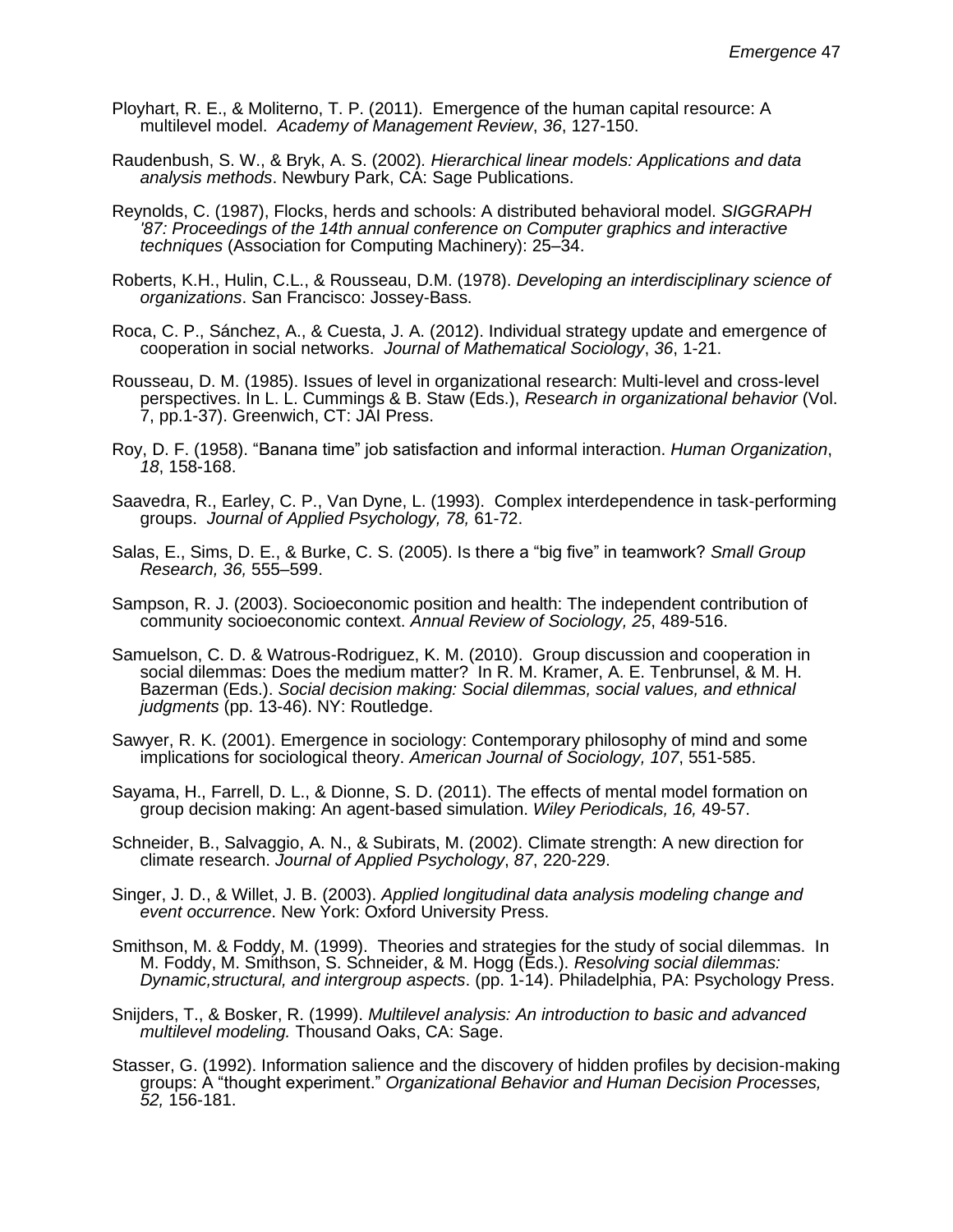- Stasser, G. (1999). The uncertain role of unshared information in collective choice. In J. Levine, & D. Messick (Eds.), Shared cognition in organizations (pp. 49-69). Mahwah, NJ: Lawrence Erlbaum.
- Stasser, G., & Titus, W. (1985). Pooling of unshared information in group decision making: Biased information sampling during discussion. *Journal of Personality and Social Psychology*, *48*, 1467-1478.
- Steiner, I. D. (1972). *Group process and productivity.* New York: Academic Press.
- Steyvers, M., & Tenenbaum, J.B. (2005). The large-scale structure of semantic networks: Statistical analyses and a model of semantic growth. *Cognitive Science, 29*, 41-78.
- Stout, R. J., Cannon-Bowers, J. A., Salas, E., & Milanovich, D. M. (1999). Planning, shared mental models, and coordinated performance: An empirical link is established. *Human Factors, 41,* 61-71.
- Stout, R. J., Salas, E., & Fowlkes, J. E. (1997). Enhancing teamwork in complex environments through team training. *Group Dynamics: Theory, Research, and Practice, 1,* 169-182.
- Tucker, J. B. (1991). Partners and rivals: A model of international collaboration in advanced technology. *International Organization, 45*, 83–120.
- van Dijk, E., De Cremer, D., Mulder, L. B., & Stouten, J. (2008). How do we react to feedback in social dilemmas? In A. Biel, D. Eek, T. Gärling, & M. Gustafsson (Eds.). *New issues and paradigms in research onsocial dilemmas*. (pp. 43-56). NY: Springer.
- Van Lange, P. A. M., Ouwerkerk, J. W., & Tazelaar, M. J. A. (2002). How to overcome the detrimental effects of noise in social interaction: The benefits of generosity. *Journal of Personality and Social Psychology*, *82*, 768-780.
- Vancouver, J. B., Tamanini, K. B., & Yoder, R. J. (2010). Using dynamic computational models to reconnect theory and research: Socialization by the proactive newcomer as example. *Journal of Management, 36*, 764-793.
- Vancouver, J. B., Weinhardt, J. M., & Schmidt, A. M. (2010). A formal, computational theory of multiple-goal pursuit: Integrating goal-choice and goal-striving processes. *Journal of Applied Psychology, 95,* 985-1008.
- Van Lange, P. A. M., Joireman, J., Parks, C. D., & Van Dijk, E. (2013). The psychology of social dilemmas: A review. *Organizational Behavior and Human Decision Processes*, *120*, 125-141.
- von Bertalanffy, L. (1968). *General system theory*. NY: Braziller.
- Wagner, J. A. (1995). Studies of individualism–collectivism: Effects on cooperation in groups. *Academy of Management Journal, 38,* 152–172.
- Walls, T. A., & Schafer, J. L. (2006). *Models for intensive longitudinal data.* New York: Oxford University Press.
- Walters, A. E., Stuhlmacher, A. F., & Meyer, L. L. (1998). Gender and negotiator competitiveness: A meta-analysis. *Organizational Behavior and Human Decision Processes*, *76*, 1-29.
- Weber, J. M., & Murnighan, J. K. (2008). Suckers or saviors? Consistent contributors in social dilemmas, *Journal of Personality and Social Psychology*, *95*, 1340-1353.
- Wegner, D.M. (1995). A computer network model of human transactive memory. *Social Cognition, 13*, 319–339.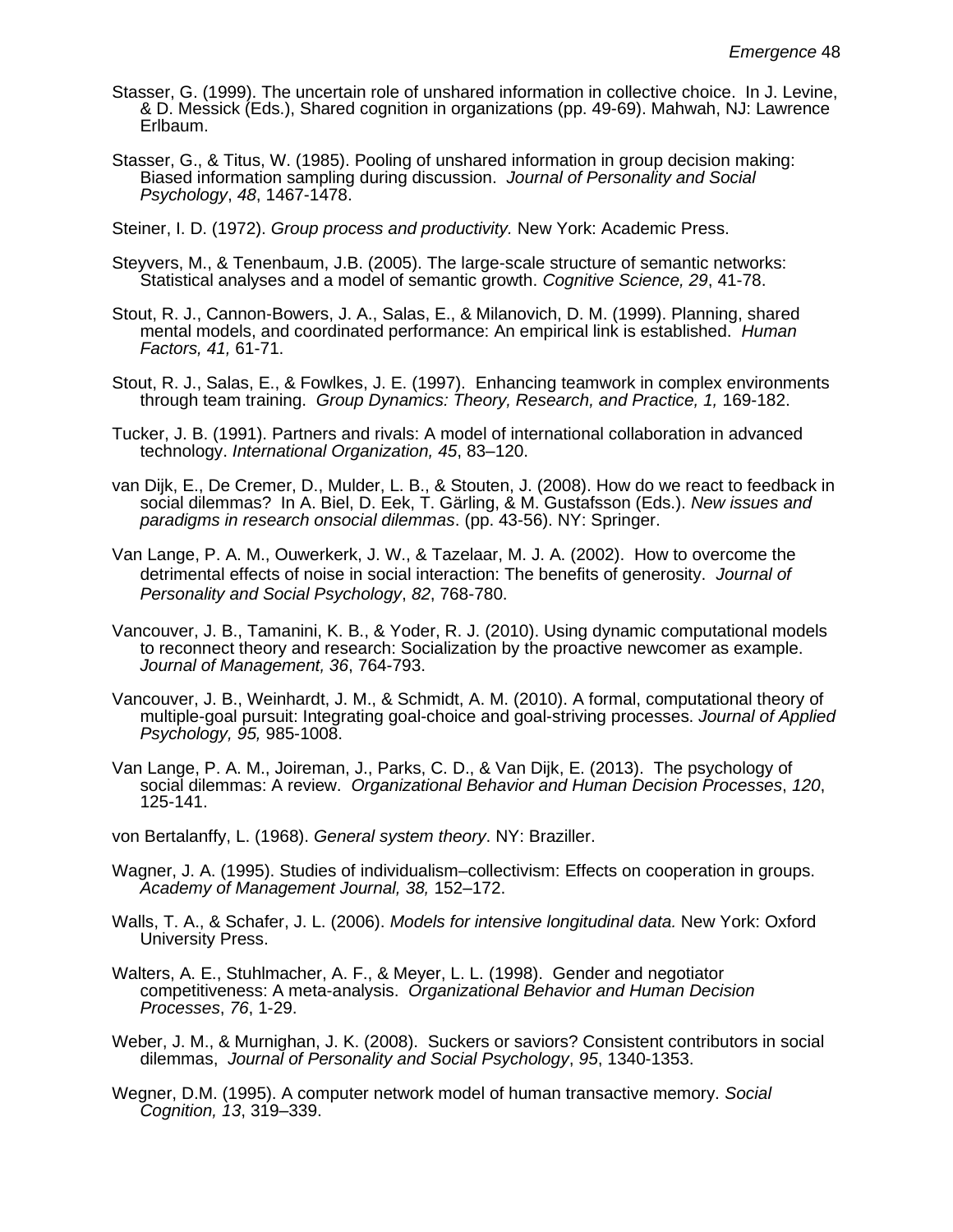- Wegner, D.M., Giuliano, T., & Hertel, P. (1985). Cognitive interdependence in close relationships. In W.J. Ickes (Ed.), *Compatible and incompatible relationships* (pp. 253–276). New York: Springer-Verlag.
- Weinhardt, J. M., & Vancouver, J. B. (2012). Computational models and organizational psychology: Opportunities abound. *Organizational Psychology Review*. DOI: 10.1177/2041386612450455.
- Wood, D. J., & Gray, B. (1991). Toward a comprehensive theory of collaboration. *Journal of Applied Behavioral Science, 27*, 139–162.
- Zohar, D. M. & Hofmann, D. A. (2012). Organizational Culture and Climate. In S. W. J. Kozlowski (Ed.), *The Oxford handbook of organizational psychology* (pp. 643-666). New York: Oxford University Press.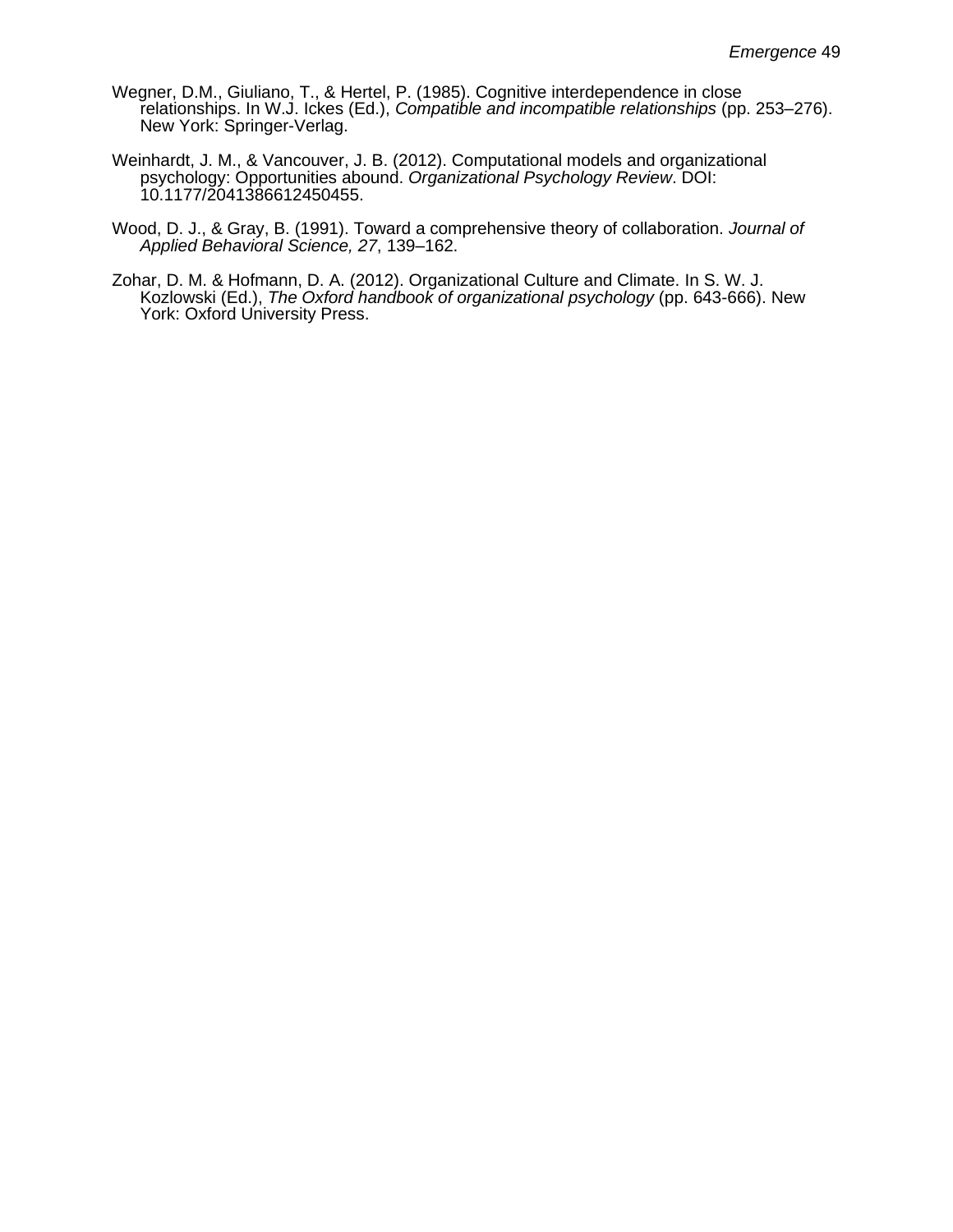Table 1. Exemplar Emergent Phenomena in Teams.

## **Emergent Team Processes and States**

#### *Cognitive Perceptions and States*

- **•** Team or unit climate (Zohar & Hofmann, 2012)
- Team learning and knowledge acquisition (Bell, Kozlowski, & Blawath, 2012)
- Team knowledge outcomes
	- o Shared team mental models; Transactive memory (DeChurch & Mesmer-Magnus, 2010b)

#### *Motivational and Affective Perceptions and States*

- **E** Team goals (Kleingeld, van Mierlo, & Arends, 2011)
- Team efficacy and potency (Gully, Incalcaterra, Joshi, & Beaubein, 2002)
- Team cohesion (Gully, Devine, & Whitney, 1995)
- Team conflict (De Dreu & Weingart, 2003; de Wit, Greer, & Jehn, 2012)

#### *Group Decision Making*

- Social dilemmas (Dawes, 1980; Kollock, 1998)
- Hidden profiles (Stasser, 1999; Stasser & Titus, 1985)
- Social decision scheme (Davis, 1996)

#### *Behavior and Action*

- Collaboration and interaction (Bedwell et al., 2012)
- Action and transition (LePine et al., 2008; Marks et al., 2001)
- **EXECT:** Action regulation (DeShon et al., 2004)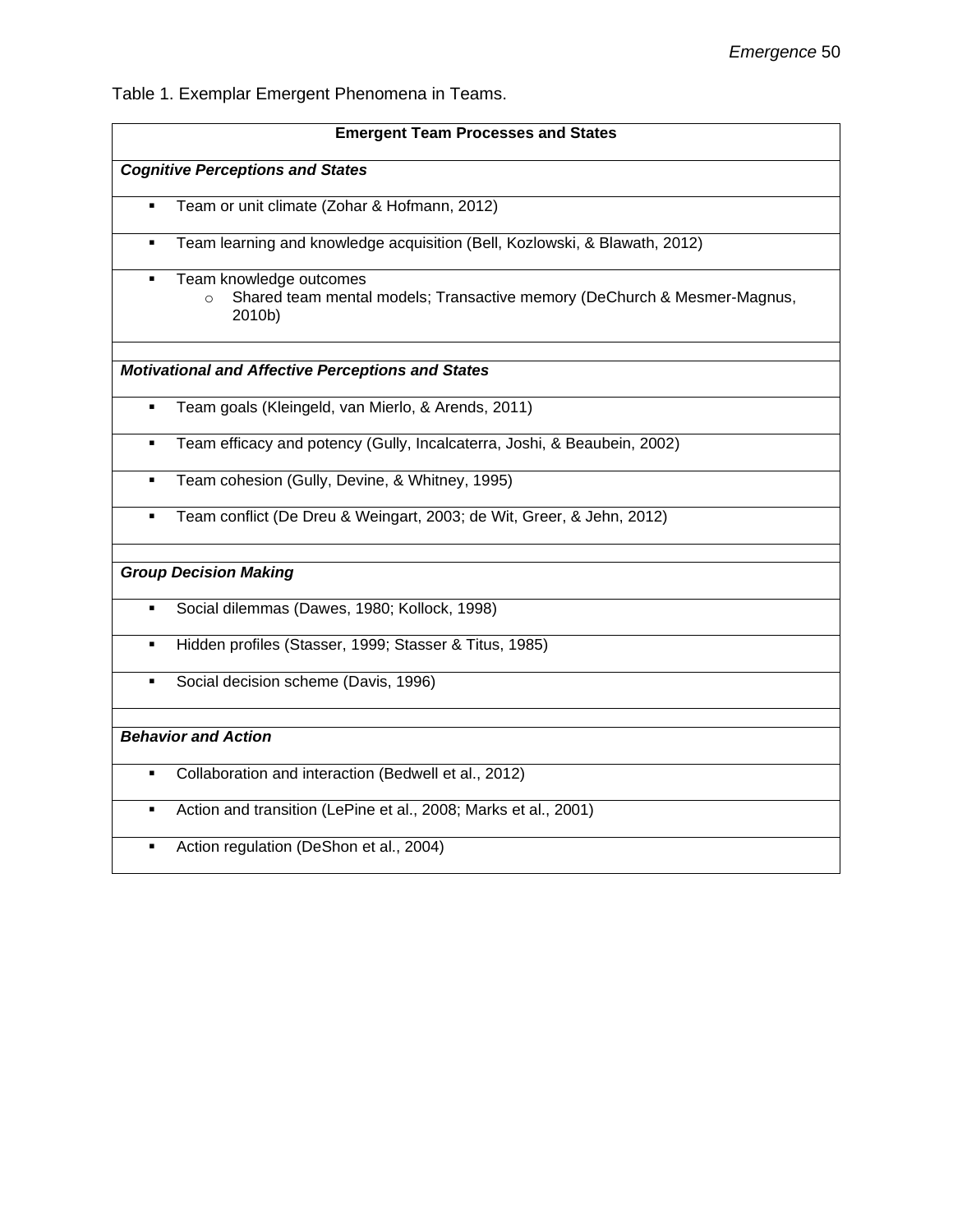Table 2. Recommendations for Investigating Emergent Phenomena.

| <b>Research Program Phase</b>                                                                                                            | <b>Recommendations</b>                                                                                                                                                                                                                                                                                                                                                                            |  |  |
|------------------------------------------------------------------------------------------------------------------------------------------|---------------------------------------------------------------------------------------------------------------------------------------------------------------------------------------------------------------------------------------------------------------------------------------------------------------------------------------------------------------------------------------------------|--|--|
| Develop the Conceptual Foundation for Emergence                                                                                          |                                                                                                                                                                                                                                                                                                                                                                                                   |  |  |
| Identify or select an emergent phenomenon of interest                                                                                    | Incorporate core conceptual foci as criteria for selection<br>Use Table 1 as a source for potential research targets<br>Extend consideration to additional phenomena beyond Table 1<br>Extend consideration to the macro level                                                                                                                                                                    |  |  |
| Specify theoretical process mechanisms                                                                                                   | What are the primary micro process mechanisms that account for<br>$\bullet$<br>emergence for the phenomenon of interest?<br>How do patterns of emergence evolve for the phenomenon of interest?<br>What are the primary antecedents that shape the nature of the emergence<br>process?<br>What kinds of shocks shape or substantially change the nature of the<br>$\bullet$<br>emergence process? |  |  |
| Specify the resulting nature of emergence and the forms /<br>types that should theoretically manifest based on the<br>underlying process | Use theoretical models and extant frameworks as guides<br>Bliese et al. (2007); Chan (1998); Chen et al. (2004) – construct /<br>measurement models<br>Kozlowski & Klein (2000) - typology of emergent phenomena<br>٠<br>Morgeson & Hofmann (1999) - structural & functional equivalence                                                                                                          |  |  |
| Integration: Virtual Experimentation, Verification, and Theory Building                                                                  |                                                                                                                                                                                                                                                                                                                                                                                                   |  |  |
| Theory building phase: Conduct "virtual" experiments using<br>computational modeling / agent-based simulation                            | Systematically examine the theoretical space<br>Novel patterns or unusual regularities suggest candidates for theory<br>building and verification                                                                                                                                                                                                                                                 |  |  |
| Verify theoretical extensions using correlational and<br>experimental research designs                                                   | Model and test new hypotheses with real world data<br>Examine "generative sufficiency" of primary process mechanisms to create<br>emergent phenomena with fidelity to real world emergents                                                                                                                                                                                                        |  |  |
| Refine and extend the computational model                                                                                                | Enhance the precision of model parameters using real world observations<br>$\bullet$<br>Add complexity - Incorporate additional mechanisms                                                                                                                                                                                                                                                        |  |  |
| Advance organizational science: Iterate the process of virtual<br>experimentation, theory building, and verification                     | Continue this process utilizing all three research disciplines: Computational<br>$\bullet$<br>modeling, correlational, and experimental research                                                                                                                                                                                                                                                  |  |  |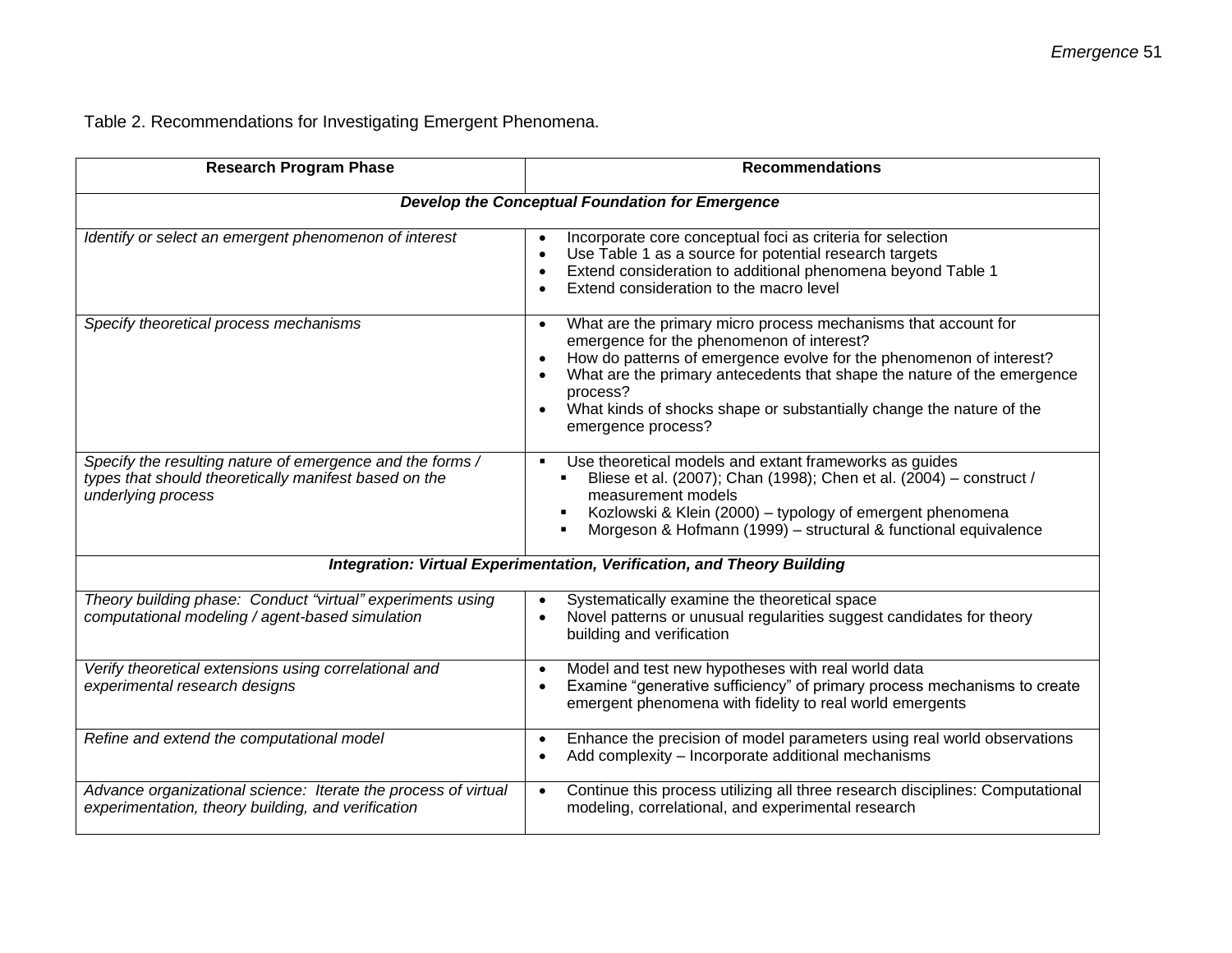

Figure 1. *Heuristic Illustrating Core Conceptual Foci of Emergence*.